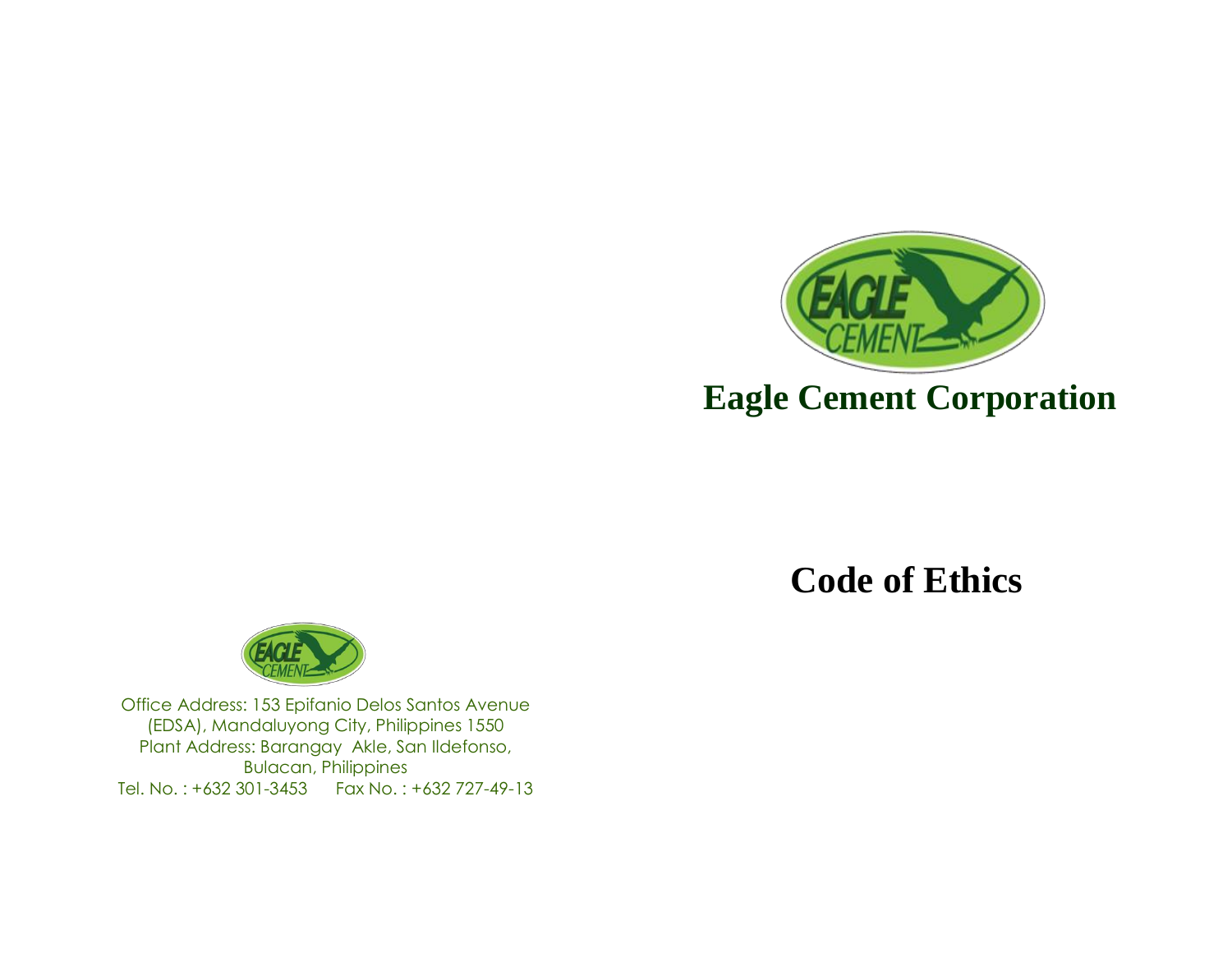*We warmly welcome you here in Eagle Cement Corporation (ECC, the Company)!*

*Your first few weeks will definitely be a period of adjustment. To help you manage this transition, this Employee Handbook (the Handbook) will serve as a guide to help you find answers to most commonly asked questions about ECC's organization. We intend to keep you, as part of the family, informed on ECC's work practices and benefits.*

*The Company reserves the right to amend any of the provisions and conditions contained in this Handbook without previous notification.*

*This Handbook is the property of ECC and must be surrendered as part of ECC's clearance procedures upon resignation or termination from employment.*

#### **Table of Contents**

- I. ORGANIZATION
	- A. Company Profile
	- B. Values
- II. EMPLOYMENT POLICIES
	- A. Recruitment and Hiring
	- B. Working Condition and Hours
	- C. Employee Separation
- III. ADMINISTRATIVE POLICIES
- IV. BENEFITS AND PRIVELEGE
	- A. Government Mandated benefits
		- SSS Benefit
			- Maternity Leave
			- Paternity Leave
			- Solo Parent Leave
			- Death & Funeral Benefit
		- Philhealth
		- Pag-Ibig
		- $\bullet$  13<sup>th</sup> Month Pay
		- Service Incentive Leave
		- Overtime & Holiday Pay
		- Night Differential Pay
		- Prescribed Minimum Wage
	- B. Company M andated Benefits
		- Vacation Leave & Sick Leave
		- Group Life/Accident Insurance
		- Health & Maintenance Insurance (HMO)
		- Uniform
		- Meal Allowance
		- Canteen Services
		- Retirement Plan
		- Compulsory Retirement
		- Optional Retirement
	- C. Competency Based Profiling
	- D. Performance Evaluation
	- E. Promotion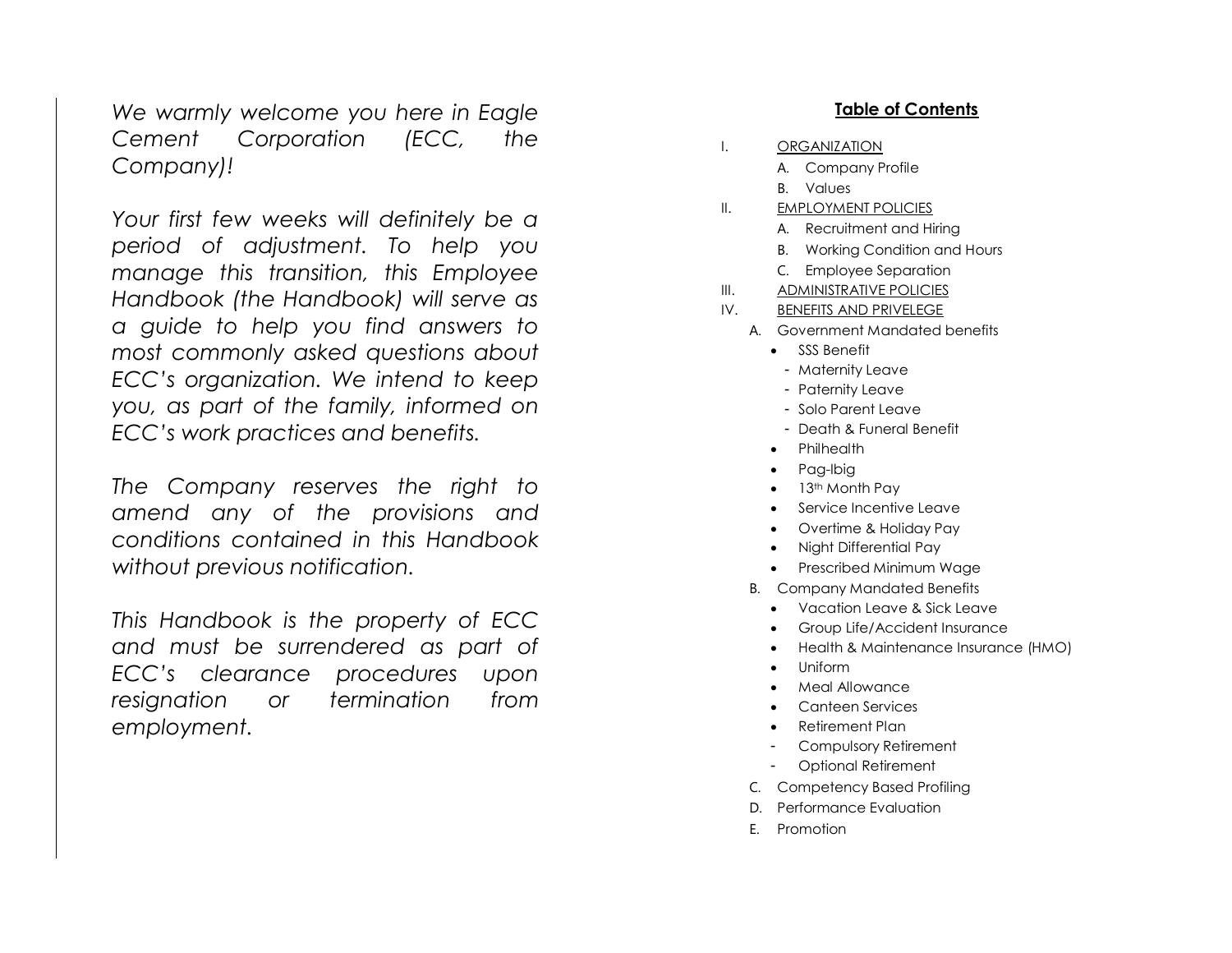- F. Learning and Development
- V. EMPLOYEE PROTECTION
- VI. SAFETY
- VII. LABOR RELATIONS

VIII. CODE OF ETHICS

- A. Compliance with Laws, Rules & Regulations
- B. Anti-Fraud Policy
- C. Whistle Blower Policy
- D. Gift Policy
- E. Workplace Ethical Relationship Policy
- F. Conflict of Interest
- Financial Interest in Other Business
- **Moonlighting**
- Family and Relationship
- IX. PROPRIETARY INFORMATION
- X. SOCIAL RESPONSIBILITY, TRANSPARENCY, AND CORPORATE GOVERNANCE

The Company believes that its employees are its most valuable resource and key competitive advantage. It is the Company's philosophy that its greatest strength has always been the energy, adaptability, innovativeness, and compassion of its employees in facing the challenges of a rapidly changing and increasingly competitive environment.

The Company likewise believes that its employees are its most important business partners. As such, the Company is committed to create an environment that promotes holistic development of the employees, meets their individual needs, respects their individuality and enables them to meet their full potential.

In turn, the Company engenders commitment and a deep sense of personal accountability from each employee to the Company's purpose, values, and principles.

# **Values**

The Company's values are the foundation for sustaining its business environment. They are:

**DISCIPLINE** Observes and complies with the Company's rules and regulations. Manages one's self without need for supervision. Abides by legal and statutory requirements without expecting rewards.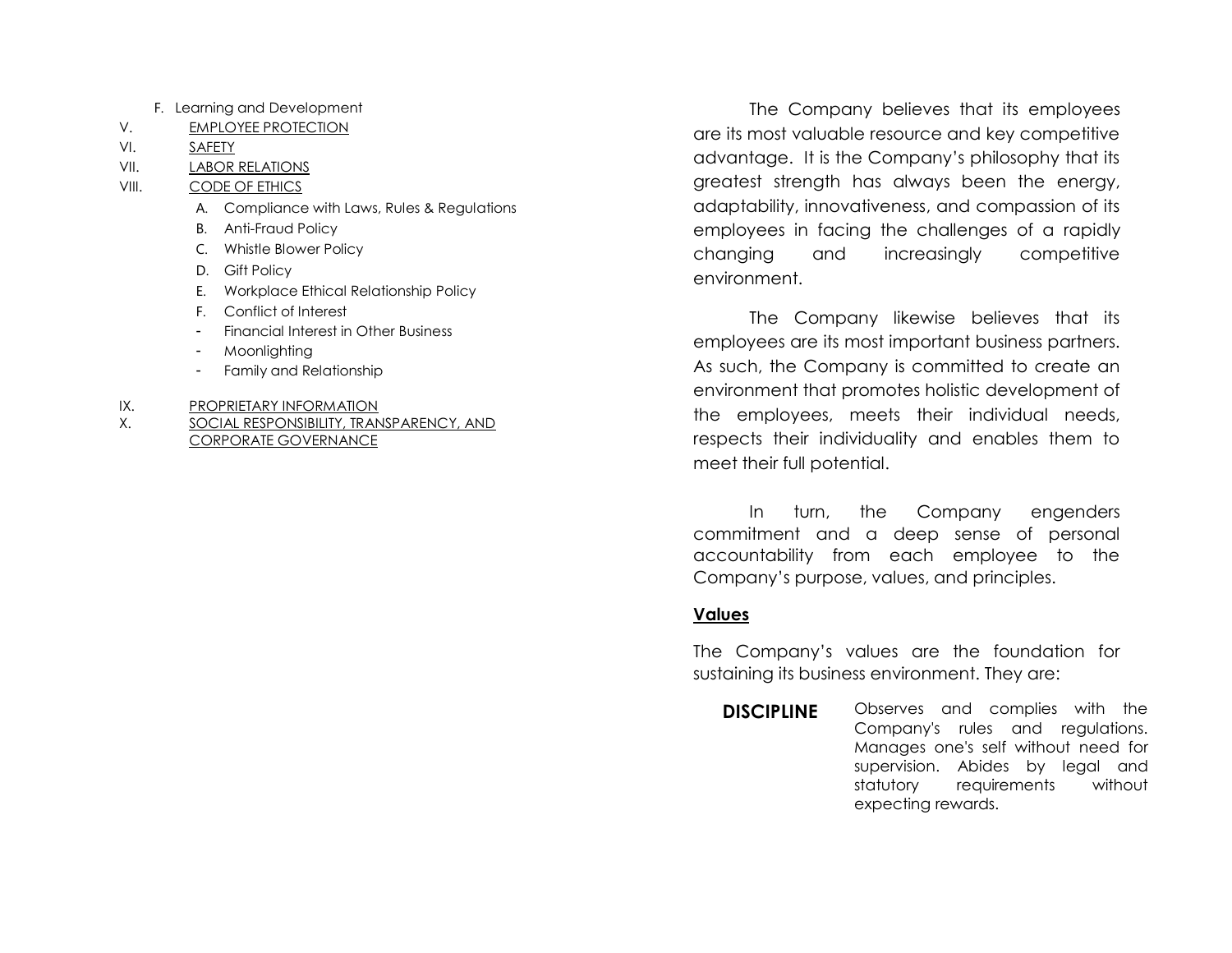- **INTEGRITY** Takes ownership of shortcomings and exerts all means to correct them. He/she is also brave and opens enough to hold others accountable all the time. Is truthful and acts in good faith. Values and acts for the Company's best interests as if he/she is an owner thereof.
- **RESPECT FOR PEOPLE** Communicates with others using proper/polite words, tone, and mind set. Encourages others to express their thoughts, ideas, and feelings. Provides time to listen to others' concerns. Gives honest and helpful feedback, cultivating an environment where employees learn and grow.
- **EXCELLENCE** Works smart and has a passion for innovation. Initiates continuous improvement in every aspect of his/ her work - believing that there is always a better way. A great leader whatever his/her position is. Being assertive and able to balance different work situations.
- **CUSTOMER FOCUS** Treats all employees with respect and dignity regardless of position. Willing to help others. Handles well customer concerns - internal and external - with urgency and awareness regardless of position.
- **TEAM WORK** Bringing together knowledge, experience and skills to achieve the common goals with other team members. Sharing expertise with one another. A team player, cooperative of company activities and other division's goals. Place professionalism above any personal issues with others.

These values define who the Company is and all its employees— to each other, to its customers, suppliers and shareholders. They define what the Company and its employees stand for, and they are guiding principles for proper and ethical behavior.

#### **I. EMPLOYMENT POLICIES**

#### A. **RECRUITMENT AND HIRING**

ECC believes in choosing the right persons for the right job. It is in the best interest of both the Company and the employee to ensure the appropriateness of assignments based on qualifications and need. This principle is contained in the different activities comprising the Recruitment and Hiring processes.

#### **General Rule**

The Company seeks to employ persons of good moral character and capable of performing the work functions specified for in the position being applied for, regardless of race, sex, religion and/or political beliefs.

 The applicant must meet below listed standard requirements to qualify for employment in the Company.

• Age – The applicant must meet the desired age according to position being applied for as stated in the Personnel Requisition form.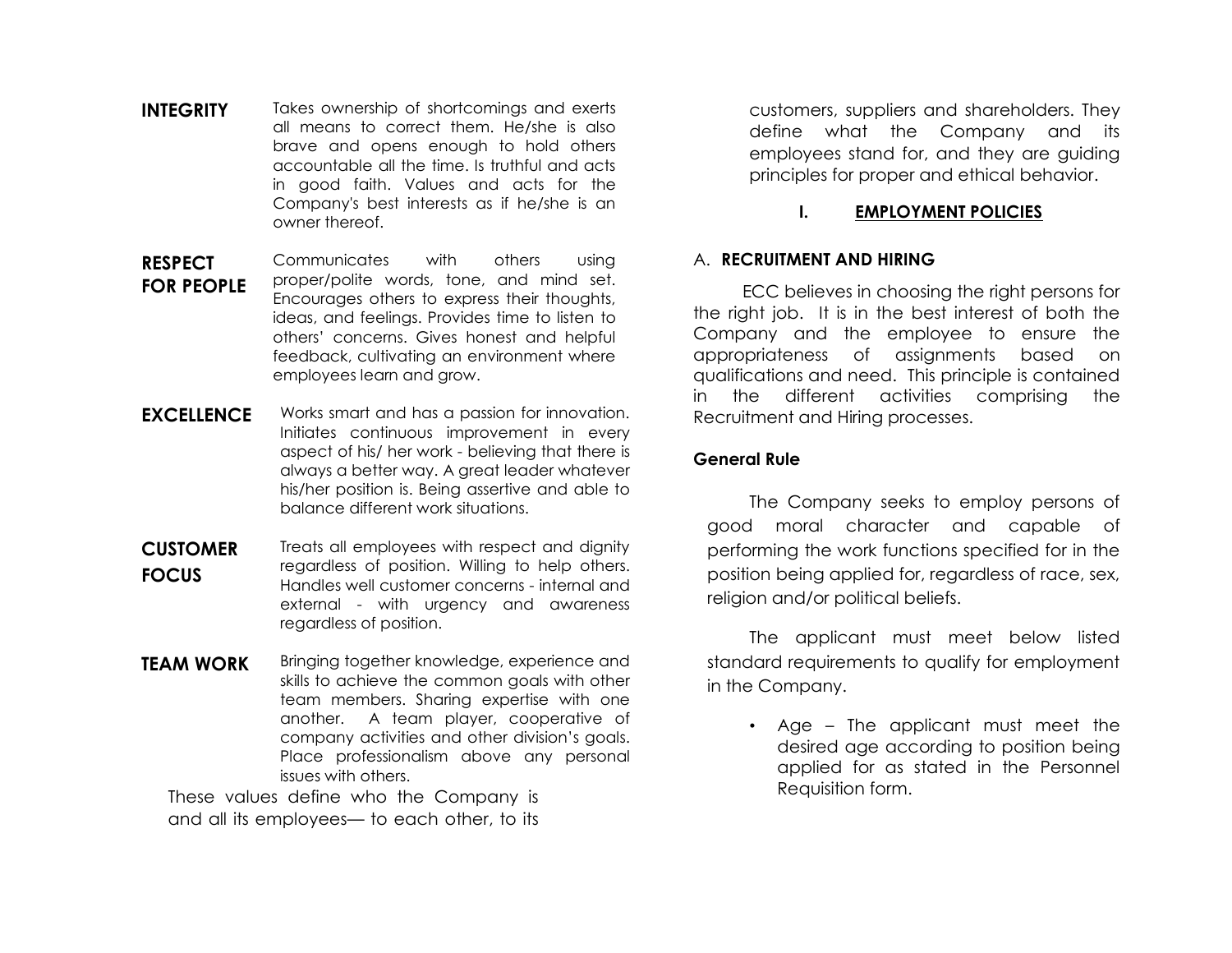- Education The applicant must have completed an educational degree which has reference to and relevant to the position being applied for.
- Work Experience The applicant's work experience similar to and related to the job functions being applied for are required.
- Health The applicant must be in good physical and mental health to ensure that he/she can fully work and perform the job functions.

#### **Assessment, Selection, and Placement**

Candidates for employment in ECC undergo a series of assessment tests to determine the match between the candidate's knowledge, skills, values, and attitudes with the desired profile for the candidate's target position. The profile is contained in the standard position description which consists of the position's roles, activities, educational or experience requirements, competencies and attitudes.

The selection process is not the sole responsibility of the Human Resources Department (HRD). The primary and final responsibility for acceptance or rejection of applicants rests on the requisitioning unit – the manager or supervisor whose unit requires the services of the candidate. In addition to the above considerations, a manager must assess the candidate's potential to assume bigger responsibilities.

**I. All applicants must pass and meet the following standards of selection:**

#### **1. Written and Oral Examinations**

An applicant must undergo and pass oral and written examinations to evaluate his/her skills and knowledge required for the work function and to ascertain the person's mental fitness.

#### **2. Series of Interviews**

An applicant must undergo and pass a series of preliminary screening and interviews by the Company's designated representative/s to ensure that the best qualified applicant is considered for selection and hiring.

# **3. Background Check**

At the discretion of the Company, background checks of the applicant may be conducted through means that are legal and through accepted industry practices; e.g. interview of previous superiors/employers and references, record from last school attended and/or testimonies from colleagues/ friends etc.

# **4. Medical Examination**

All prospective employees shall undergo pre-employment Physical Medical Examination to ensure the physical fitness of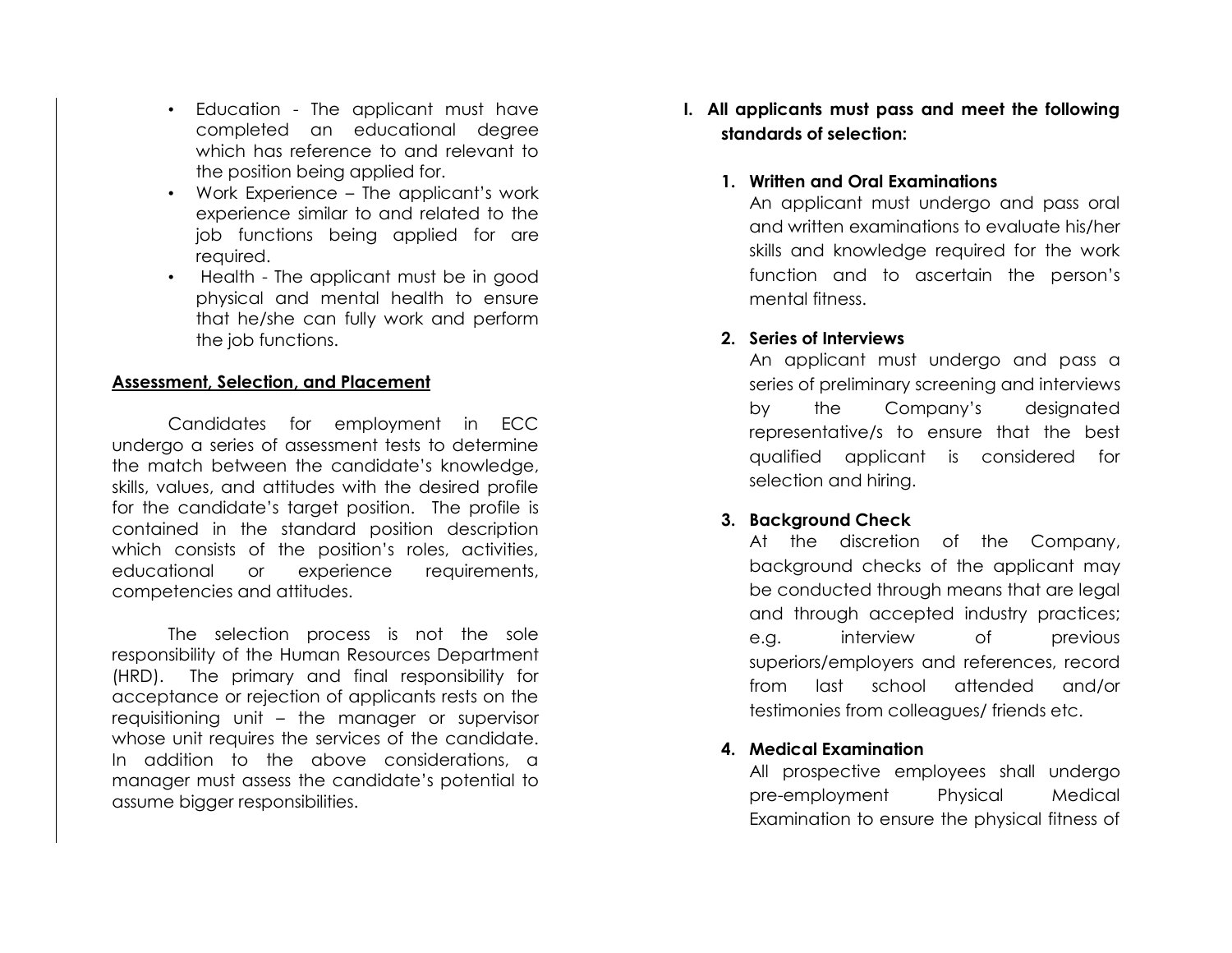the employee. The medical examinations shall be done by the Company's accredited health care provider. The result of this physical examination shall be one of the considerations for hiring the employee.

# **5. Job Offer**

Upon getting the result of the background investigation, and IF NO negative feedback was encountered, HRD shall prepare the job offer to the prospective candidate. This job offer shall be signed by the authorized signatory/signatories of the Company.

# **6. Submission of Pre-Employment Requirements:**

Candidates are required to submit a uniform set of pre-employment documents:

- SSS Number
- Tax Identification Number
- HDMF/Philhealth Number
- Birth Certificate as well as that of his/her dependents
- Certificate of Employment
- Clearance from Previous Employer
- Transcript of Records or Certified True Copy of Grades
- Diploma or Certificate of Graduation
- Marriage Contract (if applicable)
- NBI Clearance (current year)
- 2x2 and 1x1 pictures (3pcs each) with white background
- Copy of 2316
- Medical Certificate with recommendation of Fitness to Work.

Selected candidates who obtain a job offer are scheduled for the Employee Orientation Program. The purpose and design of this program is to induct, orient, and integrate the new employee into his/her new job, work unit, and the Company. It also serves to introduce the employee to the Company's Human Resources (HR) policies.

The program is essentially designed to achieve two (2) things:

- Enhance the employee's job effectiveness, and;
- Provide information on the Company's organization policies and procedures.

# B. **WORKING CONDITIONS AND HOURS**

# **A. Working Days and Hours of Work**

- 1. The Company adopts a six (6)-day workweek with official workdays from Monday to Saturday. The Company shall schedule one (1) day for employees' rest day or day off.
- 2. The official Company office hour varies in the schedule stated below: Plant Based: **Monday to Sunday (Operations)**

 1st Shift: 12:00a.m.-8:00a.m. 2nd Shift: 8:00a.m.–4:00 p.m. 3rd Shift: 4:00p.m.-12:00a.m.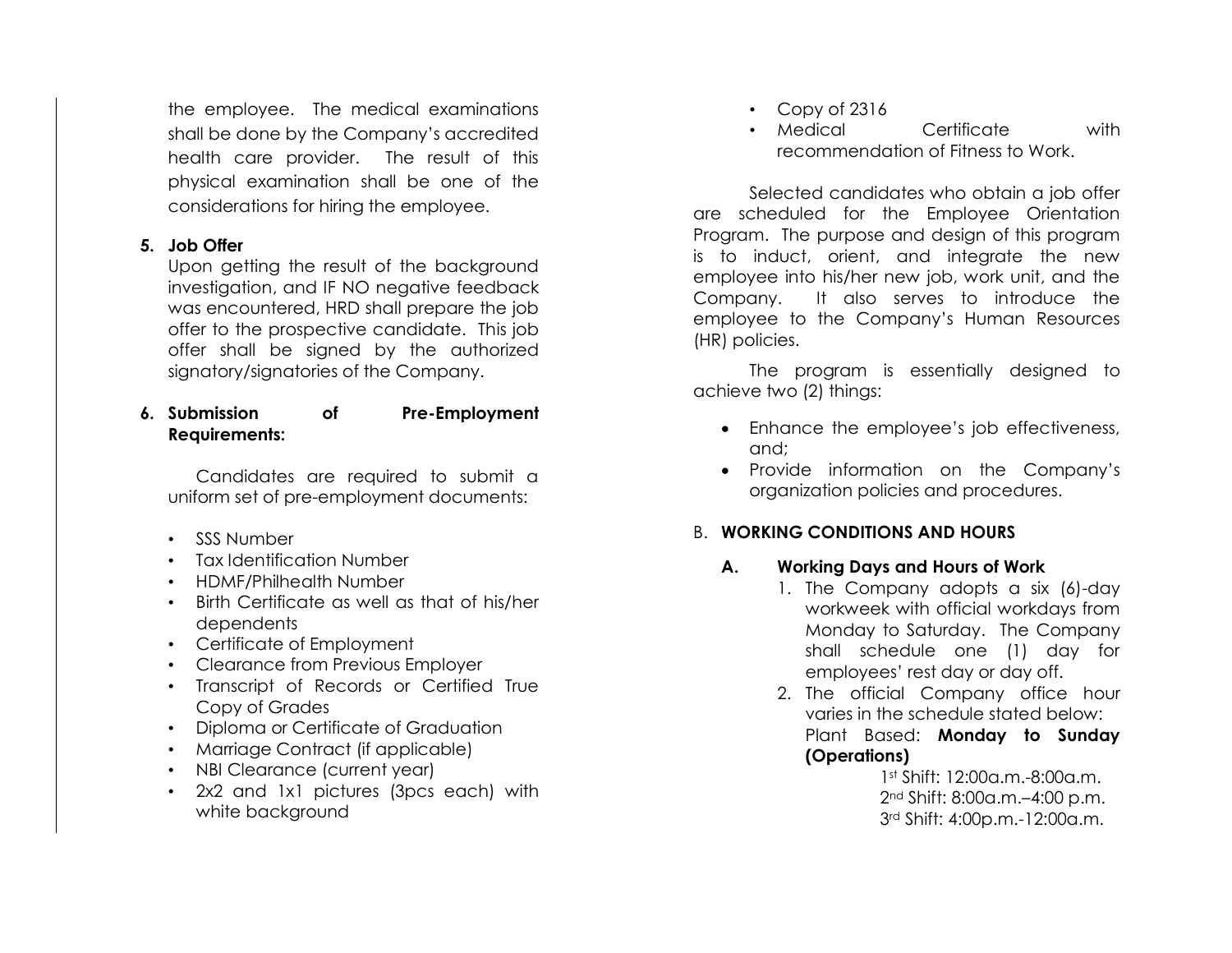# **Monday to Friday (Operations Support Group)/Superintendent & Managers**

8:00a.m. -5:00p.m.  **Saturday** 8:00a.m.-12:00nn Head Office: **Monday to Friday** 9:00 a.m. -6:00 p.m. **Saturday** 8:00 a.m. to12:00 p.m.

**The Company reserves the right to change the foregoing schedules should such change/s be necessary to adapt to business operations and market situations and such change/s is/are not contrary to existing laws, rules and regulations.**

#### **B. Attendance**

- 7. Every employee must report to work in accordance with his/her approved official work shift or official work week/working hours.
- 8. Every employee reporting for work must manifest his/her time of arrival and departure from the office by logging in/logging out through the Company's computerized log in/log out recording system. In cases of malfunction of such recording system, the same procedure shall BE DONE manually through the Company's attendance logbook specially prepared for these situations.
- 9. Absence of log in/log out record shall be construed as absence for the day, unless proven otherwise by the employee through official logbook records.
- 10. During instances of official business trips, the employee may not be able to report to the office before the trip starts and, therefore, the employee is unable to perform the log in or log out procedures. In these instances, the employee must file and obtain prior approval from his/her immediate superior by accomplishing a corresponding Official Business (OB) Form to validate and record his/her whereabouts or clients visited.
- 11. Obtain two (2) copies of the OB form to be accomplished and forwarded to HRD which shall record the same. One copy of the OB form shall be returned to the employee.

# **Timekeeping**

All employees regardless of status and level are required to register their time in and time out at the computerized timekeeping machine. Employees must always come to work prepared. Corresponding sanctions will be imposed on those who habitually forget to log in and out their official time.

# **Tardiness**

■ An employee who reports for work beyond the official starting time of the working hour shall be considered tardy. The number of lost working hours due to tardiness cannot be compensated by working beyond the end of working hours. Corresponding sanctions will be imposed on those who practice habitual tardiness.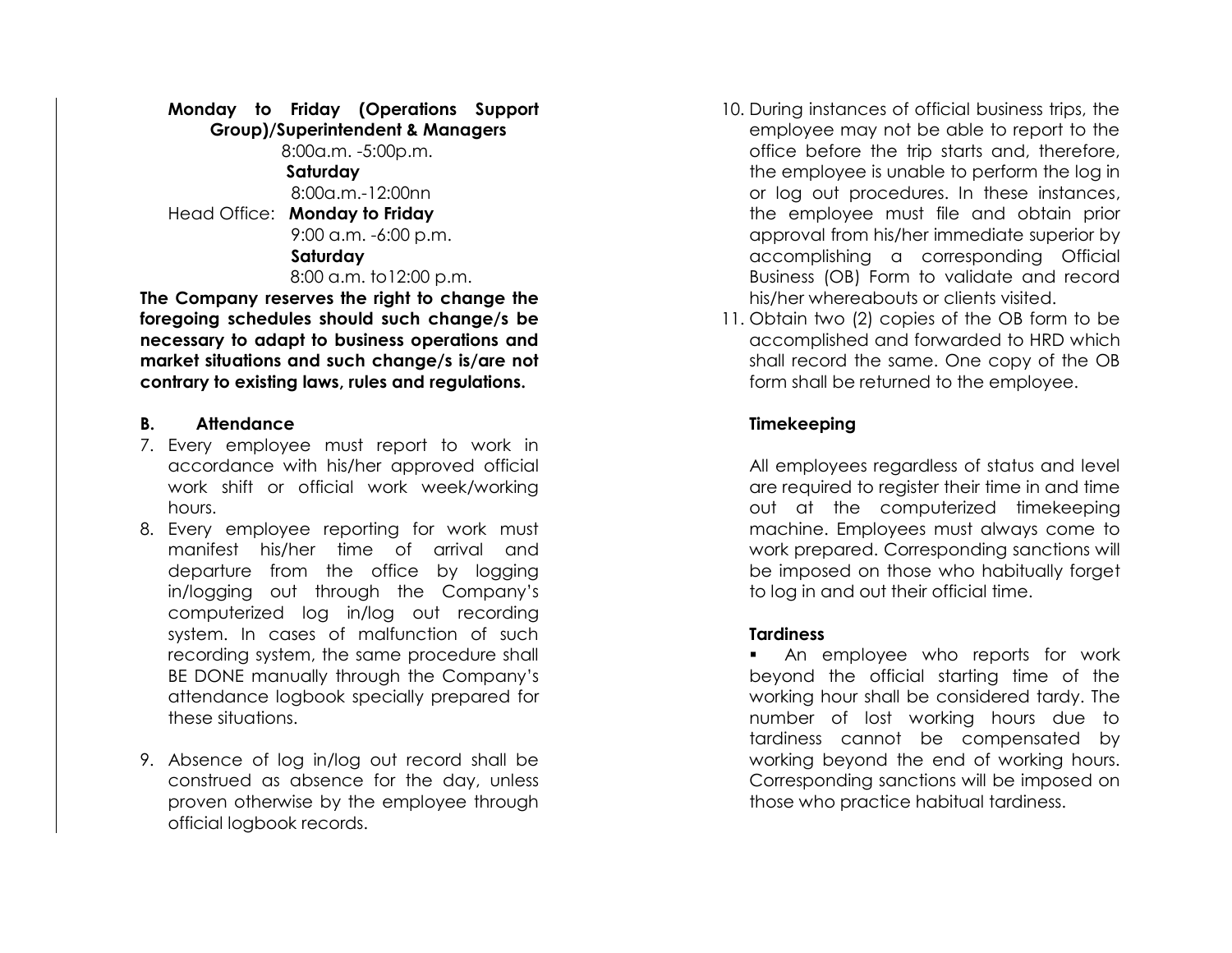■ A two (2) hour late is deemed as a halfday leave. This shall be automatically charged as a vacation leave (VL) and, therefore, be credited to VL balance, if there be any, otherwise, the corresponding deduction shall be applied. For employees not yet entitled to VL, the corresponding deduction shall likewise be applied.

Employees will be penalized accordingly if found not complying with the stated policy. Number of offenses and sanction s are as follows:

| Number of Times<br>Tardy | <b>Corresponding Sanctions</b>                    |  |  |
|--------------------------|---------------------------------------------------|--|--|
| 8 times                  | Verbal Warning                                    |  |  |
| 13 times                 | Written Warning                                   |  |  |
| 20 times                 | 3 working days<br>Suspension without (w/o)<br>pay |  |  |
| 28 times                 | 7 working days<br>Suspension w/o pay              |  |  |
| 35 times                 | 15 working days<br>Suspension w/o pay             |  |  |
| 40 times                 | Termination                                       |  |  |

#### • **Meal Break Period**

The Company provides its employees with time to rest and recharge their

energy and enthusiasm towards work, and for this purpose a corresponding break period is provided on a Company time. This break period may be used for taking snacks or for resting. Exceeding break the period shall be considered loitering or wasting Company time and will be subject to sanction accordingly.

#### • **Undertime**

Refers to unauthorized time of leaving the workplace earlier than the regular quitting time of an employee.

An employee who wishes to go on undertime due to a valid reason must secure a written approval from his/her immediate superior but will not be compensated by filing an overtime or leave of absence.

# • **Official Business**

Refers to occasions wherein employees are required to conduct and attend work outside the office or plant premises.

# • **Absences**

Absence is the inability of an employee to report on his/her regular working day. Absence can be considered authorized by his/her manager if the reason is valid and justifiable; on the other hand, if absence is not valid, this shall be meted with disciplinary sanction after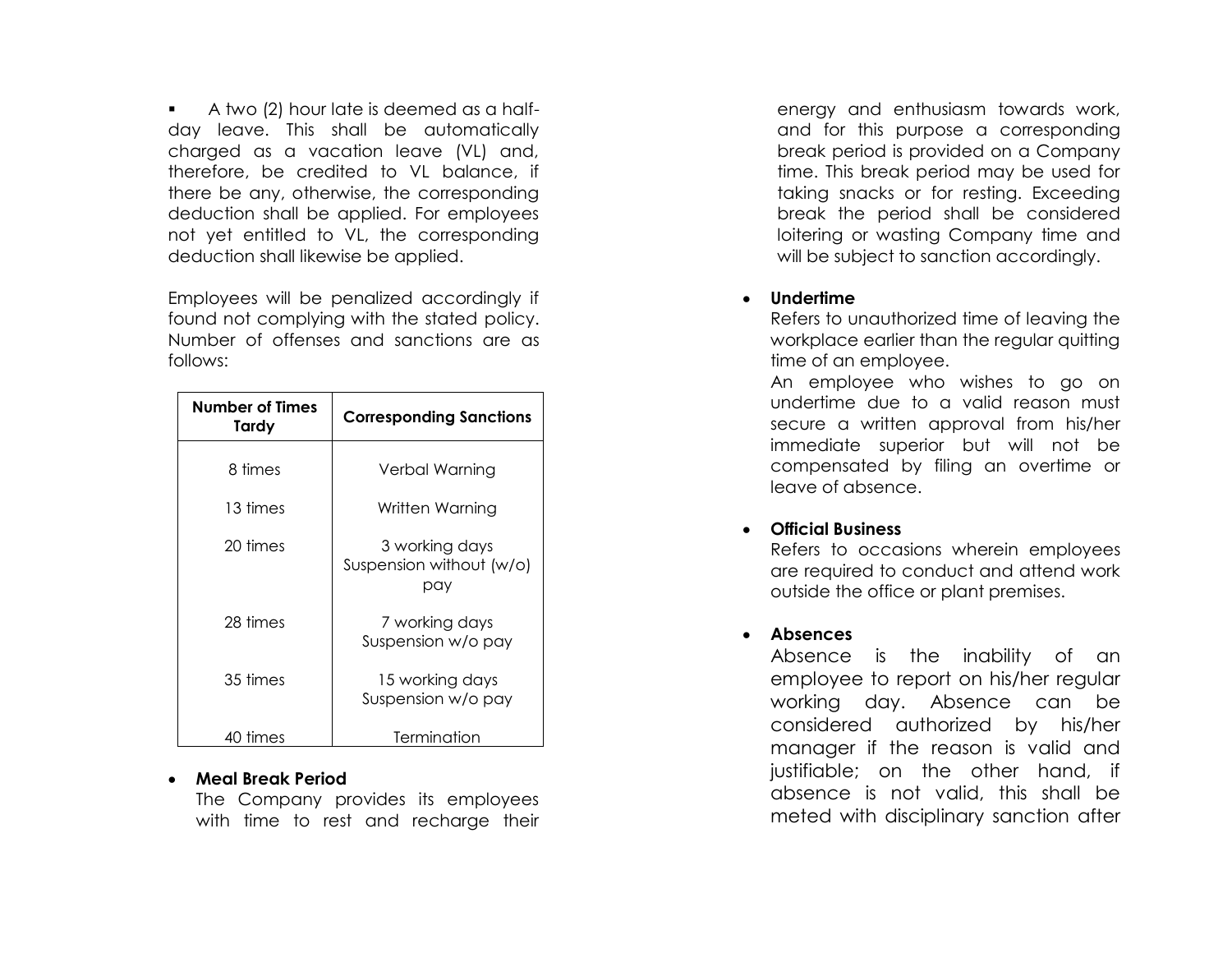due process has been accorded to the employee.

# **C. Payrol l**

Employees are paid their corresponding salary every fifteenth (15<sup>th</sup>) and end of each month. The Company's pay procedure enables employees to receive payment for all worked time including overtime, rest day and holiday premiums through an Automated Teller Machine (ATM) Card. Payroll cut -offs are:

- **•** Twenty first (21st) to fifth (5<sup>th</sup>) for the fifteenth  $(15<sup>th</sup>)$  payday
- **•** Sixth (6<sup>th</sup>) to twentieth (20<sup>th</sup>) for end of the month payday

# **D. Extended Work or Overtime**

The Company may ask any employee to work beyond the prescribed working hours under, but not limited to, the following instances:

- To undertake activities in meeting certain deadlines;
- To complete incidental assignments which cannot be done during regular working hours;
- To reduce or eliminate work backlogs;
- When on client calls beyond the regular work hours; and
- Such other incidental activities as mandated or required by the Company.
- To execute any overtime work, all employees must accomplish and file an **Overtime Request Form (ORF), duly approved by the Immediate Superior at least one (1) day prior the actual over time to Human Resources.** For unplanned Overtime, employee may submit their Overtime Request Form on the same day of rendering Overtime.
- Upon rendering overtime, approved **Overtime Authorization Form (OAF) shall be forwarded to HR on or before cut -off date.**
- **Overtime Request Form (ORF) and Overtime Authorization Form (OAF) must be approved and duly signed** by respective signatories as defined in our OT approval matrix (Annex A).

**Late submission of both forms will not be accepted and will be accumulated on the following cut Furthermore, conformance of approved ORF and OAF, would suspend the process of your overtime pay.**

Overtime remunerations follow government guidelines and policies.

# **Employee Separatio n**

# **1. Resignation**

a. An employee may terminate his employment with the Company by serving a written notice through his/her immediate superior, one (1) month prior to the effective date of resignation. The resigning employee shall continue to work or render actual service during the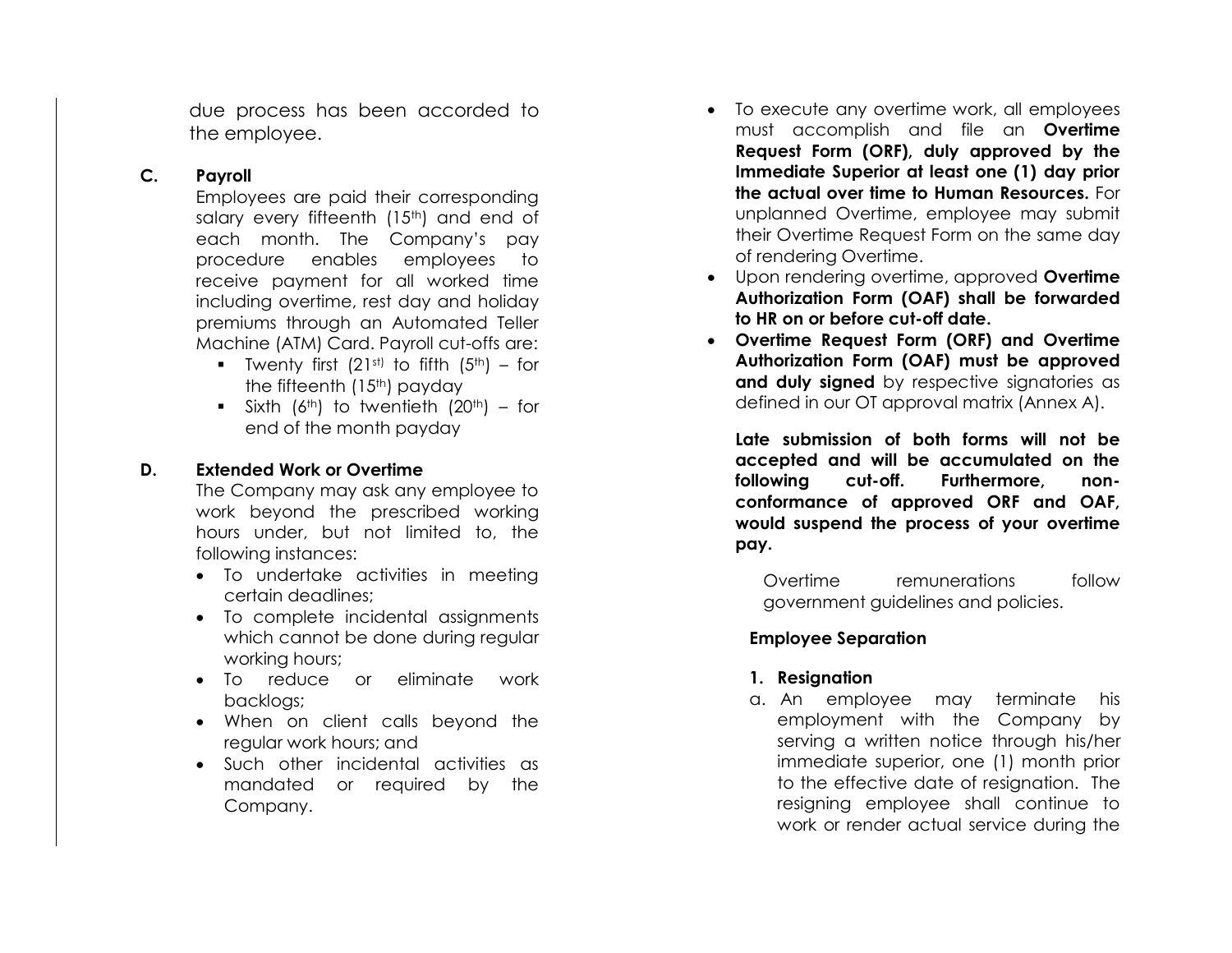period covered by this notice of resignation. The Company may hold the employee liable for damages if no such notice is served to the Company by the resigning employee.

- b. The resigning employee must obtain clearance from the Company and all accountabilities must be settled. The employee must be cleared of any work obligation and/or accountability for money or property belonging to the Company and issued a formal clearance letter before his final pay may be released.
- c. The payment of monetary accountability by the resigning employee to the Company shall be through automatic deduction from the employee's last pay. All cash benefits due to the employee shall be included in the computation of the employee's last pay. If this paymentdeduction is not sufficient to fully settle the employee's accountability, the remaining balance must be paid immediately by the employee, otherwise, the issuance of the clearance shall be withheld until such time that the financial accountability is settled.
- d. **One (1) week** prior to the effectivity of his/her resignation, the resigning employee shall turn over his/her responsibilities and/or accountabilities to his/her immediate superior through

proper discussions and submission and/or return of the following:

- o List of pending tasks or projects, indicating there in the status and actions that need to be done;
- o Accomplished tasks or projects;
- o Work procedure and contact persons/numbers necessary to carry out the tasks;
- o Records, files and manuals under the care of the employee;
- o Money accountabilities; and
- o Properties assigned to the employee, including computers, keys, etc.
- e. Depending on the position, the Company can impose restrictions on access or authorizations of personnel to critical and confidential Company information at any phase of the turnover or clearance process.
- f. The resigning employee is not allowed to create, keep or distribute copies of any Company-made or Company-owned intellectual property including policies, workflows/manuals, passwords, draft and final reports, contact information, costs/prices figures, etc. Anyone found out or subsequently revealed to have kept via email, USB/External hard drive, printed materials, or even photographs of any form of the Company's intellectual property would be considered corporate theft. Any copy to be made or kept must be given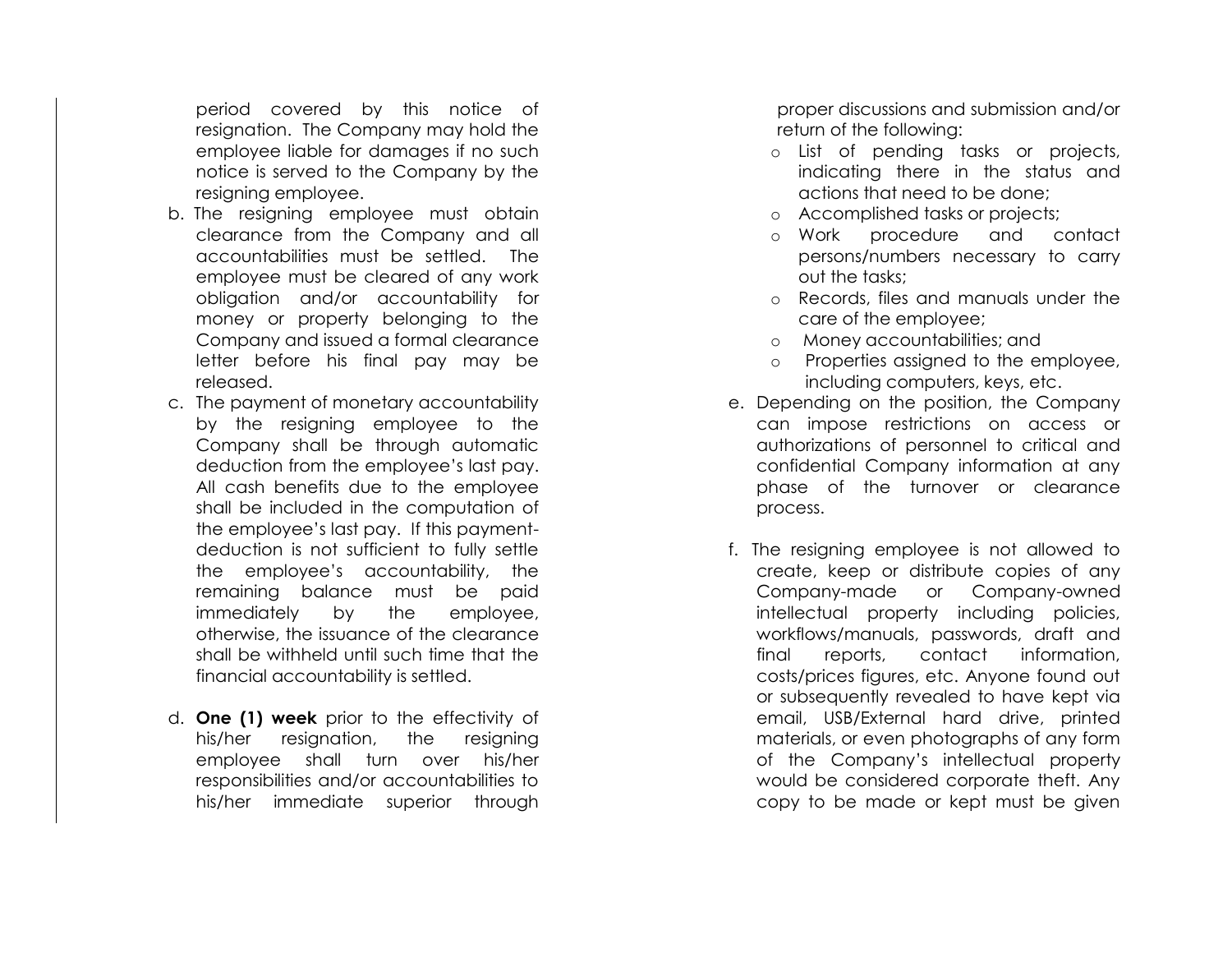the express written permission by the President during the clearance process.

**2. The release of the employee's final salary pay check shall be made only after the clearance is obtained and after the employee signs a "release/waiver/quitclaim" clearing the Company of further obligation to the said employee.**

The resigning employee may get his/her final check after one (1) month from the date of resignation. The resigning employee may be asked to submit to an exit interview to be conducted by the HR Manager/designated representative. Part of the interview is that the employee shall be asked to comment on his/her work experience with the Company, including his/her interpersonal relationship with superiors and peers.

#### **3. Termination of Employment**

- 3.1 Employment termination may be made in any of the following instances:
- i. End of employment contract
- ii. The Company may terminate the employment of a regular employee for any of the following causes or for any of the grounds stipulated in the Labor Code of the Philippines, as amended:
- Serious misconduct or willful disobedience by the employee of the lawful orders of the

Company or its representative in connection with his/her work;

- Gross and habitual neglect by the employee of his/her duties;
- Fraud or willful breach by the employee of the trust reposed in him/her by the Company or its duly authorized representative;
- Commission of a crime or offense by the employee against the person of his/her employer or any immediate member of his family or his duly authorized representative; and
- Other causes analogous to the foregoing.
- Under its exercise of Management prerogatives, the Company may terminate any employee whose performance shows continued unsatisfactory results, or due to serious conflict of interest or such other causes embodied under this Handbook.
- 3.2 Termination of any employee shall be effected in accordance with due process and the procedures outlined in this manual.
- 3.3 The termination of an employee for cause shall automatically forfeit all his/her benefits. At the Company's option, criminal proceedings may be taken against him/her when necessary to recover any loss perpetuated by said employee against the interest of the Company.
- 3.4 The decision to terminate the services of an employee shall be implemented only upon the sole approval/direction of the Company's President after appropriate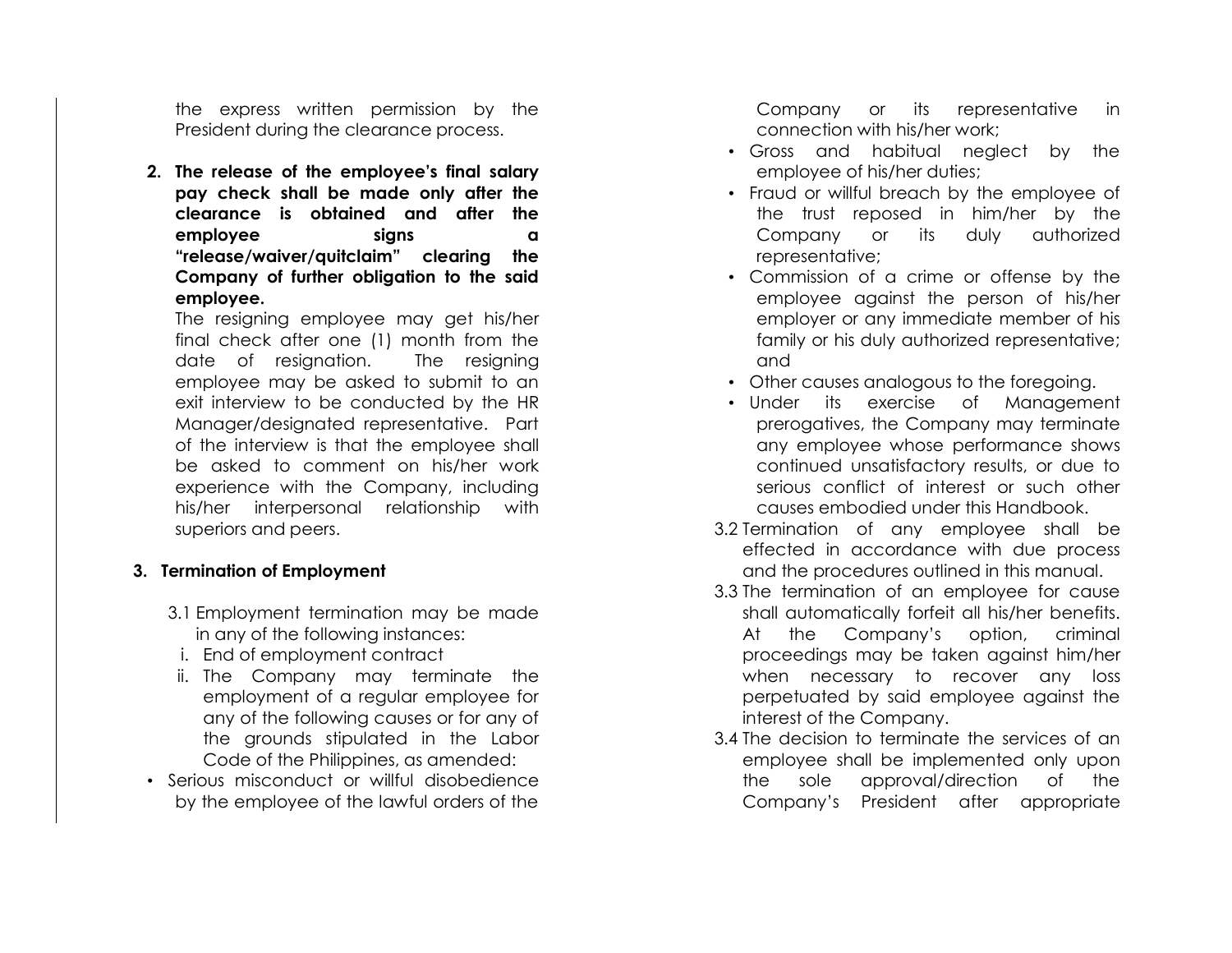deliberations by the Management and due process has been done.

3.5 Notice of termination or separation for cause shall be done in writing and given to the employee concerned, receipt of which shall be properly acknowledged. Upon receipt of said notice, the employee must immediately accomplish the following:

a. The employee must obtain clearance from the Company and all accountabilities must be settled. The employee should be cleared of any work obligation and/or accountability for money or property belonging to the Company and issued a formal clearance letter before his/her final pay may be released.

b. The payment of monetary accountability by the employee to the Company shall be through automatic deduction from the employee's last pay. All cash benefits due to the employee shall be included in the computation of the employee's last pay. If this payment-deduction is insufficient to fully settle the account, the remaining balance must be paid immediately by the employee, otherwise, the issuance of the clearance shall be withheld until such time that the financial accountability is settled.

c. The employee shall turn over his/her responsibilities and/or accountabilities to his immediate superior through proper discussions and submission and/or return of the following:

1. List of pending tasks or projects, indicating there in the status and actions that need to be done;

2. Accomplished tasks or projects;

Work procedure and contact persons/number (if any) necessary to carry out the tasks;

- 4. Records, files, DVD/CD's, catalogues and technical data/documents, training and/or commercial documents and/or manuals under the care of the employee; and
- 5. Company Properties that are under the custody/assigned to the employee, including keys and computers (if there are any).
- 6. The release of the employee's final salary pay check shall be made only after the clearance is obtained and after the employee signs a "release/waiver/quitclaim" clearing the Company of further obligation to the said employee.

# **E. Administrative Policy**

# **Wearing of Company Identification Card (ID)**

The Company ID shall be worn at all times while inside the Company premises. Employees who are caught not wearing this prescribed identification shall be given corresponding sanction. In case of lost ID, the employee is required to report such loss and must arrange for its immediate replacement in coordination with HRD. An ID replacement fee will be collected.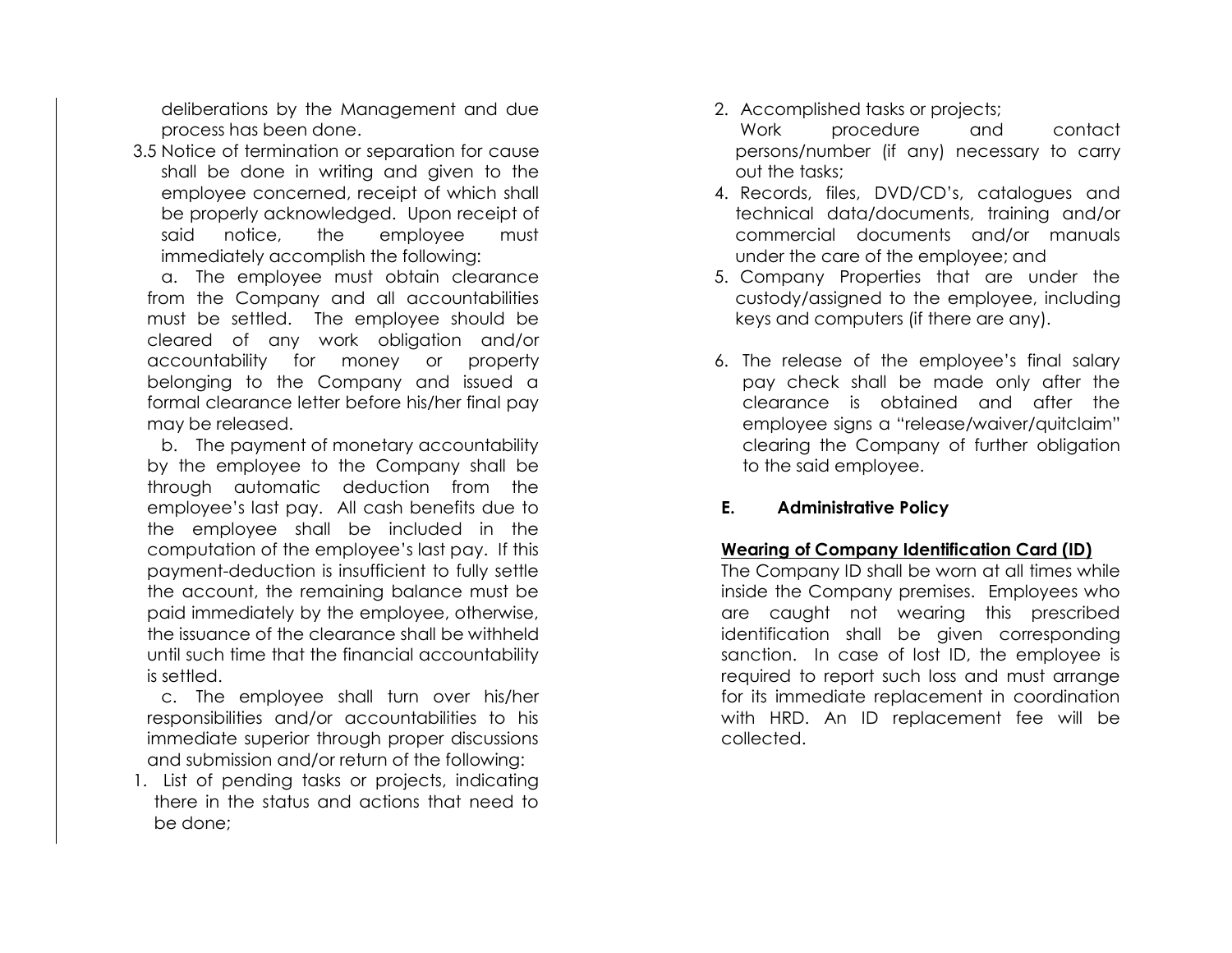# **Dress Code**

The Company requires its employees to come to work in proper attire. Only Fridays and Saturdays are considered as "wash days" for Head Office employees.

| <b>Employee</b> | Monday-Thursday                                                                | Friday-Saturday<br>(washday)                                                                        |  |  |
|-----------------|--------------------------------------------------------------------------------|-----------------------------------------------------------------------------------------------------|--|--|
| Head<br>Office  | Do's<br>Uniform; Slacks; Closed<br>Leather Shoes.<br>Sandals with heels        | Do's<br>T-shirt:<br>Slacks/Denim<br>Jeans: Closed Leather<br>Shoes, Rubber Sports<br>Shoes, Sandals |  |  |
|                 | Don'ts<br>Slippers, Plunging Neckline, Sleeveless/Sando,<br>Shorts, Flip-Flops |                                                                                                     |  |  |
|                 | Monday-Sunday                                                                  |                                                                                                     |  |  |
| Plant           | Do's<br>Uniform; Denim Jeans; Complete PPE                                     |                                                                                                     |  |  |
|                 | Don'ts<br>Slippers, Plunging Neckline, Sleeveless/Sando,<br>Shorts, Flip-Flops |                                                                                                     |  |  |

#### **Visitors**

Visitors / suppliers shall secure Visitor's Pass with the Receptionist at the Head Office, (2) two days before the intended date of visit or personal business at the plant. The said permit shall be accomplished by the requestor and must be duly approved either by two of the approving authority.

**VISITORS / SUPPLIERS SHALL BE DENIED OF ENTRY AT ECC PLANT PREMISE WITHOUT PRIOR APPROVAL FROM EXECUTIVE OFFICE.**

# **Inspections**

- No prohibited materials shall be brought inside the Company and Plant premises.
- No Company property shall be brought outside the Company and Plant premises without approved gate pass.
- Two (2) types of inspections:  **Vehicular** – compartment  **Pedestrian** – bags and body frisk

# **201 File**

- Employees are advised to inform HRD of any changes in their personal information. Such information shall be forwarded to HR within 30 days of its change:
	- o Have changed their address or telephone number;
	- o Have legally changed their name;
	- o Have additional dependent/s in the family;
	- o Have changed their beneficiaries;
	- o Have changed data on their income tax exemptions; and/or
	- o Training certificate, whenever they have completed any.

# **Bulletin Boards**

• Employees are requested to keep an eye on the bulletin boards located at designated places to keep abreast on announcements, job openings and general well-being.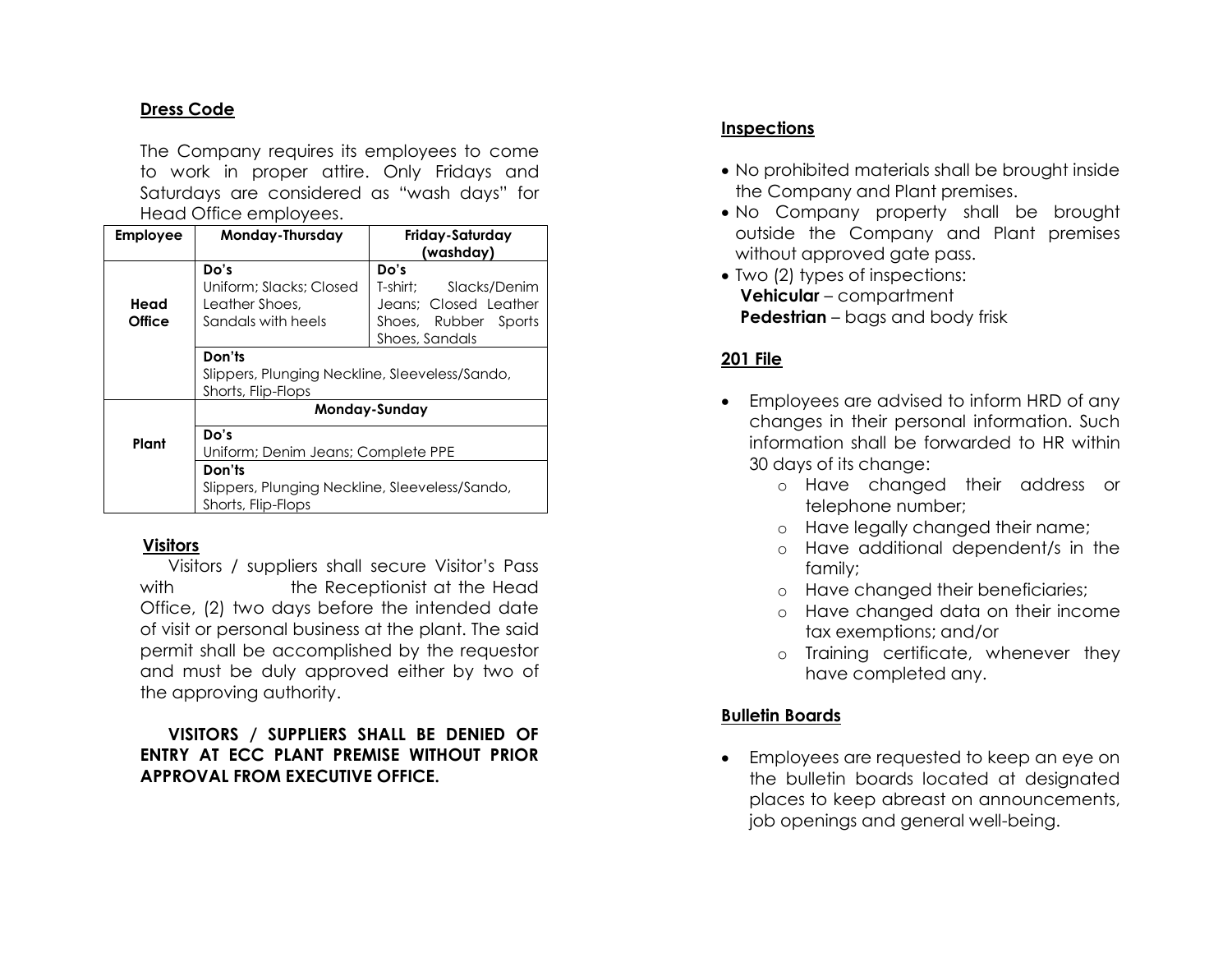• Established HRD policies and guidelines on the use of bulletin boards must be followed.

# **Safety and Housekeeping**

- The Company maintains suitable work facilities and each employee are expected to cooperate in keeping his office or work area as safe, clean, and neat as possible.
- The Company strives to make its facilities as safe as possible and employees should cooperate to avoid accidents. Employees must always remember that safety is part of their job.
- Company adopts 5s the Japanese Concept of Good Housekeeping
	- ✓ Seire Sort
	- ✓ Seiton Systematize
	- ✓ Seiso Sweep/Sanitize
	- ✓ Seiketsu Standardize
	- $\checkmark$  Shitsuke Self- Discipline
- In cases of injuries and accidents, an employee is required to immediately act and report to his/her immediate superior or department heads and see that medical care is administered by the medical staff. Such emergencies must also be reported to the Safety Section.
- Each Employee is expected to cooperate, failure to observe safety rules, regulations and procedures can lead to disciplinary action.

# **Use of Emails and Computers**

- The use of computers, internal Electronic Mail system as well as the Internet is intended for business transactions only. These systems are in place to help employees utilize more effectively their time and resources to enhance ECC's effectiveness in conducting business.
- No social networking sites, no game sites, no pornographic or sexual material, etc.
- Employees who use computer resources and applications such as the Electronic Mail must take adequate protection to protect the Company's interests.
- Passwords are required to gain access to these applications. It is the responsibility of each employee to be aware of proper password controls including non-disclosure of password information and periodic password changes to guard against unauthorized access.
- No employee shall leave a logged-on terminal unattended to avoid security risk.
- Employees should inhibit themselves from reading the e-mail messages of other employees unless authorized to do so as the situation calls for it.

# **III.BENEFITS AND PRIVILEGES**

The Company adheres to lawful labor practices and ensures to provide all mandated benefits prescribed under the Labor Code.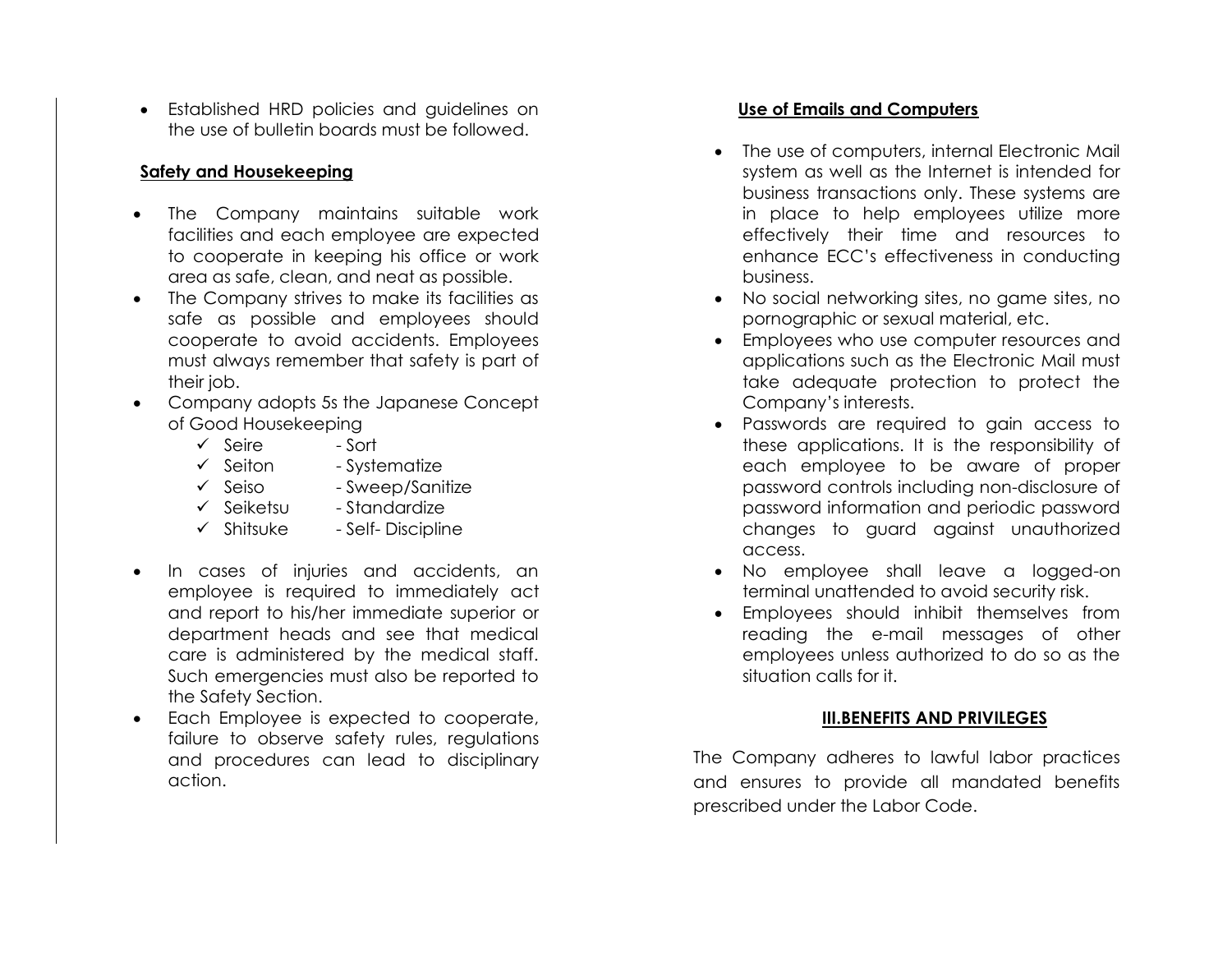#### A. **Statutory Benefits:**

The Company provides its employees with a reasonable degree of social security as mandated by law. They are, therefore, eligible to enjoy all the benefits stipulated by law given continuity of their contribution.

In compliance with statutory requirements and subject to government guidelines and procedures, the Company extends the following benefits:

# a. **Social Security System (SSS) Benefits**

• Maternity Benefit

 The Maternity Benefit is a sixty (60) day allowance paid to a female member who gives birth through normal delivery, has a miscarriage or an abortion, or a seventy eight (78) day allowance in case of caesarian section delivery.

# Coverage:

- 1. The female member should be employed at the time of delivery, miscarriage, or abortion.
- 2. She must have given the required SSS notification through her employer.
- 3. Her employer must have paid at least three months of maternity contributions within the twelve (12) month period immediately before the semester of contingency.

The maternity allowance is equivalent to one hundred (100%) percent of the member's average daily salary credit multiplied by sixty (60) days or seventy eight (78) days in cases of caesarian section delivery.

• Paternity Benefit

Paternity leave refers to the leave credits allowing a married male employee to take a paid leave of absence from work, provided, that his spouse gave birth, had a miscarriage or a non-induced abortion.

Every married male employee, regardless of employment status, is entitled to paternity leave.

This shall only apply to the first four (4) deliveries of the employee's lawful wife with whom he is cohabiting.

In case the employee is not physically living together with the spouse because of his work station or occupation, he is entitled to the benefit.

The leave shall be for seven (7) working days with pay constituting of basic salary and mandatory allowances fixed by the Regional Wage Board, if any, provided that his pay is not less than the mandated minimum wage.

• Disability Benefit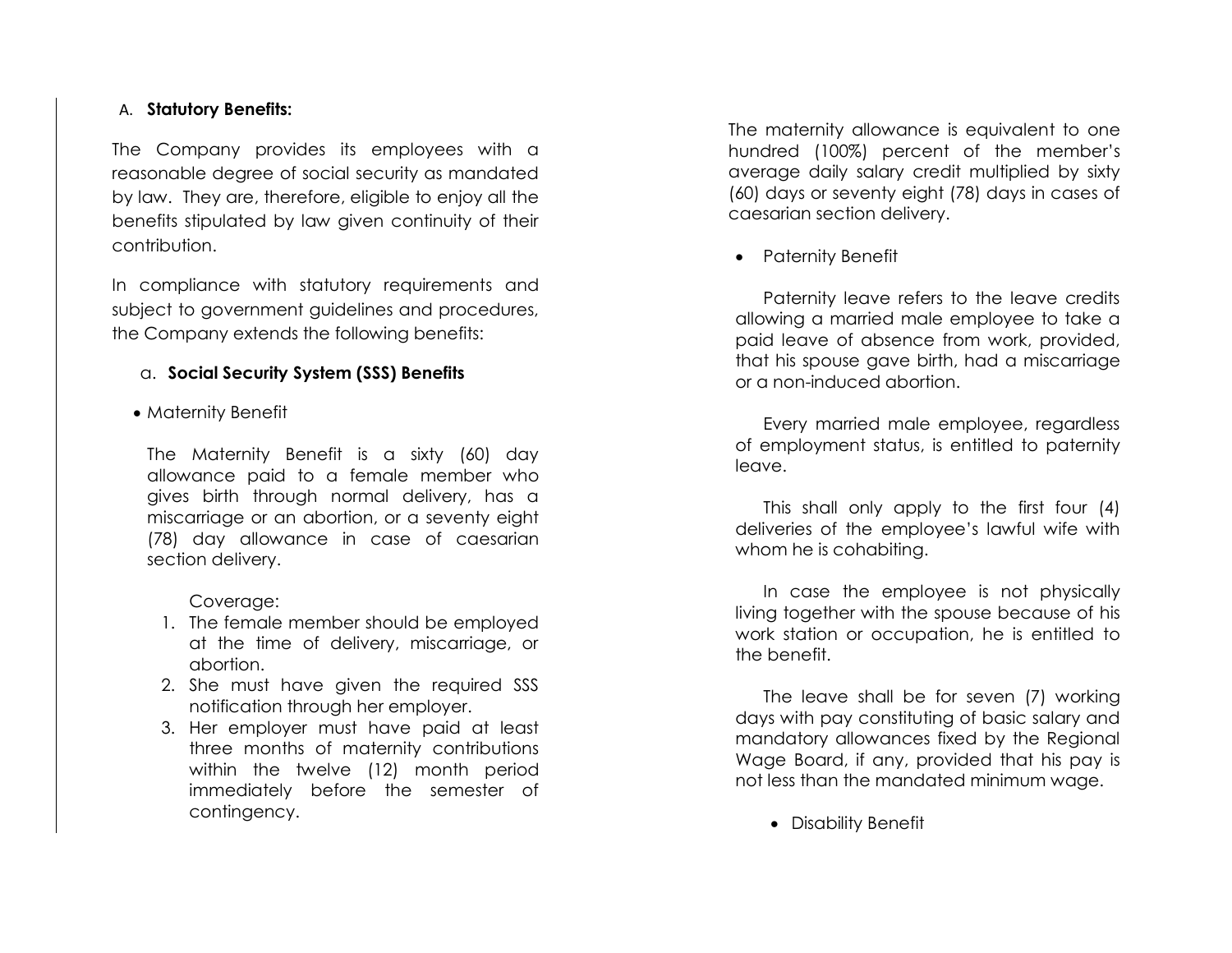#### **Features:**

The disability benefit is a cash benefit paid to a member who becomes totally or partially disabled, either in the form of a monthly pension or lump sum amount depending on his/her contribution.

# **Eligibility:**

Members who suffer partial or total permanent disability, regardless of the number of monthly contributions paid to SSS, are qualified.

# **Types of Benefits:**

- i. **Monthly Pension**: Cash benefit paid monthly to a disabled member who has paid at least thirty-six (36) monthly contributions.
- ii. **Lump Sum Amount**: Granted to those who have not paid the required thirty six (36) monthly contributions.

# **Types of Disability:**

• **Permanent Partial Disability** – a condition that is incurable but the member is not totally prevented to engage in any gainful occupation. A member declared as partially disabled will receive a monthly pension payable for a limited number of months.

• **Permanent Total Disability** – an ailment that permanently prevents a member to engage in any gainful

occupation. A member declared as totally disabled will receive a monthly pension for as long as the member is disabled; guaranteed for five (5) years.

The following are some of the ailments which are compensable:

o Complete loss of sight;

o Loss of two (2) limbs at or above the ankle or wrist;

o Permanent complete paralysis of two (2) limbs;

o Brain injury causing insanity; and

o Other cases as determined and approved by SSS.

# • **Solo Parent Leave**

In addition to leave privileges under existing laws, parental leave of not more than seven (7) working days every year shall be granted to any solo parent employee who has rendered service of at least one (1) year.

"Parental Leave" shall mean leave benefits granted to a solo parent to enable him/her to perform parental duties and responsibilities where physical presence is required.

"Solo Parent" is any individual who falls under any of the following categories:

- A woman who gives birth as a result of rape and other crimes against chastity even without a final conviction of the offender;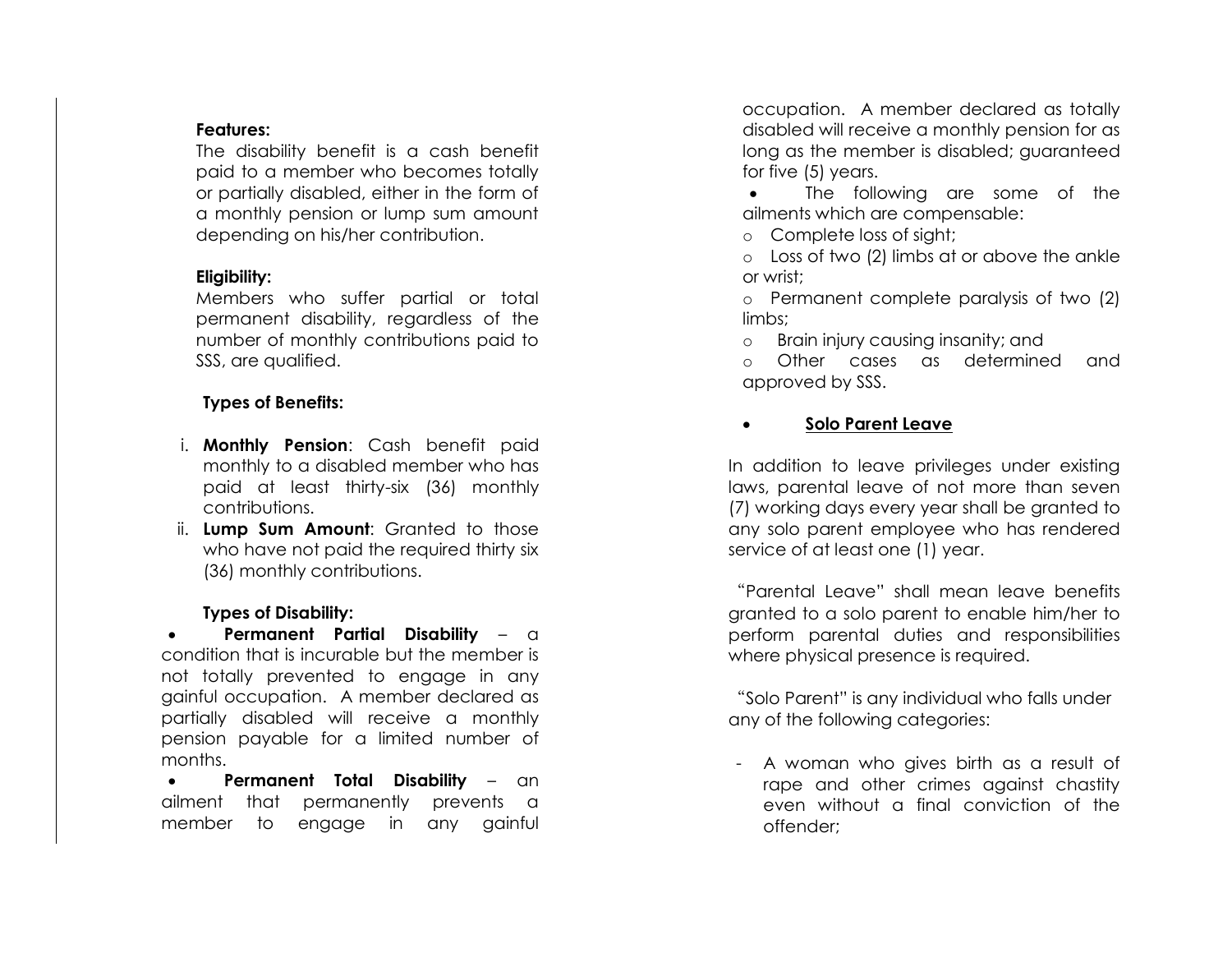- Parent left solo or alone with the responsibility of parenthood due to death of spouse;
- Parent left solo or alone with the responsibility of parenthood while the spouse is detained or is serving sentence for a criminal conviction for at least one (1) year;
- Parent left solo or alone with the responsibility of parenthood due to physical and/or mental incapacity of spouse as certified by a public medical practitioner;
- Parent left solo or alone with the responsibility of parenthood due to a legal separation or *de facto* separation from spouse for at least one (1) year, as long as he/she is entrusted with the custody of the child/children;
- Parent left solo or alone with the responsibility of parenthood due to abandonment of spouse for at least one (1) year;
- Unmarried mother/father who has preferred to keep and rear her/his child/children instead of having others care for them or giving them up to a welfare institution;
- Any other person who solely provides parental care and support to a child or children; or
- Any family member who assumes responsibility of head of the family as a result of the death, abandonment, disappearance or prolonged absence of the parents or solo parent.
- A change in the status or circumstance of the parent claiming benefits under this Act, such that he/she is no longer left alone with the responsibility of parenthood, shall terminate his/her eligibility for these benefits.

- "Children" refer to those with and dependent upon the solo parent for support who are unmarried, unemployed and not more than eighteen (18) years of age, or even over eighteen (18) years but are incapable of self -support because of mental and/or physical defect or disability.

# • **Death and Funeral Benefit s**

#### Features:

The SSS Death Benefit is a cash benefit in the form of monthly pension or lump sum and an allowance for burial expenses given to dependents to cushion the adverse effect felt by the family due to the loss of a provider -member.

# **Types of Benefits:**

- Funeral Grant Benefit of Twenty Thousand Pesos (Php20,000.00) – given to the beneficiaries or to any person who actually shouldered the burial expenses of the deceased member; and
- Lump Sum Benefit equivalent to thirty five (35) times the basic monthly pension (if member has paid less than thirty six (36) monthly contributions before the semester of death); or
- Basic Monthly Pension (for life, depending on member's contributions and credited years of membership) – guaranteed for five (5) years, with a minimum of One Thousand Pesos (Php1,000.00) per month, plus ten (10%) percent of said basic monthly pension to each dependent child not to exceed five (5),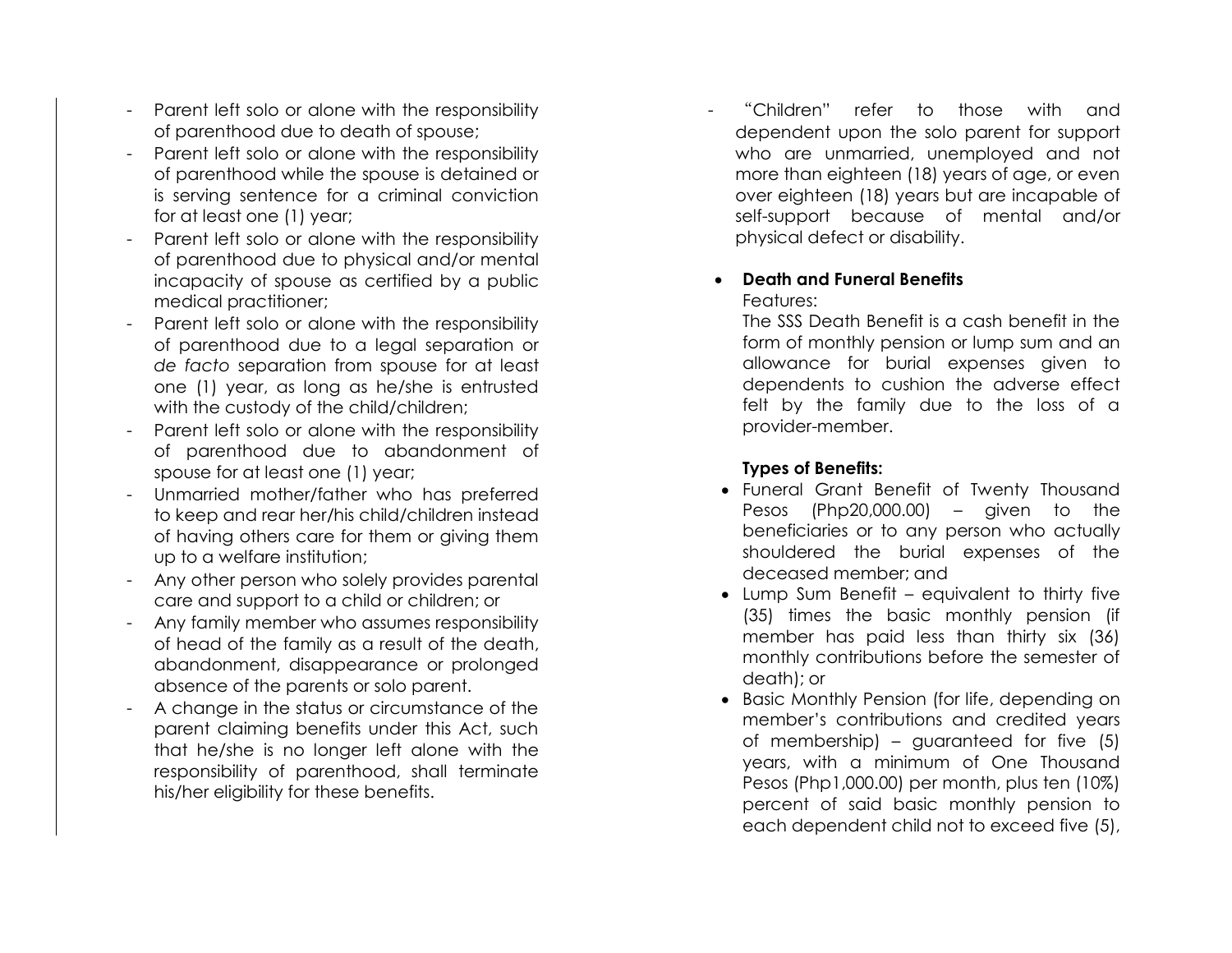beginning with the youngest and without substitution. (This shall apply if member has paid at least thirty six (36) monthly contributions before the semester of death).

#### b. **Phil Health Benefits**

PhilHealth is a health insurance program for Phil Health members and their dependents that get sick or injured and require hospitalization. They provide allowances for room and board, doctor's fees, surgical fees, and miscellaneous expenses during confinement.

Principal members are entitled to forty five (45) days coverage each year while their dependents also have forty five (45) days, which will be shared among them. Any unused benefit for the given year is not carried over to the succeeding year or is not cumulative.

2.3 Employee's Compensation Rationale:

Employees and their dependents are entitled to receive income benefits, medical or related rehabilitation services for work-related injury, sickness, disability or death.

Coverage: (at the start of employment)

1. Every employer with at least one employee; and

2. SSS registered employers and their employees are compulsory covered under the program.

1. Employee should be duly reported to SSS;

2. Employee's sickness, injury or death is work-related; and

3. SSS has been duly notified of the sickness, injury or death.

c. **Pag-Ibig** 

**Multi-purpose loan can be used in any of the following:**

- **Fducational**
- Medical
- Livelihood
- Minor home improvement
- Purchase of Appliance and furniture
- **Calamity**

# **Expanded Housing Loan Program can be used to finance any of the following:**

- Construction of a resident unit on a lot owned by the member-borrower
- Purchase of a lot not exceeding Two Million Pesos (Php 2,000,000.00)
- Purchase of a lot and construction of a residential unit thereon
- Purchase of a residential unit
- Refinancing of an existing loan
- Redemption of a foreclosed property

# d. **Thirteenth (13th) Month Pay**

Employees, regardless of designation or employment status, shall be paid their

Eligibility: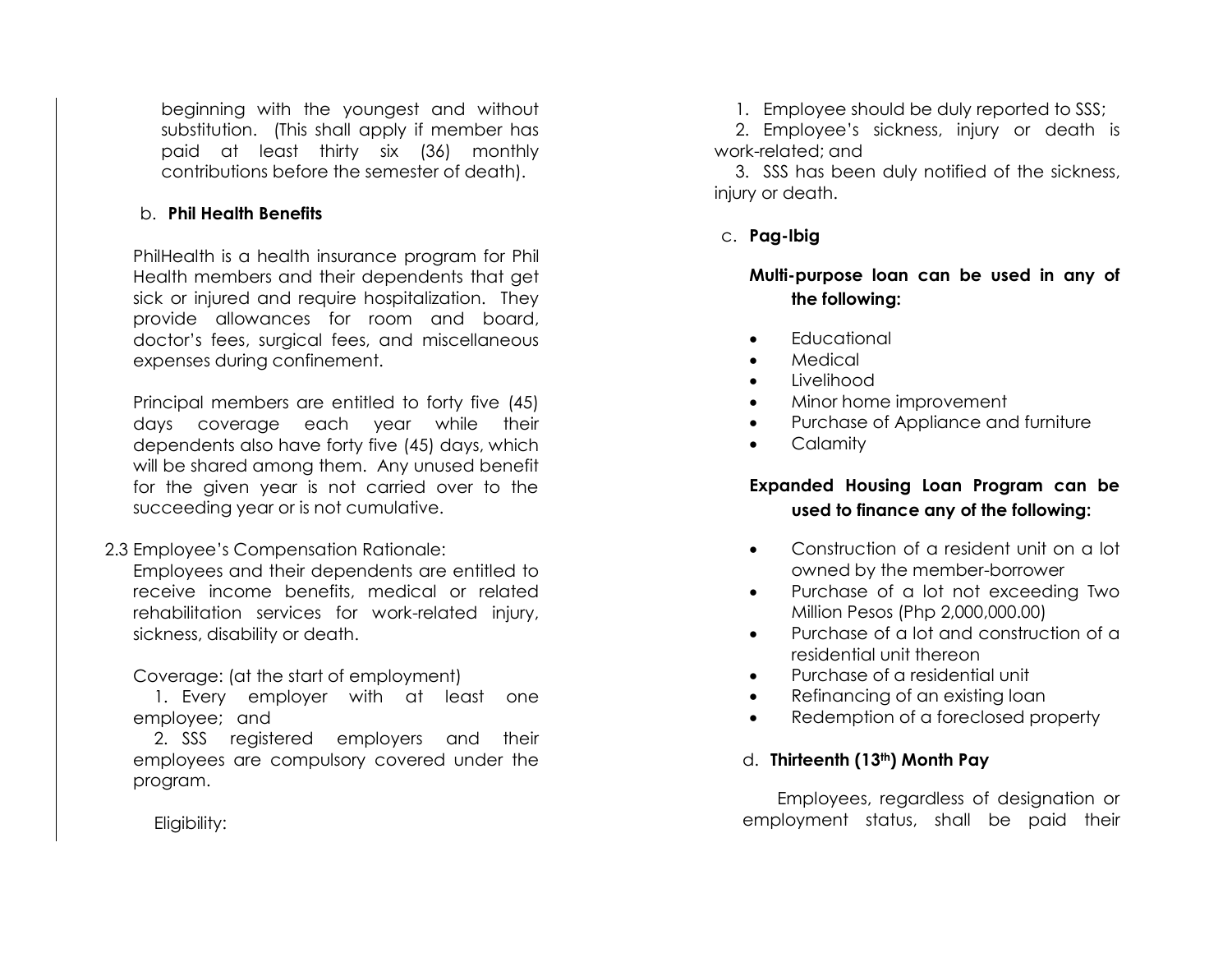thirteenth (13th) month pay not later than December 24 of every year, provided that they have worked for at least one (1) month during the calendar year.

An employee who has resigned or whose services is terminated at any time before the time of payment of the thirteenth  $(13<sup>th</sup>)$ month pay is entitled to this monetary benefit in proportion to the length of time he worked during the year which is the equivalent of 1/12 of his/her total basic salary earned during that period.

#### e. **Service Incentive Leave Pay**

Every covered employee who has rendered at least one (1) year of service shall be entitled to a yearly service incentive leave of five (5) days with pay.

Part time workers are also entitled to full benefit of the yearly five (5) days service incentive leave with pay.

The service incentive leave shall be commutable to its money equivalent if not used or exhausted at the end of the year.

#### f. **Overtime and Holiday Pay**

**Overtime Pay:** Additional pay for service or work rendered or performed in excess of eight (8) hours a day by employees. Overtime remunerations follow government guidelines and policies.

**Holiday Pay:** Every employee shall be paid his/her regular daily wage during regular holidays. To receive the holiday pay, an employee should not have been absent without pay on the working day proceeding the regular holiday.

#### g. **Night Differential Pay**

Every employee shall be paid a night shift differential pay of not less than ten (10%) percent of his/her regular wage for each hour of work performed between ten o'clock (10:00 p.m.) and six o'clock (6:00 a.m.)

#### h. **Prescribed Minimum Wage**

 The Company follows the prescribed Regional Tripartite Wages and Productivity Boards-prescribed minimum wage.

#### C. **Company Benefits**

The Company sees the value of having an excellent team of employees, and as such, on top of the government mandated benefits, it provides entitlements, such as the following:

#### a. **Vacation and Sick Leaves**

• Vacation Leaves (VL) – all eligible employees will earn these leaves upon confirmation of regularization and can only apply after a year of services from the date of hire**.**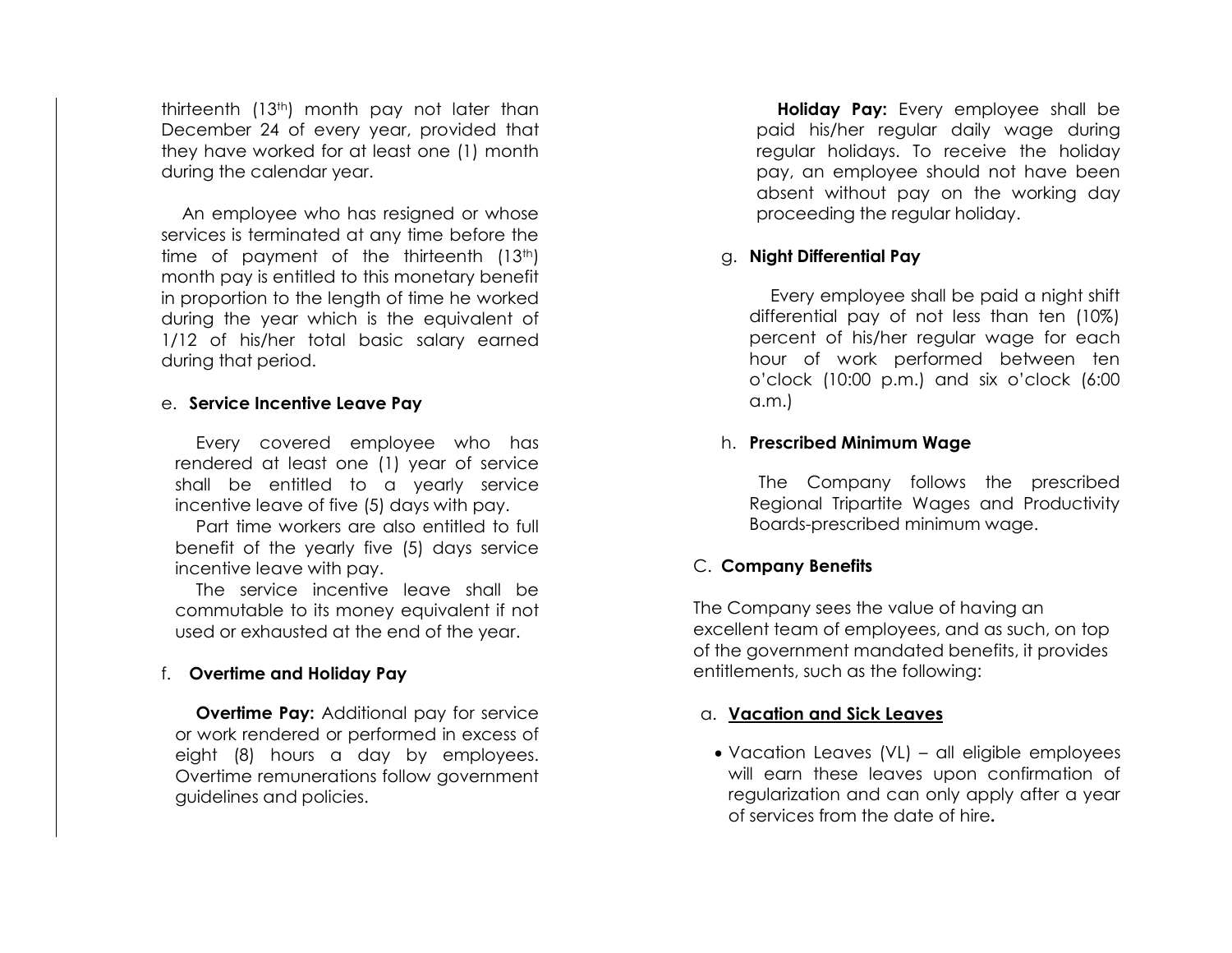• Sick Leaves (SL) - all eligible employees will earn these leaves upon confirmation of regularization and can only apply after a year of services from the date of hire.

These earned leaves are both convertible to cash, but only in excess of the 15/15 entitlement. These are paid on every second (2nd) period of the month of the following year.

#### b. **Group Life and Accident Insurance**

Upon engagement, an employee will be covered by the Company's Group Accident Insurance Plan.

#### c. **Health Maintenance Insurance (HMO)**

 The Company provides accredited HMO for regular employees.

#### d. **Uniform**

All regular employees are provided with free sets of uniform. All employees are enjoined to report for work wearing complete and proper uniform including safety footwear.

#### e. **Meal Allowance**

Company gives priority over the welfare of its employees to maintain high level of satisfaction. To achieve this, a meal allowance shall be provided to all employees in order for

them to bring home their hard earned money without the need to spend for their everyday meals while at work.

- Availment is through Proximity Card issued to each ECC employees.
- Excess of Php 150.00 per day must be paid in cash up front.
- Salary deduction is prohibited regardless of rank/position
- Personal transactions or "paluto" as regular meal with no available balance must be paid in cash.
- Personal transactions or "paluto" for special occasions with/without balance (e.g. birthday) must be paid in cash.
- Unused meal allowance can be accumulated and won't be forfeited for a year
- **Food delivery**
- Employees who opt to have their meals delivered to their work areas must swipe their Proximity Card after the end of their shift.
- **Others**
- An employee who treats visitor & contractors shall be obliged to pay in cash, salary deduction is prohibited. Failure to do so will be charge maximum cost.
- Company guests, visitors, training are all chargeable to ECC, provided a confirmation email with approval of Vice President-Plant Operations. A designated proximity card for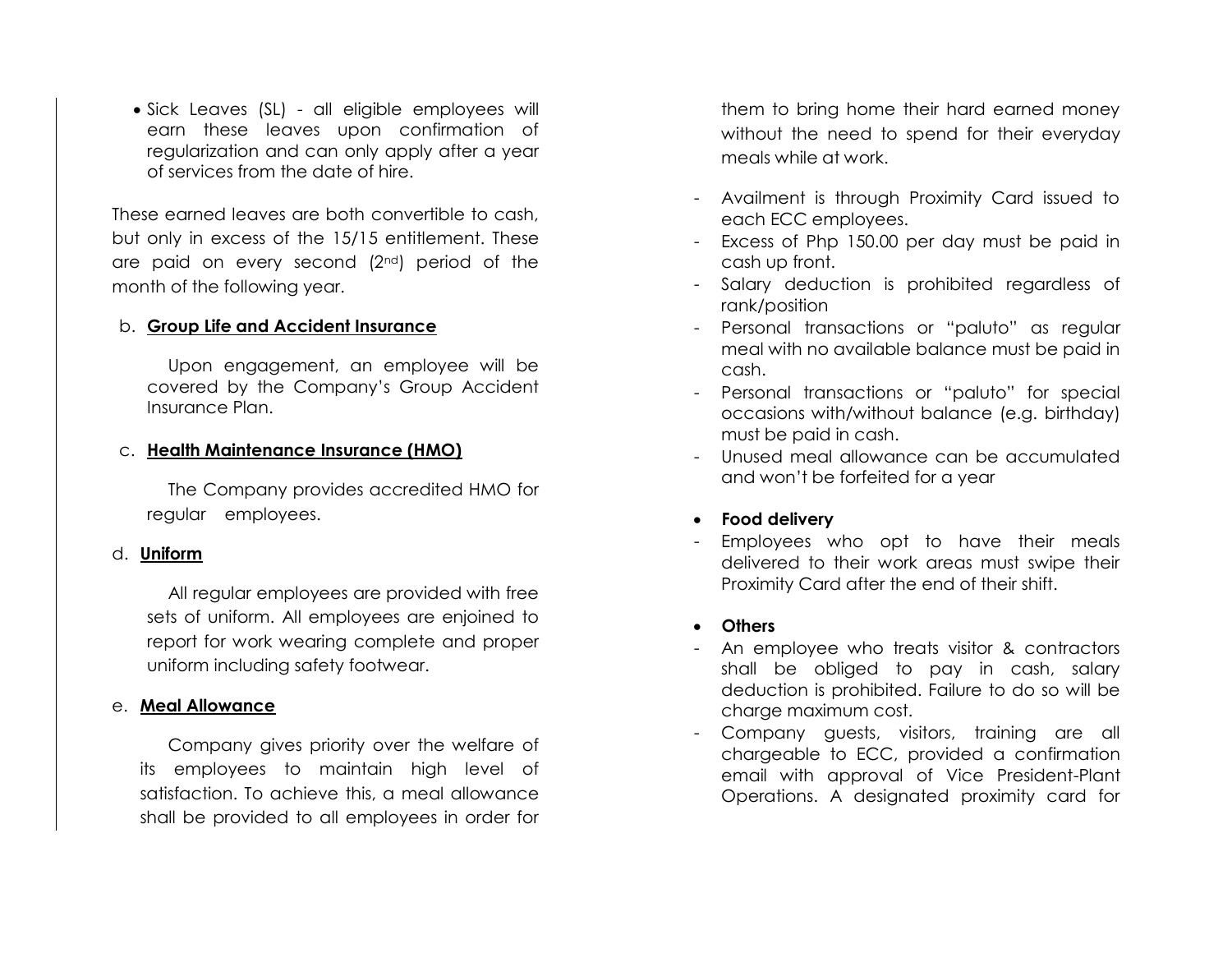such are with Human Resources for recording purposes.

#### f. **Canteen Services**

The Company provides a canteen for employees where they may take their meals during break periods. The Company strives to keep prices of food at reasonable levels by directly subsidizing the costs for the acquisition, use and replacement of canteen facilities, equipment, and utensils.

| <b>CANTEEN SERVICE</b>       |                  |                      |  |  |
|------------------------------|------------------|----------------------|--|--|
| <b>SHIFTING SHEDULE</b>      | <b>CAFETERIA</b> | <b>PLANT CANTEEN</b> |  |  |
| $1st$ shift 12:00 am-8:00am  | -close-          | -close-              |  |  |
| $2nd$ shift 8:00 am-4:00 pm  | 6 a.m.-9 a.m.    | 11:30 am-1:30 p.m.   |  |  |
| $3rd$ shift 4:00 pm-12:00 am | 6 p.m.-8 p.m.    | 3 p.m.-8 p.m.        |  |  |

#### g. **Retirement Plan**

In recognition of its employees' dedication, faithful, and long years of service to the Company, the Company provides a retirement plan benefit to qualified and eligible employees. The Company follows the prescribed law on retirement to enable them and help spend quality life after their working years.

1. **Compulsory Retirement** – An employee shall be compulsorily retired at any time within the calendar year after he attains the age of sixty (60), and shall be entitled to the retirement benefits.

2. **Optional Retirement** – As mandated by law, an employee must retire upon attainment of at least age of fifty (50) and shall be entitled to retirement benefits.

# h. **Rice Subsidy**

A grant from ECC management whereby a qualified employee (regular employee with one (1) year of service) is entitled to receive Php 1,000.00 monthly.

# C. **Competency Based Profiling**

Company is promoting a Competency **Based Profiling** it is a system/model to accurately map the required COMPTENCIES of employees in the workplace.

Importance:

- Help improve individual performance, by modelling the behaviors that make high performing employees successful in their jobs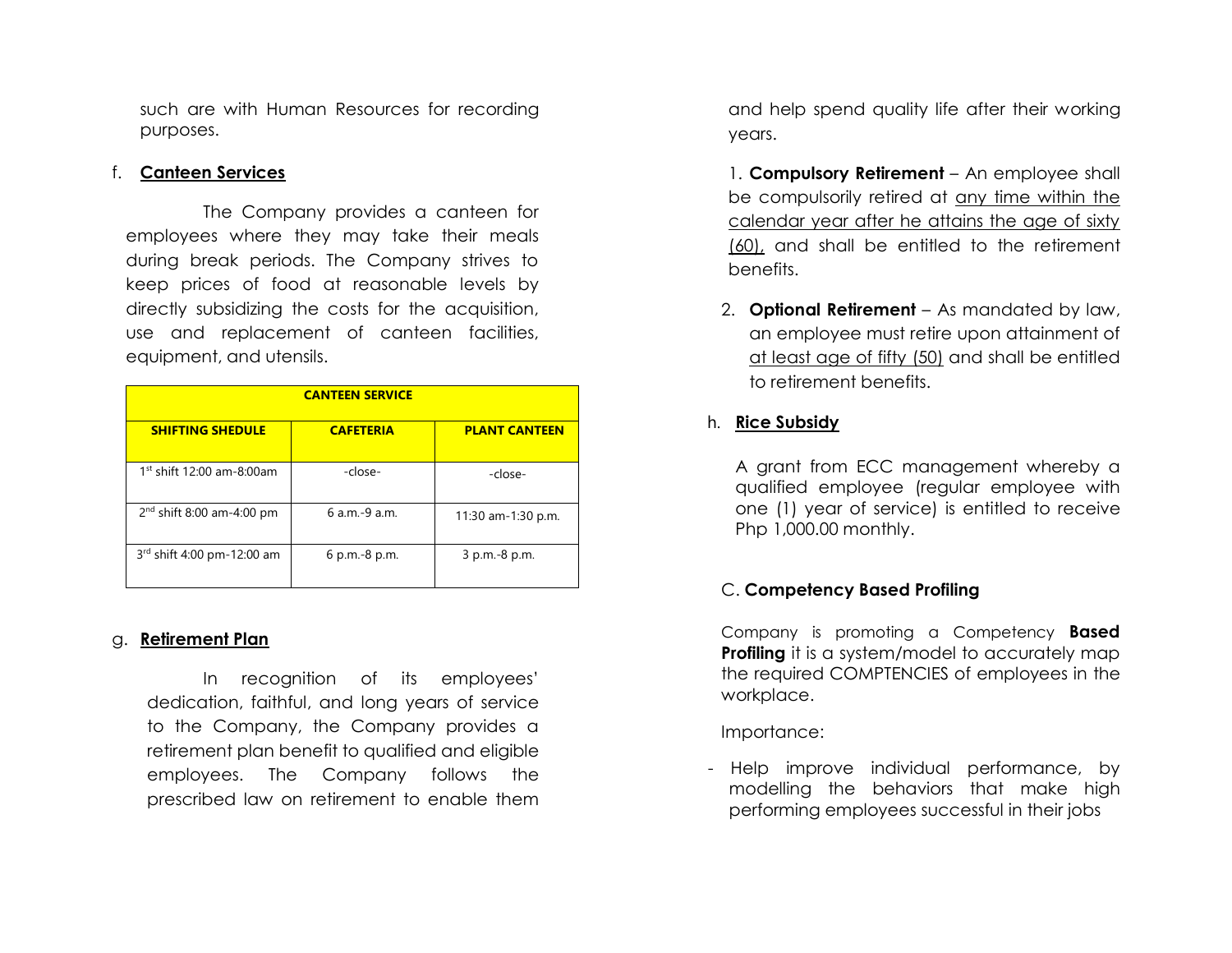- To provide a way to measure employee performance and align performance with business strategies.
- Clarify workforce standards and expectations.
- Align individuals, teams and managers with the organizations business strategies.
- Develop equitable, focused appraisal and compensation decisions.

#### D. **Performance Review**

The Company encourages and promotes Team efforts and rewards the same for achieving **Corporate BSC Goals.** Corporate goals are different from individual goals; **INDIVIDUAL Goals** are a set of **Balance Score Card** dimension goals focusing on an employee's individual performance and contributions.

**Balance Score Card** is a management tool that provides stakeholders with comprehensive measures of how the organization is progressing towards the achievement of its strategic goals. It is a tool applied in fulfilling the critical components of Performance Management.

It is a Company policy to provide all employees with COMPETITIVE and EQUITABLE compensation relative to:

- the responsibilities of the position;
- the SIGNIFICANT CONTRIBUTIONS made and performance demonstrated by the employee;
- competitive rates of the job/position in the market; and
- wage policies mandated by the government.

The Company desires to develop its employees to the optimum level of their potentials so that each one performs to the highest level of productivity and fulfill their personal employment goals. Towards this concept, every fiscal year, every employee's performance is reviewed and appraised by the employee's immediate superior, once every semester. This performance review becomes the formal process of assessing the employee's actual performance following agreed upon goals/objectives, said exercise is also an opportunity to formulate programs and improve unsatisfactory performance results. The performance review also becomes a systematic approach to recognizing present and potential abilities of each employee.

Salary adjustments and performance incentives, if any, are given to deserving employees with written announcements from the Management. The employee's accomplishments, including the quality of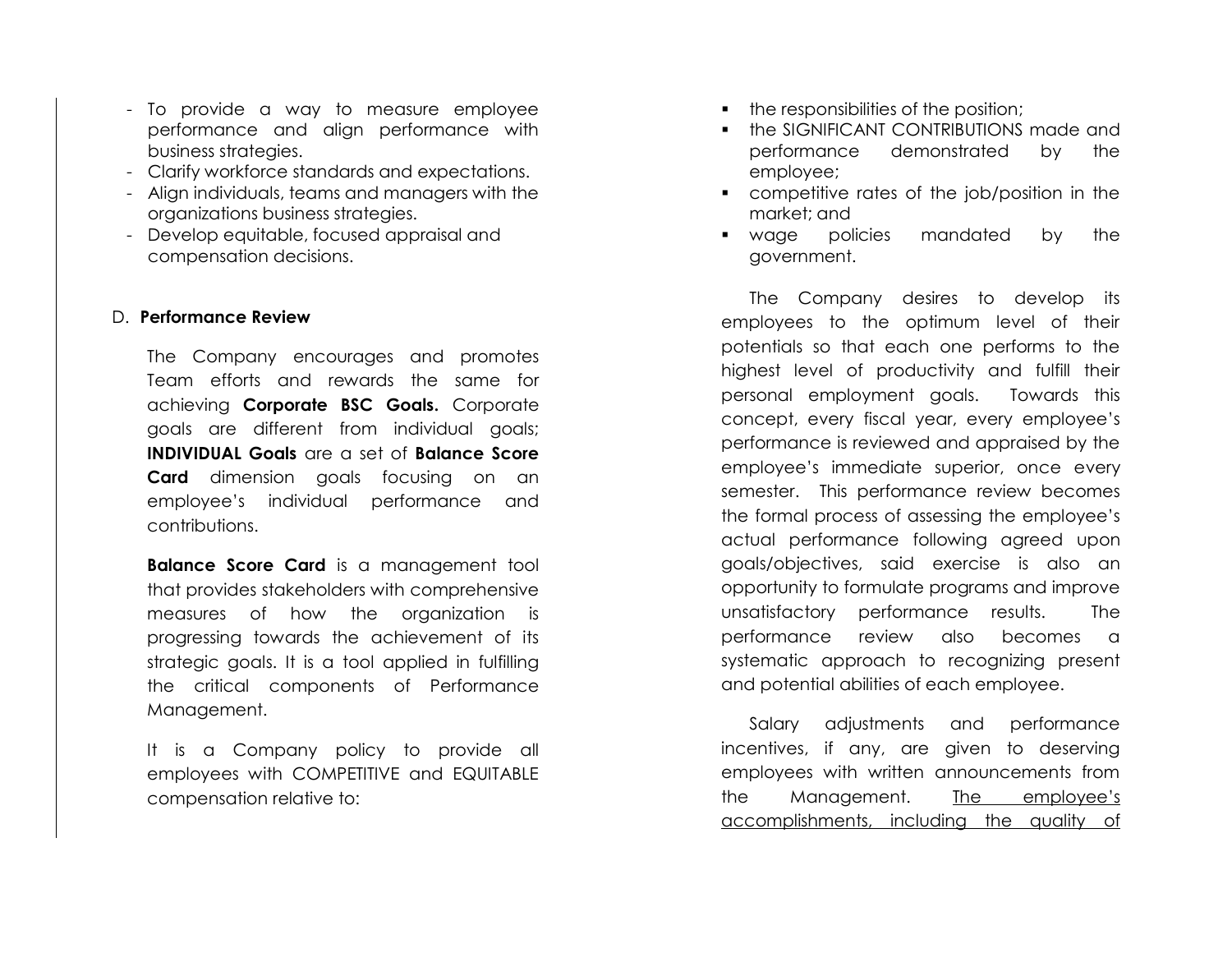performance and work attitude as rated and contained in the results of the performance appraisal report shall serve as the criteria for salary adjustments, promotions, awarding of incentives and employee termination.

The Company is a strong advocate of pay-forperformance and believes in meritocracy. There is a tight linkage between the performance management systems. As such, an increase in pay is mainly based on performance.

#### E. **Promotions**

It is the Company's belief and policy to identify the potential of employees and give opportunities of growth through promotion to those who have shown excellent performance, manifest potentials for further growth and have necessary skills to undertake bigger responsibilities. All promotions must be justified, recommended and endorsed for approval by the immediate superior, noted by the Department Head and approved only by the President. HR shall be in charge of its documentation.

The Company adopts a policy of selecting from the existing pool of employees in case there is/are higher position/s to fill up. Recruitment from external sources is resorted to, only when and if there are no qualified employees from within to fill up the position.

#### F. **Learning and Development**

The Company recognizes that its human resource is the basic anchor of its sustained viability and growth. To this end, the Company adopts manpower training and development programs for systematic acquisition, enhancement and development of employees' attitude, knowledge, skills and behavior patterns that are required for a given job function.

Training is anchored on the needs of the business and the impact on the Company's bottom line. Education and training help optimize the productivity and performance of the employees and enable them to contribute to the profitability of the Company.

Education and training are holistic and comprehensive in content and approach. The company develops the employee not just on technical or functional expertise but on work support skills and leadership/management. In terms of approach, the Company utilizes training programs, and experiential and mentoring approaches to deliver training.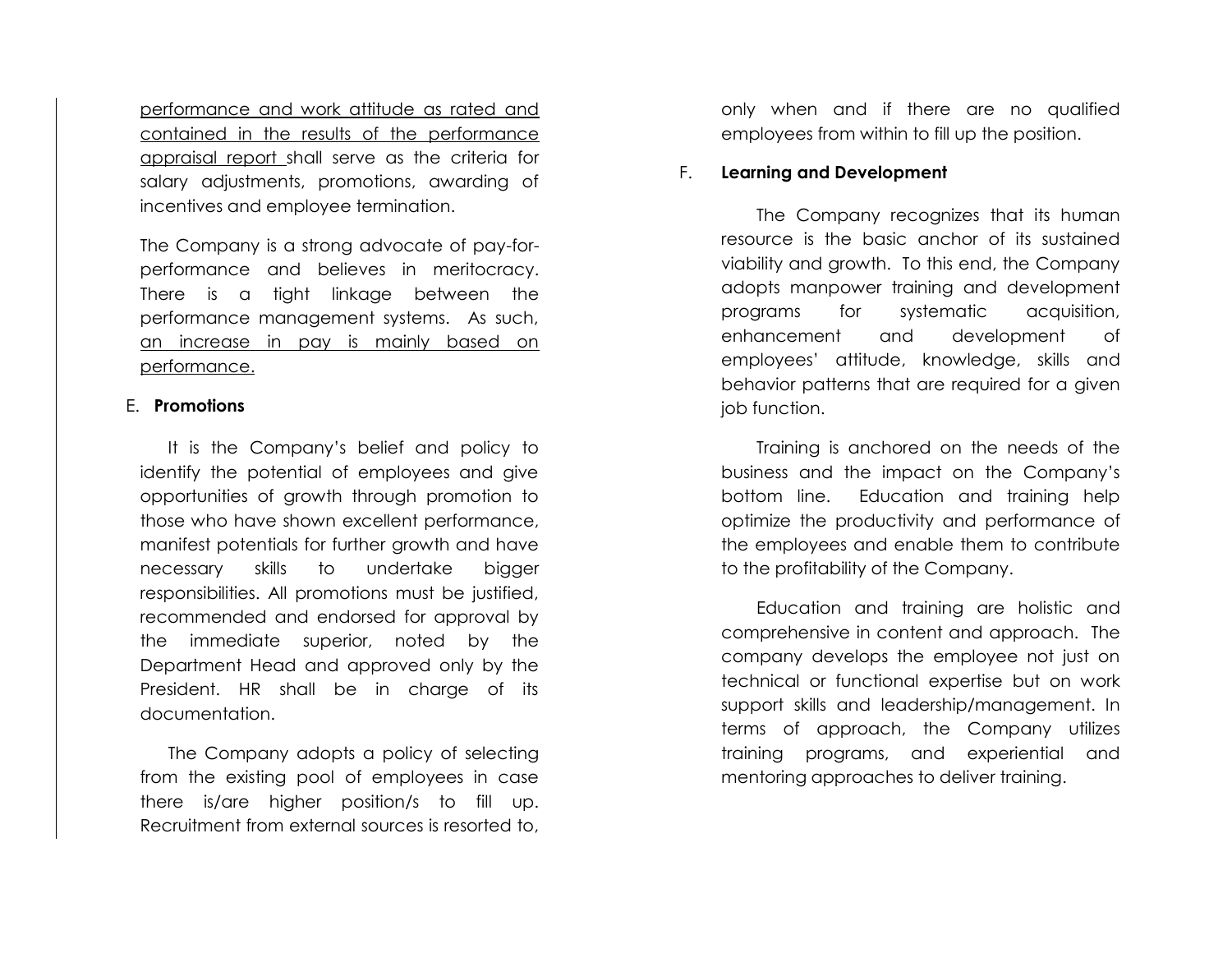The various training programs are either conducted in-house, or third party outsourced. The Company has the sole option of the choice and type of training that may be given to an employee. In general terms, Companysponsored training programs are given to the employees at no charge to them. However, there are specific types of training that may require a special contract signing between the Company and the employee; the terms and conditions of which are separately issued to the trainee upon his/her selection. Any form of education or learning requires the commitment and dedication of the trainee/student to the training program. **In this respect, every employee must commit himself to attend the training program once he is selected for attendance; in instances that an employee opts not to attend the said training, a letter of explanation, authorized/signed by his immediate superior shall be required otherwise, a sanction shall be given to the employee for refusal.**

The employee may, at his own expense, take other non-Company sponsored training programs which can supplement the programs available from the Company. Attendance to these programs, however, requires pre-approval from the Company, so as not to compromise Company time and possible loss of focus of the employee on his/her job functions.

#### **V. Employee Protection**

The Company values the dignity of every individual. Towards this end, the Company strongly opposes harassments in any form, deeming this as illegal. The Company actively implements mechanisms for dealing with such occurrences and ensures that it will act justly, swiftly and decisively in addressing such complaints.

The Company is also committed to promote a work place that is free from drug abuse as it is detrimental to the health, safety and work performance of employees and poses risks to operations and product quality.

#### **VI. Safety**

The Company seeks to have accident-free operations in its offices and Plant facility. The policy on safety is derived from principles, values, legal and regulatory requirements, and is operational through the implementation of standards of performance and well-documented standard operating procedures. These are further reinforced by regular installation audits and proactive education of the workforce.

#### **VII. Labor Relations**

It is the policy of the Company to be a concerned and progressive employer and believes firmly in treating its employees with respect and compensating them well.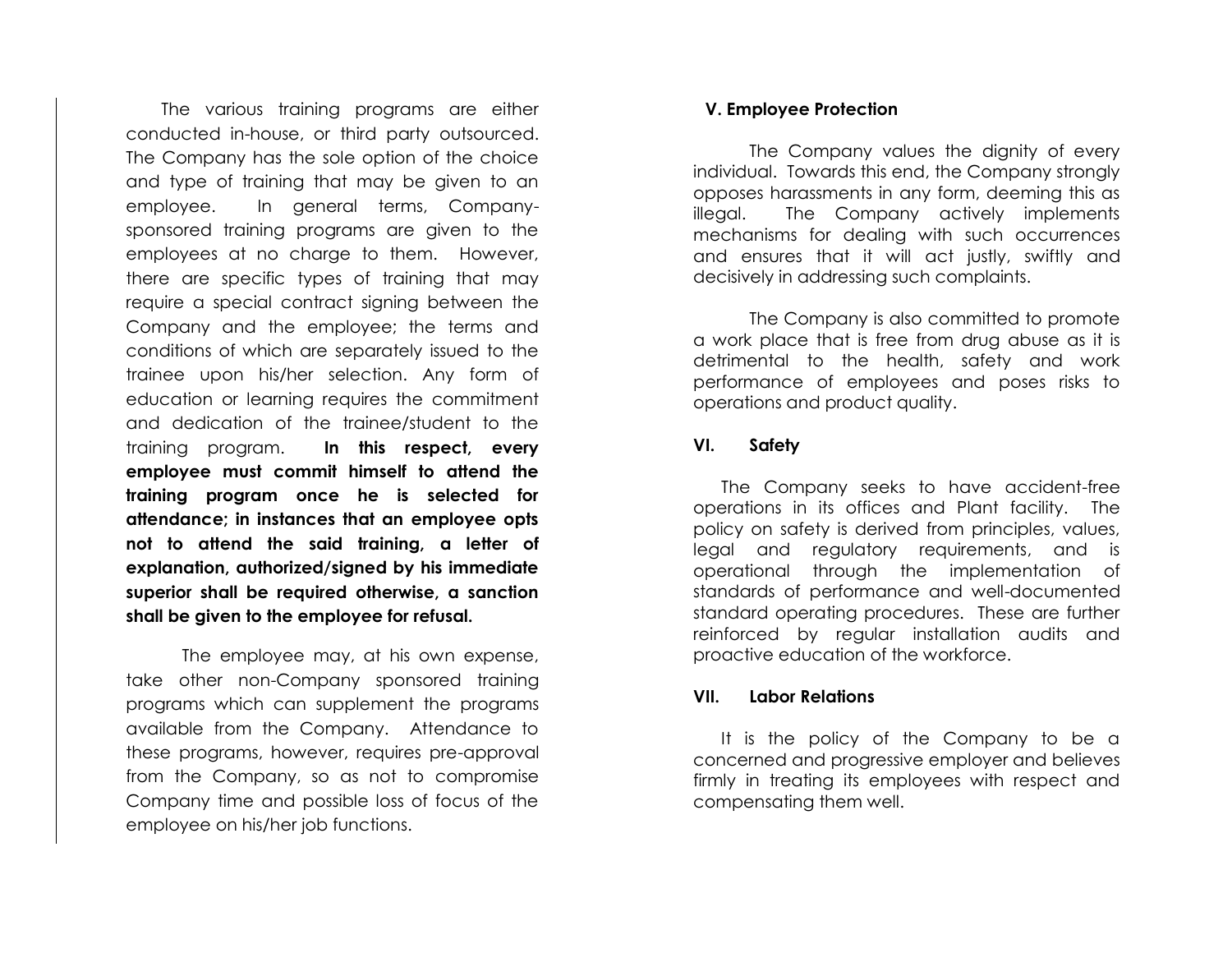The Company also maintains that the income, security of tenure, working conditions, quality of life, long -term growth and development of each employee depend on the success of the business.

Its Labor Relations policy is guided by the following principles:

▪ Industrial Peace

The Company expects each employee to obey and comply with lawful Company orders, rules and regulations and policies. The Company firmly believes in industrial peace as a precursor to a successful conduct of business. It is imperative for both management and labor to respect each other's rights and cooperate in a spirit of mutual benefits and the attainment of business targets.

**Right to Discipline** 

The Company will always uphold and exercise its right to discipline its employees. It will respect and comply with due process. Employees found guilty of any offense will be meted out the appropriate penalty.

Management promulgates rules, regulations, and policies in accordance with law.

#### **VIII. CODE OF ETHICS**

This **Code of Ethics** (this "Code") is designed to promote honest, ethical and lawful conduct by all employees, Officers and Directors of **Eagle Cement Corporation** ("ECC"or the "Company"). This Code is intended to help employees, Officers and Directors understand the Company's standards of ethical business practices and to stimulate awareness of ethical and legal issues that may be encountered in carrying out their responsibilities. In addition, independent contractors, subcontractors, consultants, agents and sales representatives who provide services to ECC are expected to observe the same high standards as the Company's employees, Officers and Directors while working or transacting with the Company.

The actions of every employee, Officer and Director affect the reputation and integrity of the Company. Therefore, they are required to review this Code and develop a working knowledge of its provisions. In addition, Executive Officers of the Company, which include the Chairman of the Board of Directors, Chief Operating Officer ("COO"), President and Vice President, as well as members of the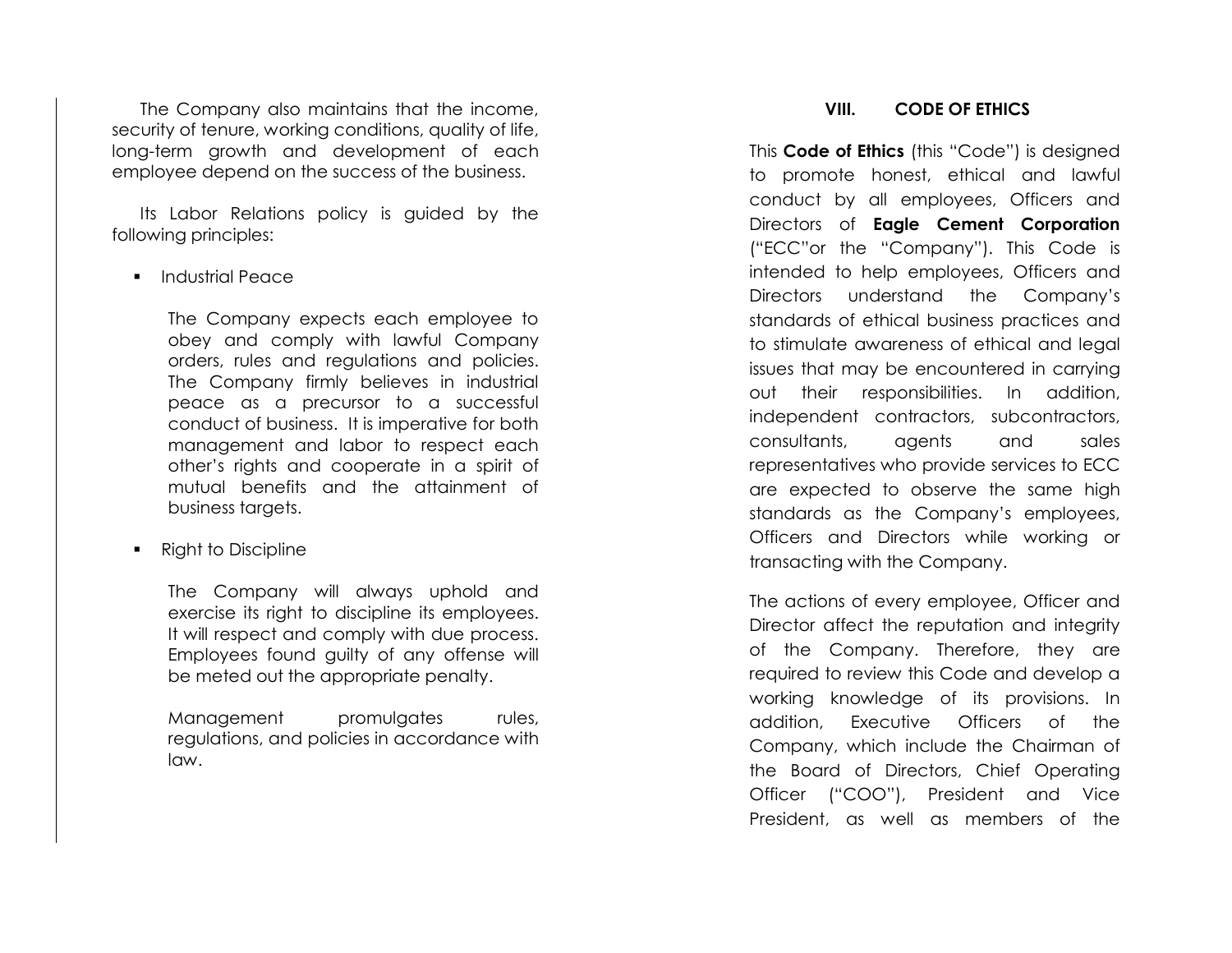Company's Board of Directors will be required to sign a certification acknowledging that they have read this Code and agree to comply with its terms. All employees and Officers which include all Managers and Supervisors are required to sign a certification and expected at all times to:

- Comply with all applicable laws, governmental rules and regulations as well as all Company policies;
- Pursue the ethical handling of actual or apparent conflicts of interest when conflicts or appearance of conflicts are unavoidable, including thorough/full disclosure (to a responsible Supervisor or the Human Resources ("HR") Officer) of any transaction or relationship that reasonably could be expected to give rise to a conflict;
- Promptly report (to a responsible Supervisor or the HR Officer) any violations of this Code; and
- Be accountable personally for adherence to this Code.

It must be kept in mind that failure to conduct business in compliance with these guidelines may result in disciplinary actions, up to and including termination.

These guidelines should be a part of every employee's daily working practices. If he/she will need further guidance in applying them to his/her specific situation, a Supervisor or Manager should be able to help him/her. In some cases, an employee may need to contact a group such as the HR Department for more specific guidelines or opinions.

The employees' understanding of these guidelines will help ensure that the Company and its employees conduct their business with uncompromising integrity and professionalism.

#### **A. Compliance with Laws, Rules and Regulations**

All employees and Officers must respect and obey the laws, rules and regulations of the cities, provinces, towns, and country in which the Company operates. Employees are expected to be familiar with the legal and regulatory requirements applicable to their business responsibilities and to fulfill their duties in accordance with these laws and regulations.

Questions concerning the applicability of any legal or regulatory provision should be directed to ECC's Legal Counsel.

The Company expects all its employees to act with the highest standards of honesty and ethical conduct while working within the Company's premises.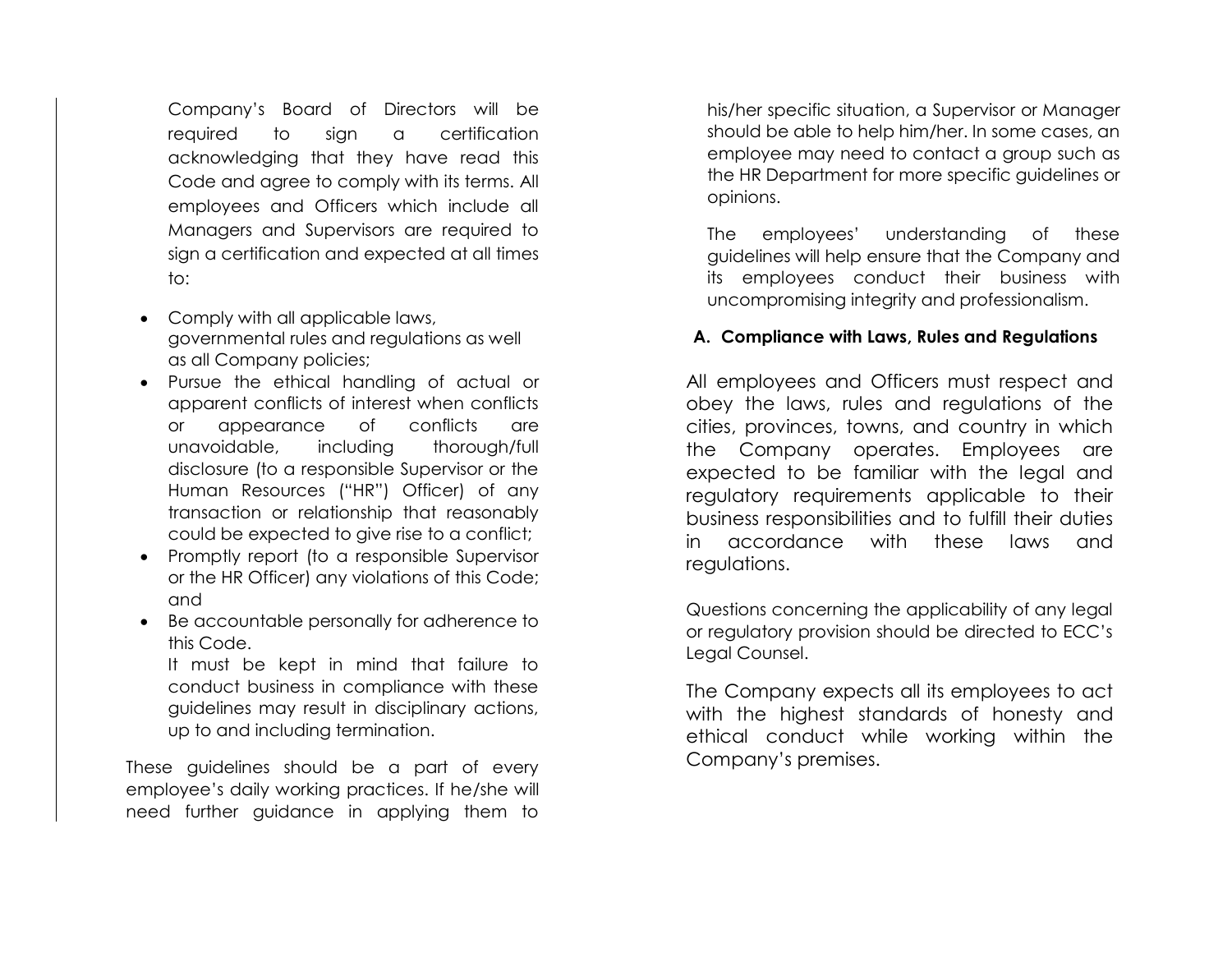Certain legal obligations and policies that are particularly important to the Company's business and reputation are summarized below.

# **B. ANTI-FRAUD POLICY**

# **1. Purpose**

This Anti-Fraud Policy is intended to supplement all applicable rules and regulations and other corporate policies of Eagle Cement Corporation ("ECC"), including its Code of Ethics. This Policy sets out ECC's expectations and requirements relating to the prohibition, recognition, reporting and investigation of suspected fraud, corruption, misappropriation and other similar irregularities. This Policy applies to ECC's employee, Executive Officers and Members of its Board of Directors.

# **2. Definition of Fraud**

The term "fraud", used in this Policy, refers generally to any intentional act committed to secure an unfair or unlawful gain including, but not limited to, fraud, corruption, theft and other similar irregularities that reflect actual or potential:

• Misrepresentation in ECC's publicly released financial statements or other public disclosures;

- Misappropriation or theft of ECC's assets such as cash, inventories, corporate certificates, plant blueprints, pertinent document, equipment, tools or supplies;
- Unlawfully obtained revenue, expenses and assets, or unlawful avoidance of costs and expenses;
- Claiming Reimbursement for fictitious expenses;
- Commercial bribery or bribery of a government official or other violation of anti-corruption laws; or
- Improper payment schemes such as employees or Directors of ECC's seeking or accepting from, paying or offering to, suppliers or business partners, kickbacks or gifts intended to or which may appear to influence business judgment.

**3. Reporting of Fraud**

ECC expects all its employees to take all reasonable steps to prevent the occurrence of fraud and to identify and report instances of known or suspected fraud ("Fraud Concerns") committed by or against ECC, whether by ECC employees or third parties. As a general guideline, Fraud Concerns should be promptly reported by an employee to a Manager or Officer in the first instance.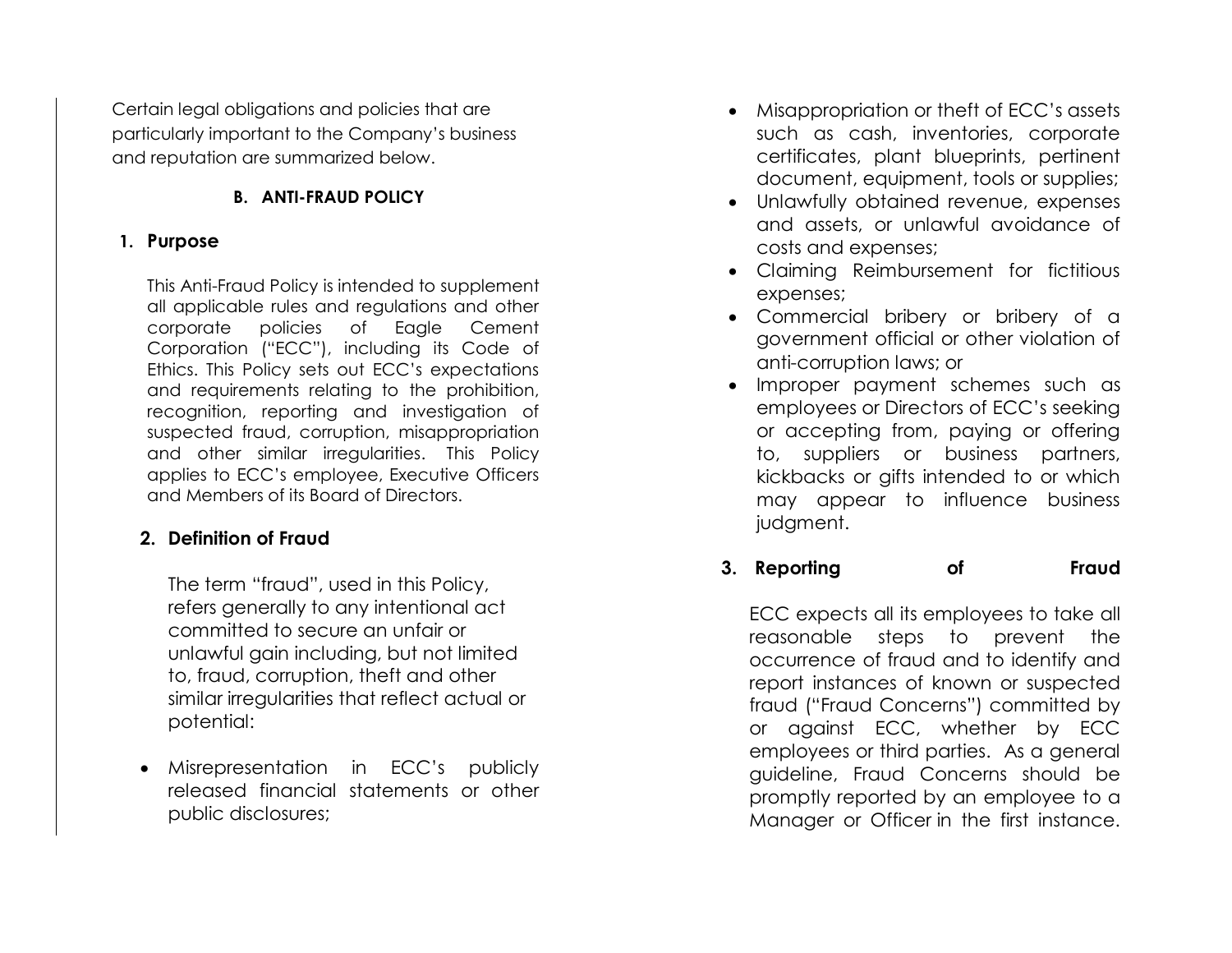An employee may also call the confidential Ethics Hotline (**02) 301-3453 Loc 126, 127, 235 and 236 or 09178776608**  should he/she be uncomfortable speaking with his/her Manager for any reason.

#### **4. Handling of Fraud Concerns**

The Human Resource ("HR") Officer / Corporate Internal Audit Office shall be responsible for all Fraud Concerns received through a Formal Reporting Channel and shall ensure that prompt and appropriate action are taken in respect of such Fraud Concerns. Fraud Concerns received by Managers/Officers shall be reported to the HR Officer / Corporate Internal Audit Office in accordance with the Code of Ethics/Anti-Fraud Reporting Violation of the Code Policy.

#### **5. Disciplinary Action**

An employee or Officer found to have been involved in fraudulent activity or other mis- conduct or has failed to report a known or suspected instance of fraud will be subject to disciplinary action, up to and including termination.

#### **Employee Discipline**

The Company expects each employee to observe reasonable standards of conduct in:

- The performance of his work;
- o His relationship with fellow employees; and
- o His dealings with the public.

For this purpose, the Company established certain standards of conduct which are consistent with:

- o Company philosophy and objectives;
- o Government policies and regulations; and
- o Promotion of harmonious and productive relationships among employees and with the public.

#### **C. WHISTLE BLOWER POLICY**

#### **POLICY STATEMENT**

It is of primary importance that a business, in all of its activities, must operate in full compliance with applicable laws, rules and regulations. Therefore, all Employees must exemplify the behaviour and professional demeanour consistent with such laws, rules and regulations, as well as the Company's stated policies and procedures.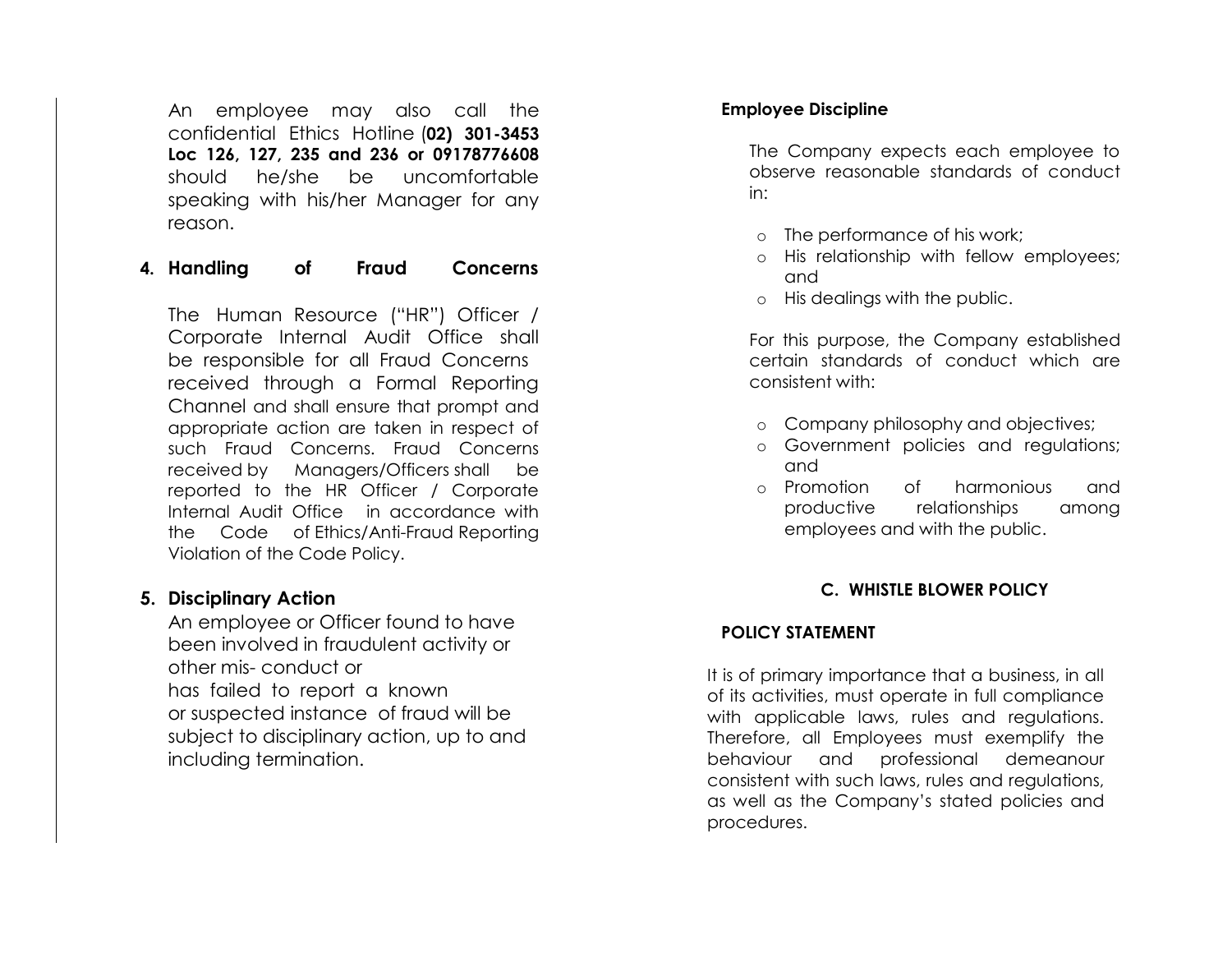All employees are encouraged and empowered to report their concerns should they suspect or become aware of any illegal or unethical activities.

#### **SCOPE**

This policy is applicable to all employees of Eagle Cement Corporation, as well as external parties who conduct business with the organization.

# **DEFINITION OF TERMS**

*Board of Directors* - approves the vision, strategic objectives and key policies for management of the Corporation. The Board also ensures the adequacy of internal controls and risk management practices, accuracy and reliability of financial reporting and compliance with applicable laws and regulations.

*Audit Committee* **- Fulfills the oversight responsibility of the financial reporting process of the company -**that may impair the objectivity of a person because of the possible incompatibility may impair the objectivity of a person because of a possible incompatibility of the instigator's self-interest and professional or public interest (e.g. inappropriate relations or questionable transactions with clients or suppliers, misuse of clients/company information etc.)

a) Misconduct or Policy Violations

Misconduct or policy violations refer to acts that violate moral or civil law, Code of Ethics, policies of ECC.

b) Theft, Fraud or Misappropriation

Theft, fraud or misappropriation refers to fraudulent appropriation of funds or properties entrusted to the Employee's care but actually owned by the employer or someone else in the organization (e.g. stealing, misappropriation of funds, false representation etc.)

c) Falsification of Documents

Falsification of documents refers to counterfeiting, forging, falsifying or making fraudulent changes to any document (e.g. signature or approval forgery, alteration, tampering, etc.) This also covers misrepresentation (e.g. Respondent pretends to have authority to represent or decide for the Company's interests to the external parties).

d) Financial Reporting Concerns

Financial Reporting Concerns refer to deliberate misstatements in recording and/or reporting business transactions or results of operations (e.g. incorrect recording of financial transactions, irregularities in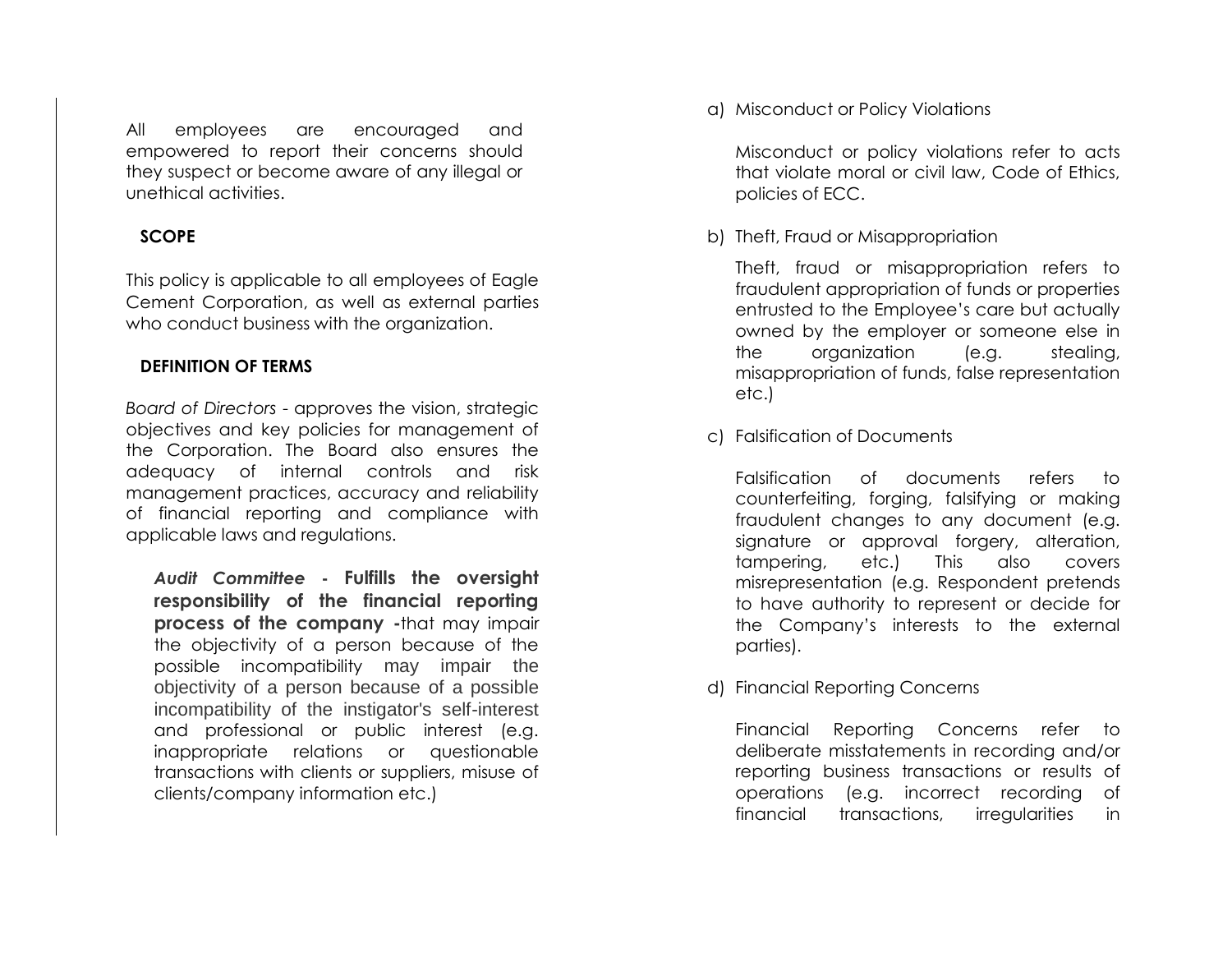application of accounting standards, misleading reports, etc.)

e) Gross Negligence of Duties and **Responsibilities** 

These refer to any situations where the actions (or lack thereof) of employees cause substantial disadvantages to the point of possible sabotage (be it loss of revenue, increased risks or problems, etc.) for the Company (e.g. sleeping on the job by-an operator causing the machine failure, the nonexecution of sales or purchase orders causing lost revenues or lost reservations/deliveries).

Any concern not relating to the above conditions shall be filed with the appropriate unit designated by ECC.

#### A. REPORTING CHANNELS

The following are dedicated reporting channels that the Whistleblower can use to file any Reportable Condition:

a) Face-to Face Meeting :

At the option of the whistleblower, he can meet with any member of the Ethics Committee (VP-Support Group, HR Manager, Corporate Internal Auditor). The Operator of face-to-face meeting shall ask the

Whistleblower to sign the transcript of discussions between them.

- b) E-mail : **[exe.ofc@eagle-cement.com.ph](mailto:exe.ofc@eagle-cement.com.ph)**
- c) Mail : 153 Epifanio Delos Santos Avenue (EDSA)
- d) Attention To: The Ethics Committee
	- e) Telephone : Ethics Hotline (02) 301-3453 loc. 106
	- f) Cell phone : Ethics Hotline 0917 8776608
	- B. ANONYMOUS REPORTING

The Ethics Committee shall accept reports made anonymously. The Whistleblower, who files a report, may choose to provide a manner by which he can be contacted without jeopardizing his anonymity. Such means shall include, but is not limited to, an email address, a prepaid mobile number, etc.

If the Whistleblower chooses to identify himself, the recipient of the report from any of the Reporting Channels shall ask the Whistleblower if he is willing to be identified in the course of the investigation.

C. WITHDRAWAL OF REPORT BY THE WHISTLEBLOWER

In the event that the Whistleblower withdraws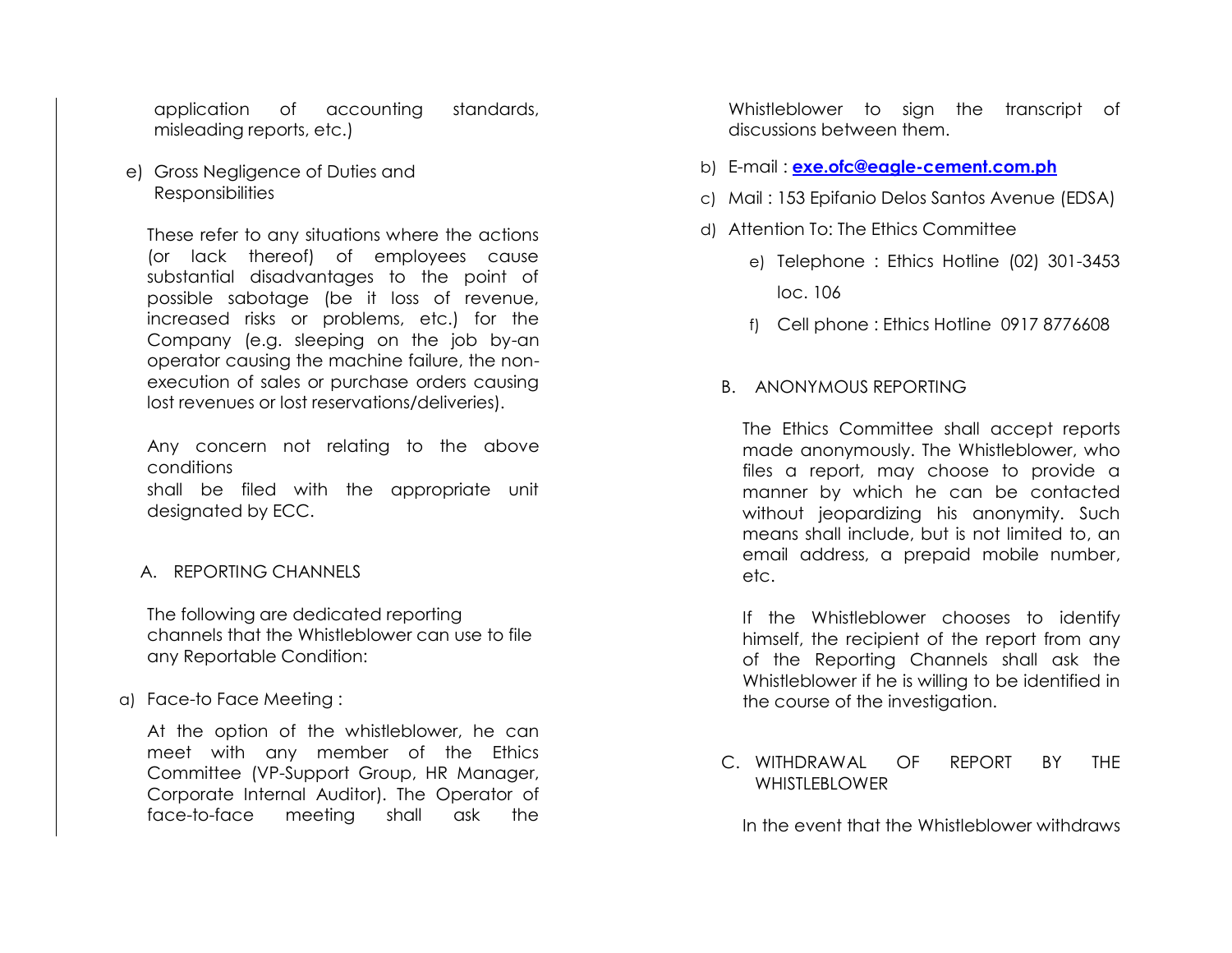his report, the investigation shall continue provided that the evidence gathered is sufficient in accordance with the provisions of Section 7.3.

#### **CONFIDENTIALITY**

The Committee shall ensure confidentiality of information. It shall treat all reports, including the identity of the Whistleblower and the Respondent, in a confidential and sensitive manner. The identity of the Whistleblower and the respondent, unless compelled by law to be revealed, will also remain confidential , unless compelled by law to be revealed.

All witnesses interviewed or investigated are required by the Company to keep the existence of the investigation and any details confidential.

Any non-Committee members will only be notified on a need-to know basis. (e.g. related managers who need to be alerted will only be given very basic information).

# **UNTRUE ALLEGATIONS**

If a Whistleblower makes allegations that are determined to be fabricated or malicious and persists in making them, a possible disciplinary or legal action may be taken against him, subject. Relevant to Company policies and procedures and any applicable laws.

#### G. **SPECIFIC PROCEDURES ON HANDLING WHISTLEBLOWING REPORTS**

# A. Submission/Receipt of Reports

Any report must be made through the appropriate reporting channels referred to in Section 4.2. The Whistleblower may choose to identify himself or remain anonymous, in accordance with Section 4.3.

- **i.** In submitting a report, the Whistleblower shall disclose his relationship with ECC. In addition, the Whistleblower shall state if the information has been reported to anyone outside ECC and provide details if it was. To support his report, the Whistleblower shall provide any information and any files or evidence related to this report.
- **ii.** Handling Initial Receipt of Whistleblowing Reports

The following Operations will handle initial receipt of Whistleblowing Reports from the different reporting channels:

| <b>REPORTING CHANNEL</b> | <b>OPERATOR</b>  |
|--------------------------|------------------|
| FACE-TO-FACE MEETING     |                  |
| E-MAIL                   | Ethics committee |
| MAIL                     |                  |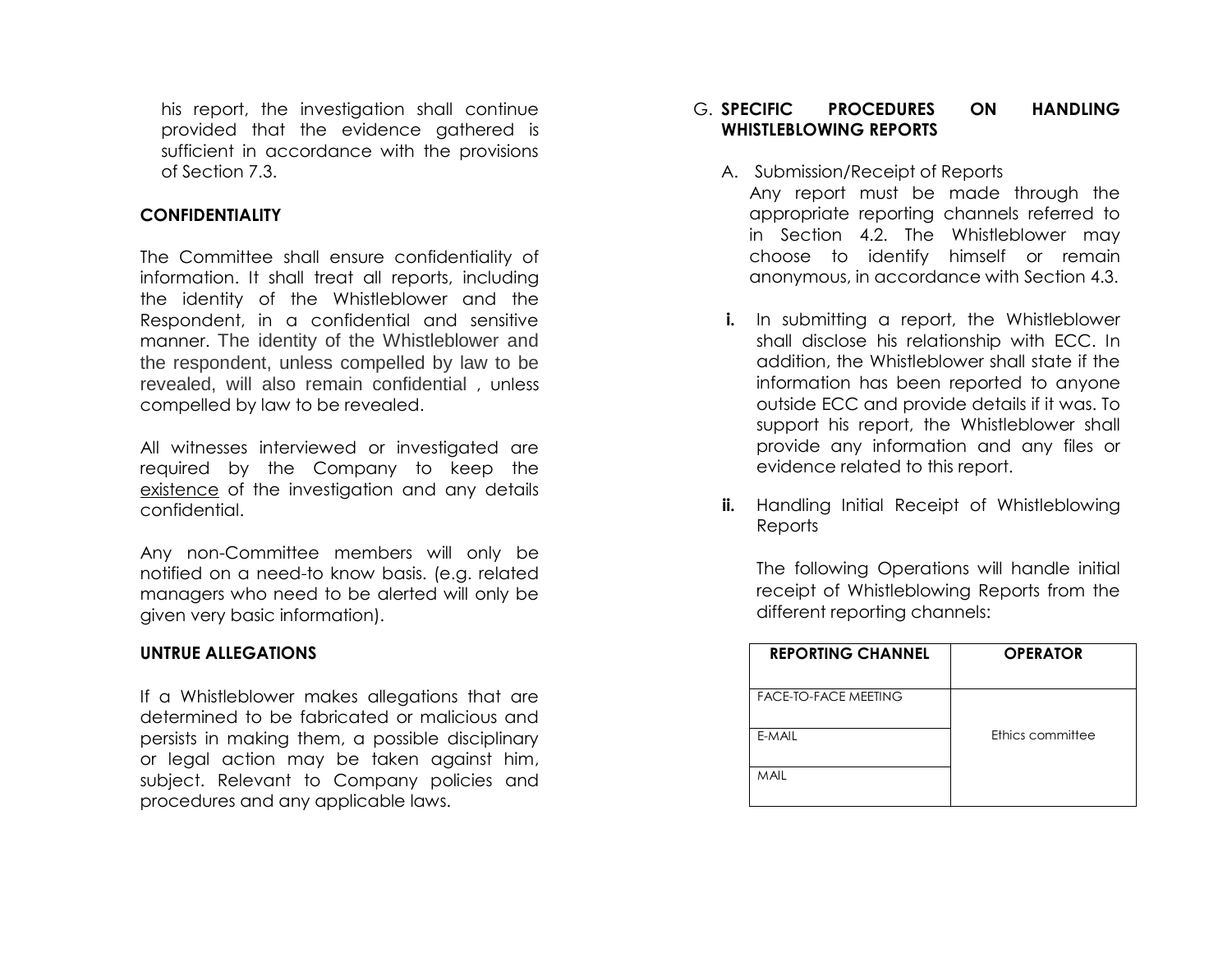| <b>TELEPHONE</b> |  |
|------------------|--|
| <b>FAX</b>       |  |
|                  |  |

**7.2.1** In any case the whistleblower submits whistleblowing reports to immediate manager (Ref Code of Ethics VII, Anti-Fraud # 4), it is the responsibility of the Manager to refer and fully disclose the Whistleblowing Report to ECC Ethics Committee within a week / 5 days upon receipt of the report.

The manager or Ethics Committee shall ask the Whistleblower if he is willing to sign the transcript of discussions between them.

B. Preliminary Evaluation of Whistleblowing **Reports** 

The Ethics Committee shall evaluate whether the information provided by the Whistleblower is sufficient and within scope.

The information in a report, whether anonymously filed or not, shall be considered sufficient if:

The Respondent is identified by his full name and/or department or position, and;

Charges are specified, including the relevant and material facts (e.g. nature of the incident, time and places of the incident, persons involved, evidence, if any, and other important matters necessary to establish a case).

In case of insufficient information, the Ethics Committee Chair shall notify the Whistleblower. If he is identified or can be communicated with, in accordance with Section 4.3 paragraphs 1, about such insufficiency, the Ethics Committee may decide to close the case and take no further action .

The Committee discourages broad tips/reports as these will just lead to the slowing /ineffectivity of the Committee.

C. Communicating with Whistleblowers

Member of the Ethics Committee shall meet the Whistleblower to update of the status of his report (e.g., Open/No actions taken yet, under investigation/corrective action being done, closed).

D. Preliminary Investigation

Ethics Committee shall conduct a Preliminary Investigation in a discreet manner and in accordance with existing laws, rules and regulations, applicable policies and procedures of ECC. The committee may invite a company lawyer for consultation during the preliminary investigation. During the preliminary investigation, the Internal Audit Committee, with the help of the member of the committee, shall search for evidence or probable cause that would support the case against the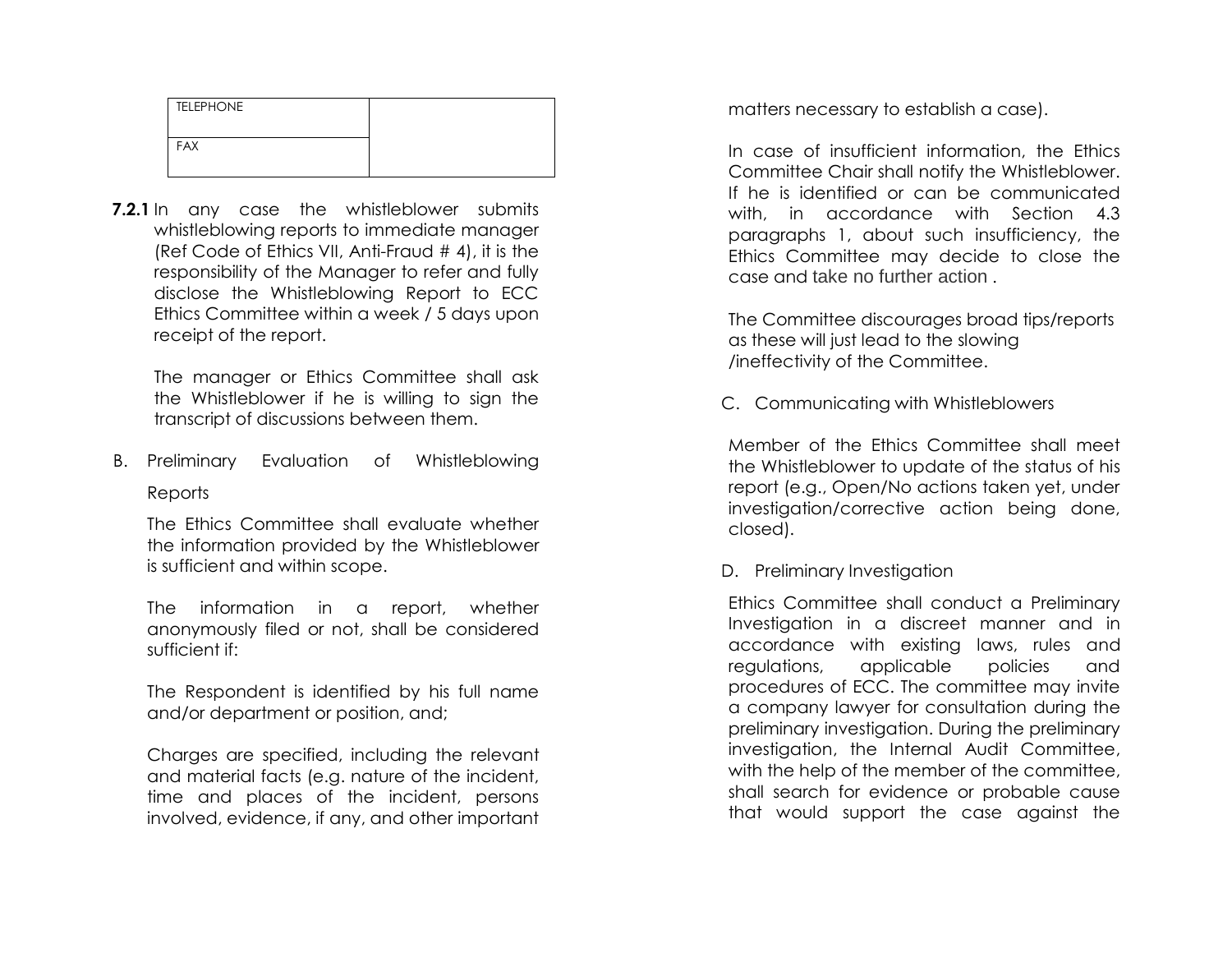# Respondent.

Nevertheless, the Committee may assign any of its respective senior assign the task of further investigating the reports escalated to the Committee to any of its respective sr. staff . Such classifications may depend on the nature of the report.

In the event that a report involves an Employee who is a member of the Committee or his subordinate, the said member shall not be allowed to directly handle the investigation in order to avoid the appearance of bias and conflict of interest.

#### E. Full Investigation

After the investigation has been completed and the report is substantiated, the Committee shall turn over the report to HRD for appropriate action. The HRD shall coordinate with the Committee in conducting full investigation in accordance with applicable Company policies and procedures. Executive Officers may act in place of the HRD or Audit member, if needed.

F. Reporting

The HRD shall provide the Committee a report of the findings and resolution of the case.

The Ethics Committee Chair shall report to Audit Committee of the findings and resolution of the case for approval. Upon approval of

the final resolution, the case records shall be closed and the Whistleblower shall be notified of the update.

# **Monitoring**

G. Visibility of Reports

ECC Corporate Internal Audit shall have visibility of reports from all channels, as long as they have been entered into an E-mail by the Whistleblower, or by the Operator itself. In order to ensure that reports from such channels are not overlooked or mishandled, dual dissemination shall be employed.

H. Quarterly Reporting to the Audit Committee

Corporate Internal Audit shall maintain a log of all reports received and shall submit a quarterly report to Audit Committee on:

- All Reports received
- Status of outstanding reports, and;
- Final Resolution of reports

# **Archiving**

Corporate Internal Audit shall log and maintain a case file for each of the reports. The Human Resources Department shall maintain a copy of the final resolution of each case. Those cases entailing disciplinary actions must be filed in the 201 Files of the Respondents.

# **Reports, including case files, shall be retained in**

accordance with the archiving policies of ECC.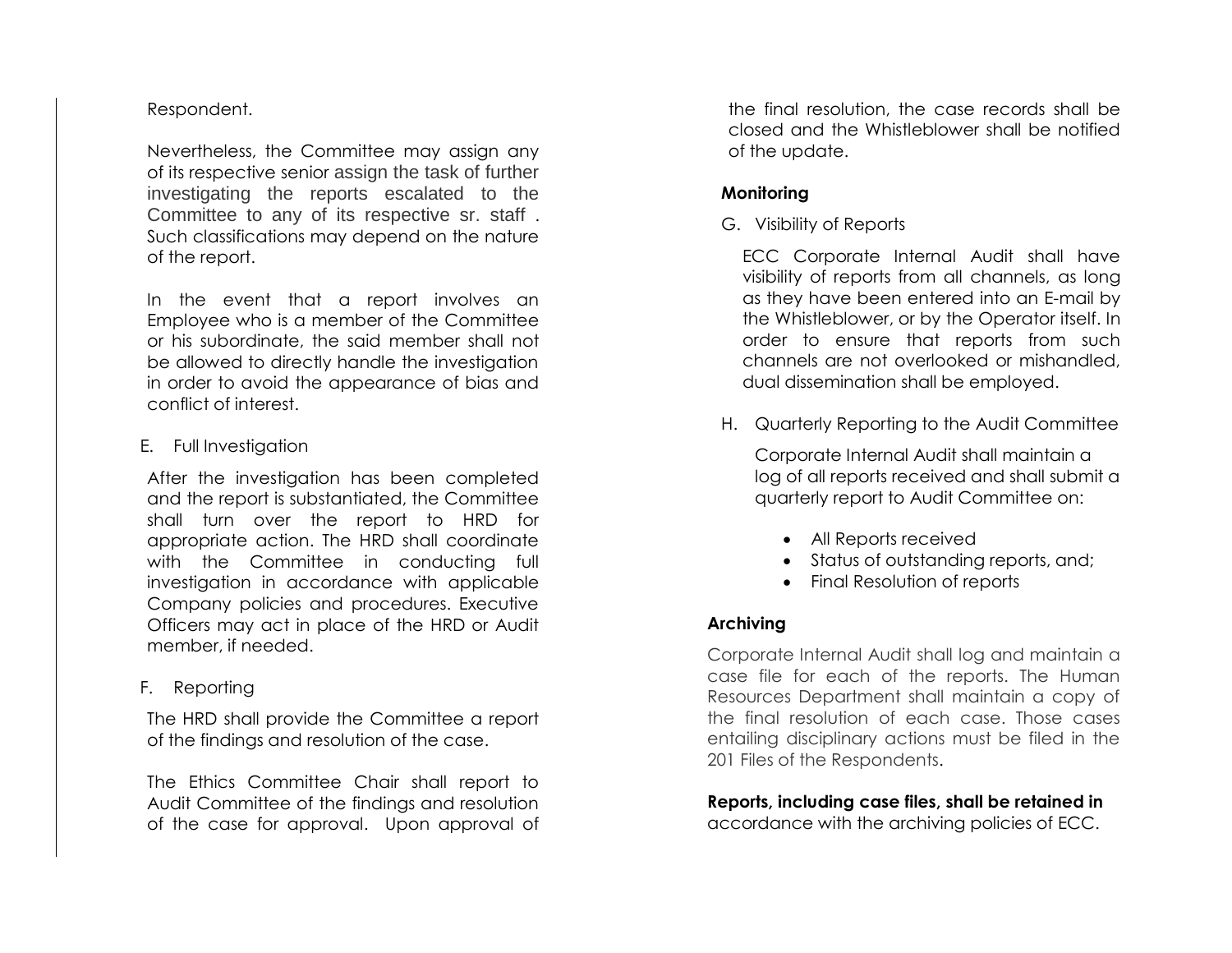#### **RESOLUTION PERIOD**

All cases must be resolved within a reasonable time, as determined by ECC after all relevant documents have been obtained.

# **D. GIFT POLICY**

#### **Purpose**

Eagle Cement Corporation (ECC) Code of Ethics requires that all employees demonstrate our organization's commitment to treat all people and organizations, with which we come into contact or conduct business, impartially.

This Gifts and Gratuity Policy is supplemental to company Code of Ethics, and company values, and other corporate policies. This Policy sets out ECC's expectations and requirements related to requesting, accepting or offering any form of gifts, meals, entertainment and travel. This Policy applies to every ECC employee and officers of the company.

#### **1. Definition and Standards and Requirements**

All ECC employees and officers are prohibited from requesting, accepting or offering any form of gift or gratuity in connection with any corporate expenditure or sale of goods or services from all vendors, suppliers, customers, employees, contractors, consultants, potential employees, potential vendors or suppliers, and any other individual or organization.

Gifts and gratuities include, but are not limited

to, cash, tickets to events, entertainment in general, paid vacations, electronic equipment, liquor, food, golf/basketball, and other items of value given by Third Parties e.g vendors, suppliers, customers, employees, contractors, consultants, potential employees, potential vendors or suppliers, and any other individual or organization to Employees or Officer with whom they transact, whether directly or indirectly, in relation to ECC business dealings, and regardless of the place where such Gifts are offered to or received by an Employee or Officer.

As one effort to demonstrate our commitment to these standards and behavior, all employees must abide by the following policy requirements.

# **2. Gift Receiving (General Rule)**

No gifts of any kind, that are offered by vendors, suppliers, customers, potential employees, potential vendors and suppliers, or any other individual or organization, regardless the of value shall be accepted or received by ECC employee or officer, at any time, on or off the work premises.

- Business meetings held in locations that do not conform to accepted standards of propriety and are not conductive for business purposes must be avoided.
- The direct or indirect offer, payment, solicitation and/or acceptance of Bribes in any form by an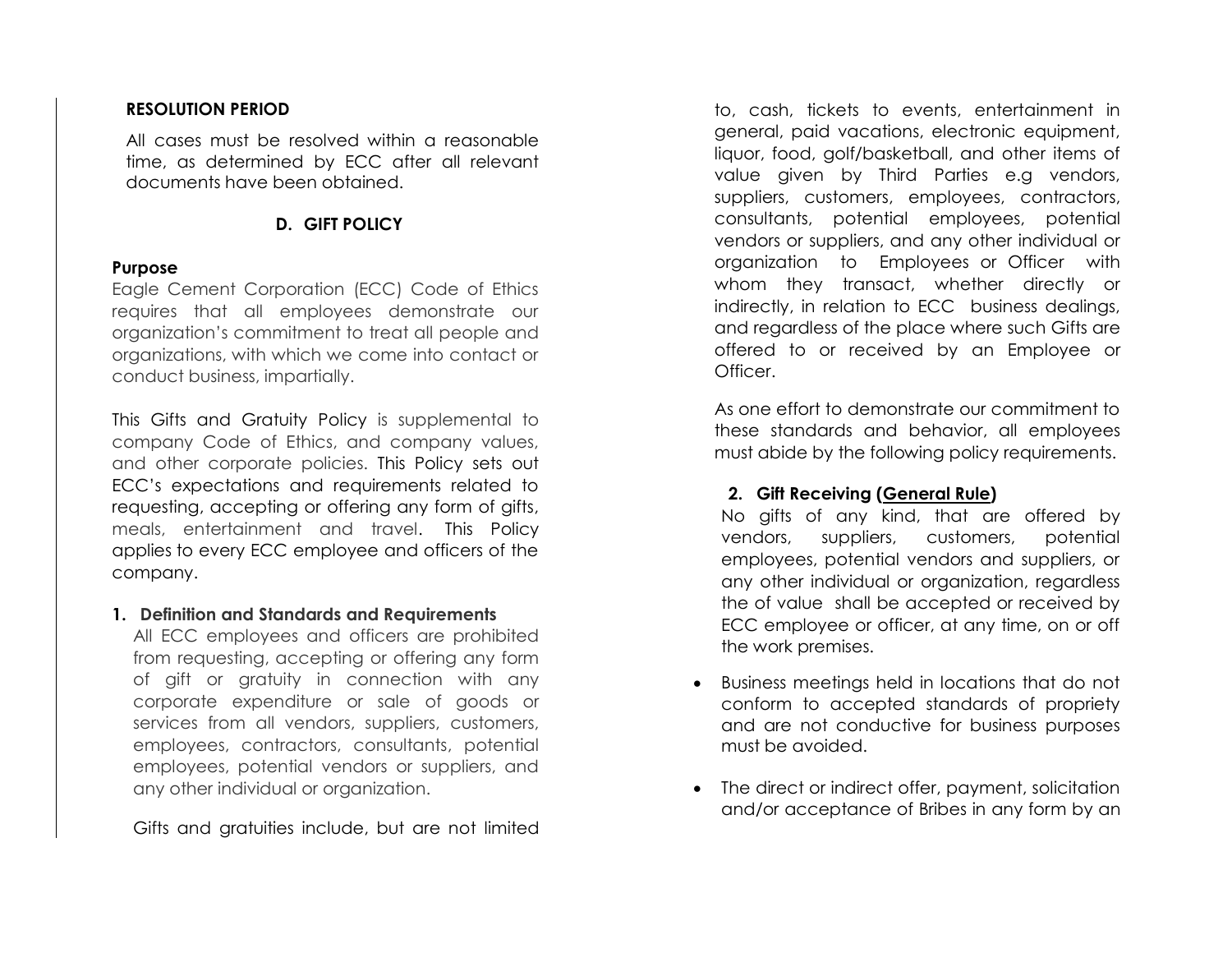Officer or Employee from a Third Party and viseversa, is prohibited.

• Officers or Employees shall refrain from requesting for or soliciting any form of Entertainment from a Third party including sponsorship for Company activities, non-Company supported charitable works, and/or personal events such as birthdays, weddings, baptisms, etc., or from accepting such Entertainment where such acceptance could impair their objectivity in the performance of their duties and obligations to the Company.

#### **Exceptions:**

Exempted from this policy are gifts obtain, as members of the public, at events such as conferences, training events, seminars, and trade shows, that are offered equally to all members of the public attending the event. This includes attendance at and food, beverages, provided at events, trainings etc., funded by conference or event sponsors.

Exempted are meals during business meetings or session to benefit and advance positive working relationships and company interests. These activities are expected to be reciprocated by our company in turn are acceptable.

Exempted are gifts or donations solicited by and/or given to the Company for Company-

authorized corporate social responsibility programs or initiatives, including outreach or charitable works of the Company's officially recognized employee organizations, such as medicines for medical missions, food and supplies for calamities, materials for community development are acceptable;

Gifts of food that may arrive during the holidays, and at other times of the year when gift giving is traditional, belong to the entire staff even if addressed to a single employee. Under no circumstances may an employee take a food gift home; food gifts must be shared with and distributed to all staff.

Employees or Officers are required to professionally inform vendors, potential vendors, contractors and others with whom they transact, whether directly or indirectly, in relation to ECC business dealings of this corporate policy on gift and gratuity, and the reasons the company has adopted the policy. Employees will request that vendors respect our company policy and not purchase and deliver any gift for our employees, a department, an office or the company, at any time, for any reason.

3. Employees are encouraged to reject gifts in a polite manner, **but if rejection would be inappropriate and If not possible to return the gift**, employees may accept gifts at the time of presentation in order to show respect to the gift giver. Although it should not occur frequently, an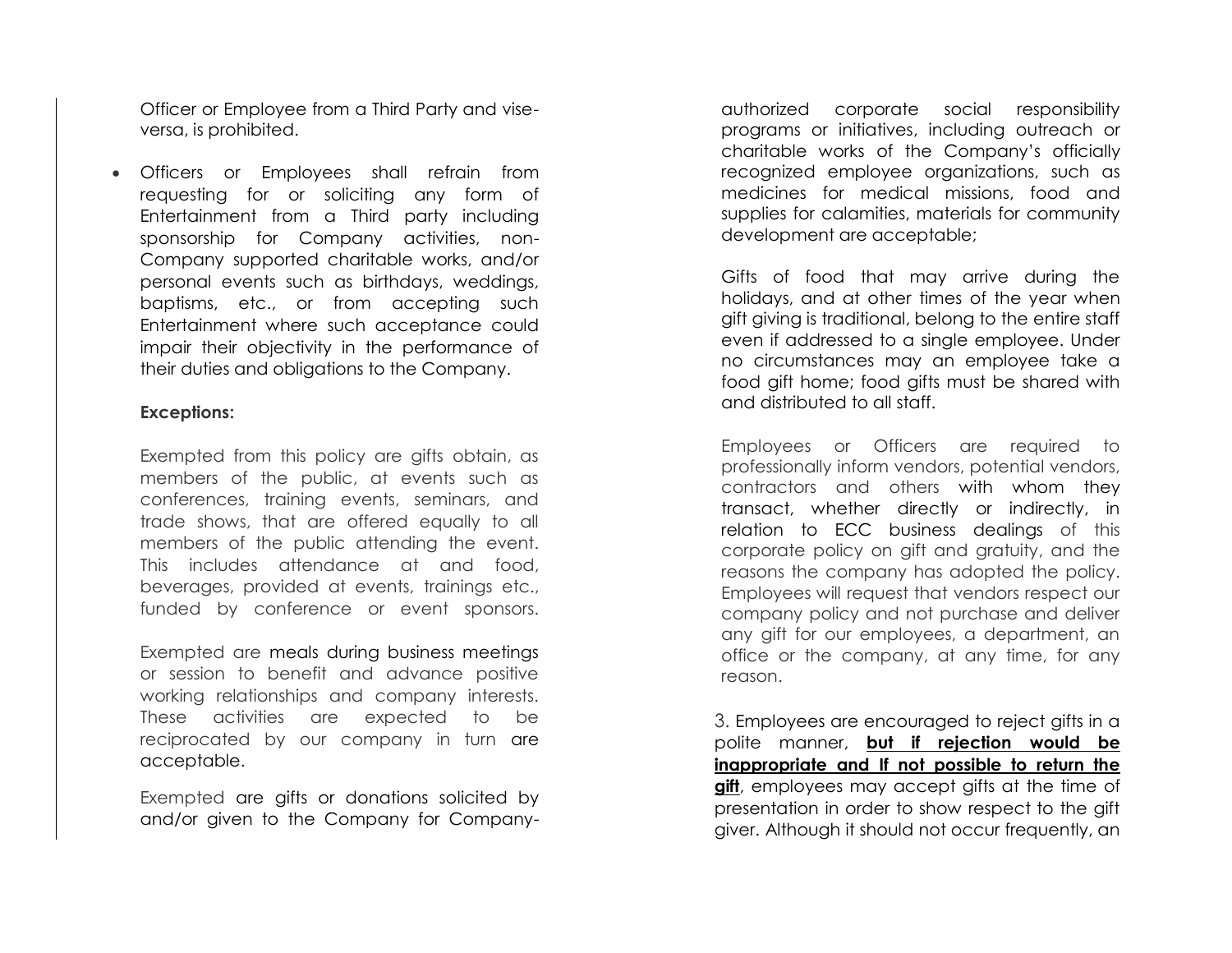employee who accepts a gift shall promptly document and report the gift to the immediate supervisor or manager and turn the gift over to the designated central repository (pls . refer to HR Department for guidance), to avoid the perception of improper influence

Gifts turned over to the company will be disposed of accordingly.

#### **I.** Gift Giving (General Rule)

**1. ECC employees and officers are prohibited from offering** gifts of any kind to any third party or government regulatory official / employees or to someone with the intent of obtaining favorable treatment from the recipient.

#### **Exception:**

A gift may be given less than Nominal Value of P500 per year to an **individual** and or less than P2,000.00 per year to **business partner** (e.g. distributors, dealers, local supplier) to promote ECC's products and legitimate business interests provided the gift is legal and in accordance with business custom; infrequent; appropriate for the occasion; not cash (or cash equivalents, such as gift cards or cash coupons); and not of a nature that would make the recipient feel obliged to the gift giver or to the company. Any gift given in the

name of ECC must be paid for by the Company in accordance with this Policy.

In the exceptional circumstance that an employee or officer believes that a gift of greater than nominal value is appropriate, an employee or officer may request that the company purchase a higher value gift subject to Approval of the President.

**Violations of the Policy –** Any Officer or Employee, who fails to comply or violate with this policy shall be subject to disciplinary action, up to and including dismissal.

**Questions –** For any questions about this policy or in the determination of whether a situation violates or potentially violates this policy, you may approach your respective superior, HR Department.

#### **E. WORKPLACE ETHICAL RELATIONSHIP POLICY**

#### **Purpose**

To further enhance ethical norms within the standards acceptable by the company through established guidelines on becoming associated with co -employees, vendors, customers, contractors and other third parties, by way of any kind of personal relationship either by way of becoming a sponsor or godparent, having romantic relationships,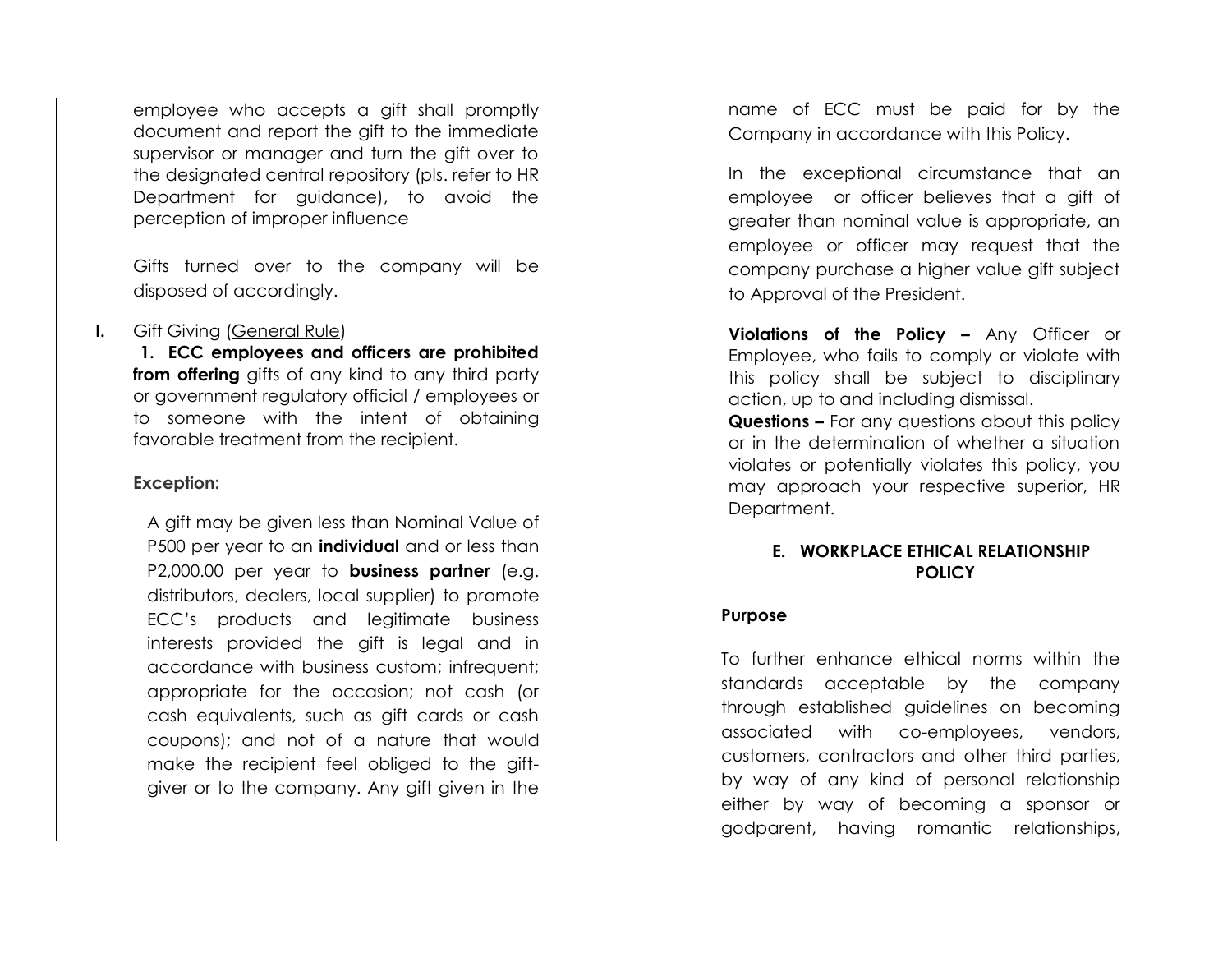practicing favoritism, all of which may affect personnel in giving an independent or fair decision.

#### **Policy**

ECC is committed to the highest standards of ethics and business conduct. The Company conducts its business as a good corporate citizen. This commitment and standard of conduct governs our relationships with customers, vendors, competitors, and between each other as Employees on every organizational level.

To achieve this commitment:

Employees are prohibited or must refrain from having personal close ties with suppliers, clients/distributors, co-employees by way of any kind of mutually-benefiting relationship (i.e. sponsorship or god parenting by way of marriage or baptism activities, romantic ties, etc.).

Superiors (i.e. supervisor, manager) should refrain from and avoid accepting invitations to be a godparent of a subordinate or any employee within his scope of influence - and vice versa. With that, the company also discourages any romantic relationships are as follows:

- Employee with contractor, supplier, customer
- Immediate superior with subordinate
- Superior with indirect subordinate, but has the power / influence over certain department and / or within the department

Which may bring potential conflict to the business interest of the company. In addition, this is to maintain an ethical standard and fairness during the job evaluation of any respective subordinate and undue treatment in general working conditions.

Employees with direct or indirect contacts with vendors, distributors, and contractors should refrain from accepting or soliciting sponsorships/god parenting from these third parties. For existing relations like this, granting or acceptance of any excessive gifts is also discouraged and should be reported to the company through the FBID's Declaration of Gifts form. This may influence ethical relationships concerning the company's interaction with vendors, distributors and contractors.

This policy is to ensure that all employees will be able to execute their functions and represent their roles without outside perception of any undue influence.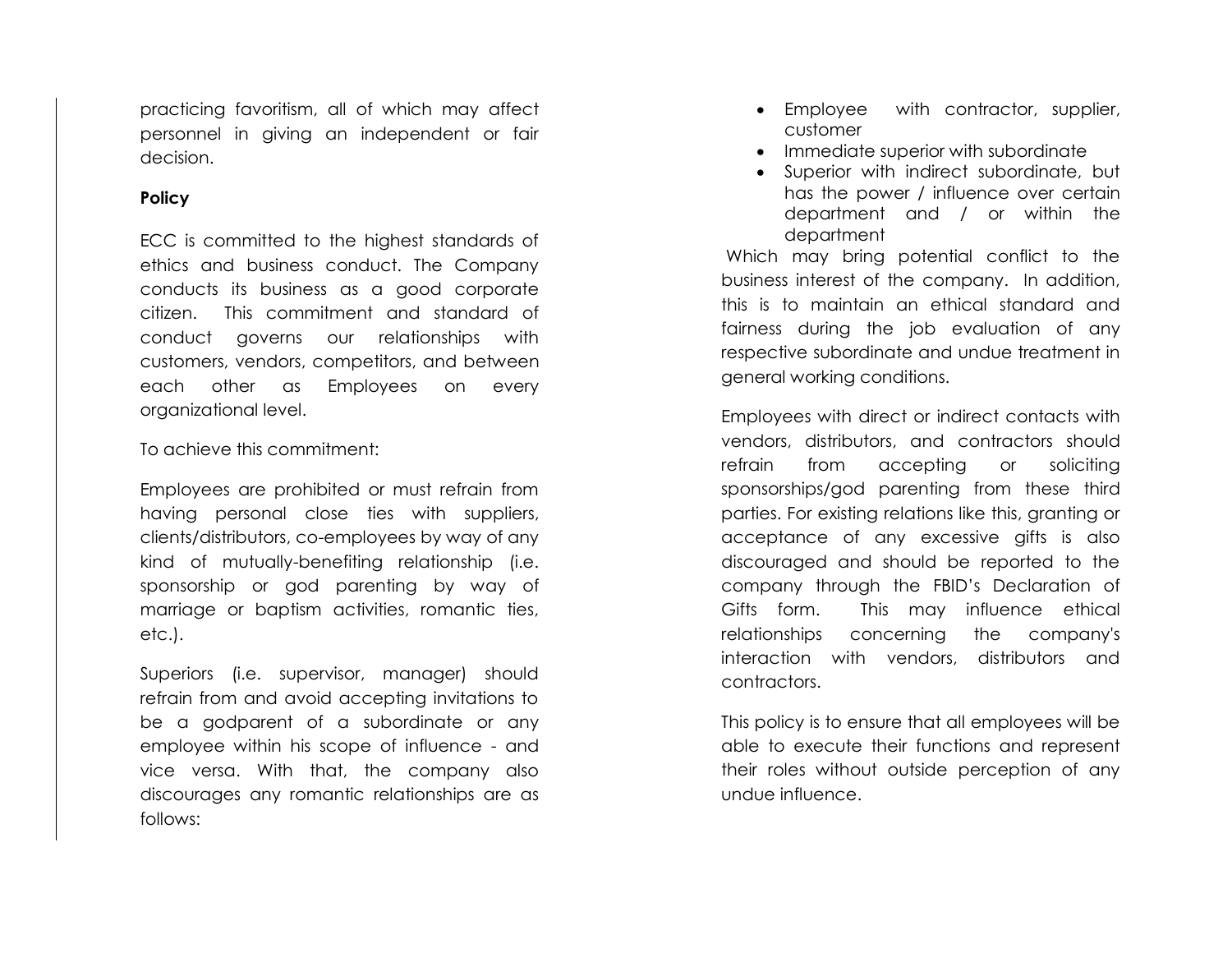The aforementioned kinds of relationship may lead to potential conflicts of interests where such can undermine personnel's business judgment and question one's loyalty and responsibility to the company.

Accordingly, all apparent and potential conflicts of interest should be scrupulously avoided.

# I. **CONFLICT OF INTEREST**

# "*Any employee must avoid any conflict of interest"*

It is ECC's policy that all employees avoid any activity that is or has the appearance of being hostile, adverse or competitive with the business of the Company, or interferes with the proper performance of duties, responsibilities or loyalty to the Company. Therefore, ECC requires all its employees and Officers to;

- Conduct business affairs with fairness:
- Avoid granting undue personal favors;
- Engage only in private activities or business consistent with responsibilities as Officers and not detrimental to the interest of the Company;
- Refuse gifts that might connote bribery in anyway;
- **.** Utilize Company property, funds, equipment and time solely for Company purposes and recognize that all intellectual property and rights so

created are owned by the Company;

- To seek prior Management Clearance before engaging in outside work.
- **•** Submit and sign the Company's Full Business Interest Disclosure Agreement.

# **II. Employment Practices and the Workplace Environment**

# *Nondiscrimination and Diversity*

ECC respects, values and welcomes diversity in its workforce, as well as in its customers, suppliers and the marketplace. ECC's policy is to comply with all applicable laws and to provide equal employment opportunity for all applicants and employees without regard to non-job related factors such as race, color, religion, sex, national origin, ancestry, age, disability, veteran status, marital status or sexual orientation. This policy applies to all areas of employment, including recruitment, hiring, training, promotion, compensation, benefits, transfer, and social programs.

# *Harassment-Free Workplace*

ECC is committed to providing a workplace free of all types of harassment. ECC strongly disapproves of, and will not tolerate, harassment of employees by Managers or coworkers. ECC will also provide a work environment to protect employees from harassment by non-employees in the workplace.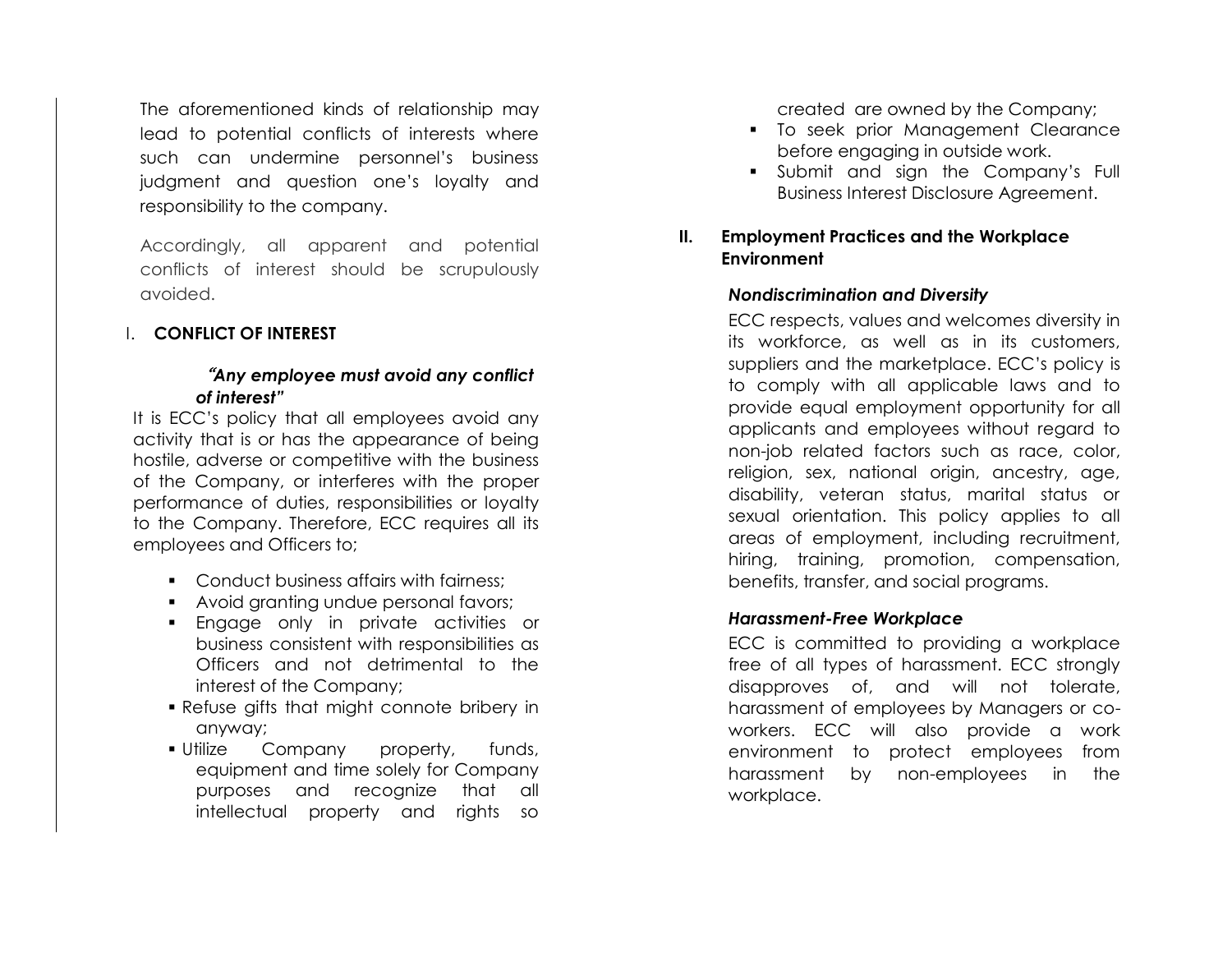Harassment includes verbal, physical and visual conduct that creates an intimidating, offensive or hostile working environment or that interferes with work performance. Sexual harassment includes behaviors such as solicitation of sexual favors, unwelcome sexual advances or other verbal, visual or physical conduct of a sexual nature.

#### *Workplace Violence*

ECC has a policy of zero tolerance for violence. Violence includes physically harming another, shoving, pushing, harassing, intimidating, coercing, brandishing weapons, and threatening or talking of engaging in those activities.

It is ECC's intent to ensure that everyone associated with the business, including employees and customers, never feels threatened by any employee's actions or conduct. It is everyone's business to prevent violence in the workplace. Employees can help by reporting any workplace incident that could indicate a co-worker is in trouble. Employees are encouraged to report any incident that may involve a violation of any of the Company's policies that are designed to provide a comfortable workplace environment.

Environmental, Safety and Health Standards and Practices

ECC is committed to achieving a safe, healthy and environmentally friendly workplace, and is dedicated to principles and practices of "continuous improvement" in striving to provide high quality Environmental, Safety and Health (ESH) standards and practices for team members, customers, visitors, suppliers and the communities in which they live and work.

ECC shall continue to demonstrate environmental responsibility through compliance with all relevant environmental regulations, implementation and monitoring guidelines, and training of team members to minimize the opportunity for environmental risk to include proper storage, transportation and disposal of hazardous or proper containment of waste materials, conservation of natural resources and energy management.

ECC shall strive to eliminate accidents, occupational injuries and workplace illnesses by providing the appropriate training and support for team members, suppliers, contractors and visitors.

ECC shall ensure that safety and environmental responsibility shall take precedence over expediency, and that its ESH standards meet government and local requirements.

ECC expects all team members to comply with its ESH policy by getting the appropriate education and training to carry out ESH requirements in all phases of work and business.

# *Physical Security*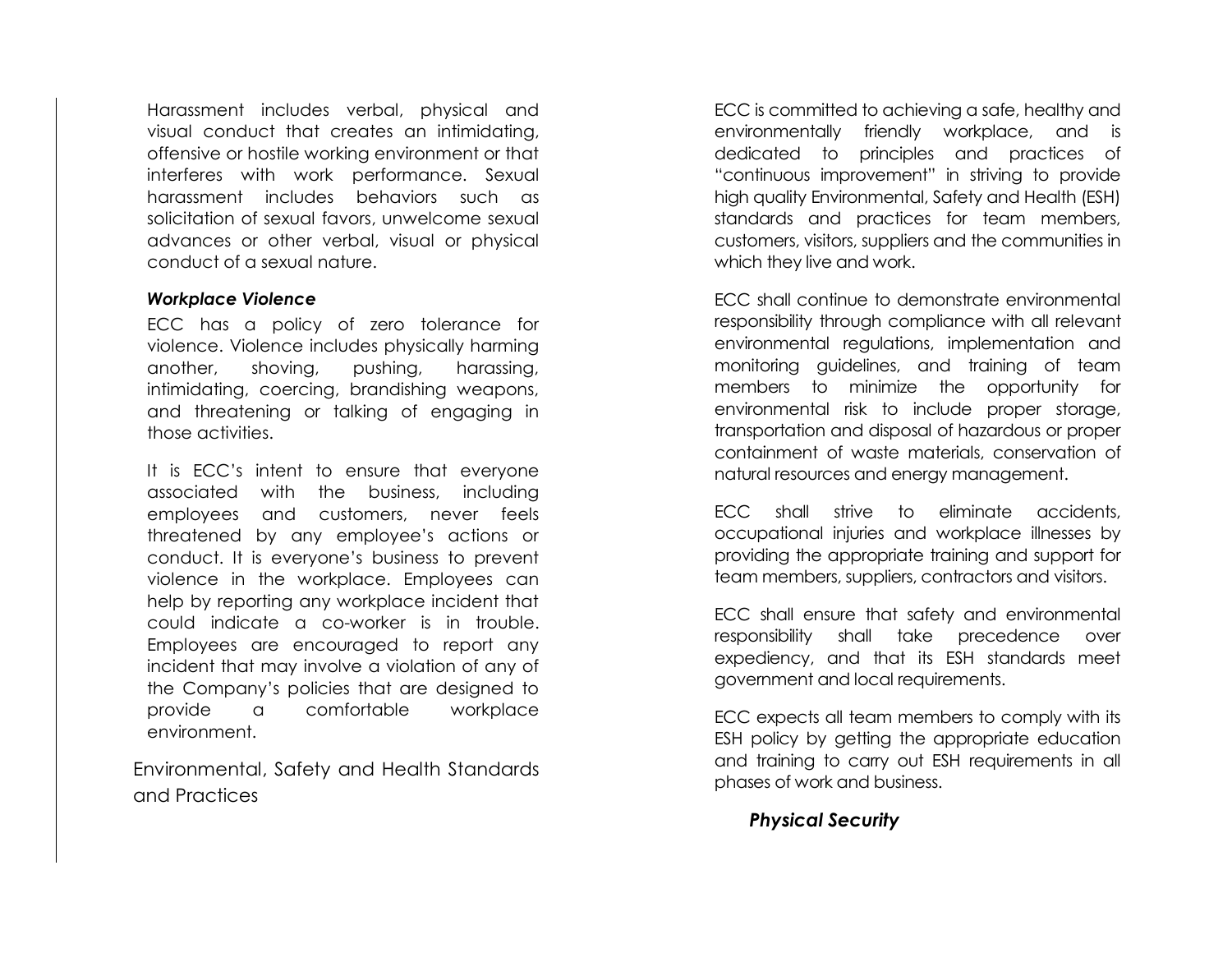ECC aims to provide a secure business environment for the protection of its employees, products, valuable materials, equipment and proprietary systems and information. Materials, equipment and systems incorporated into the design of facilities and grounds will ensure adequate security in these areas. Security is the responsibility of all employees. Any breach of security should be reported immediately to a Manager or Officer of the Company.

#### *Identification and Badging*

Anyone entering an ECC facility (e.g. Bulacan Cement Plant, Off-Site Warehouses and Headquarters) is required to wear an ECC-issued identification badge. Badges should be visible at all times. All badges are the property of ECC and must be returned upon request. No modifications or additions should be made that will interfere with the visibility, clarity or use of the badges.

# *Quality*

ECC is committed to pursue quality in every aspect of its business.

In order to sustain compliance with the quality policy of ECC, the employees shall:

- Satisfy the requirements of its customers;
- Share the benefits of being a proficient and environmentally accountable cement producer;
- Respond swiftly to the ever changing service needs of the market;
- Contribute to the long-term economic, environmental and social sustainability;
- Comply with relevant environmental and safety legislation and policies; and
- Continually improve the Quality Management System.

# *Employee Reimbursements and Advances*

ECC's intention is to fund managementapproved business travels, transportation, trainings, and other expenses necessary to conduct its business. Every employee is responsible for the accuracy, completeness and timely filing of the required forms, including appropriate supporting documentation for receiving reimbursements and advances of funds. It is the responsibility of the approving Manager to ensure that reimbursable expenses or funds advanced are reasonable, ordinary and necessary to conduct ECC's business.

#### **III. Business Practices Accounting Practices, Books and Records and Records Retention**

It is the policy of ECC to fully and fairly disclose the financial condition of the Company in compliance with applicable sound accounting principles, laws, rules and regulations and to make full, fair, accurate, timely and understandable disclosure in its periodic reports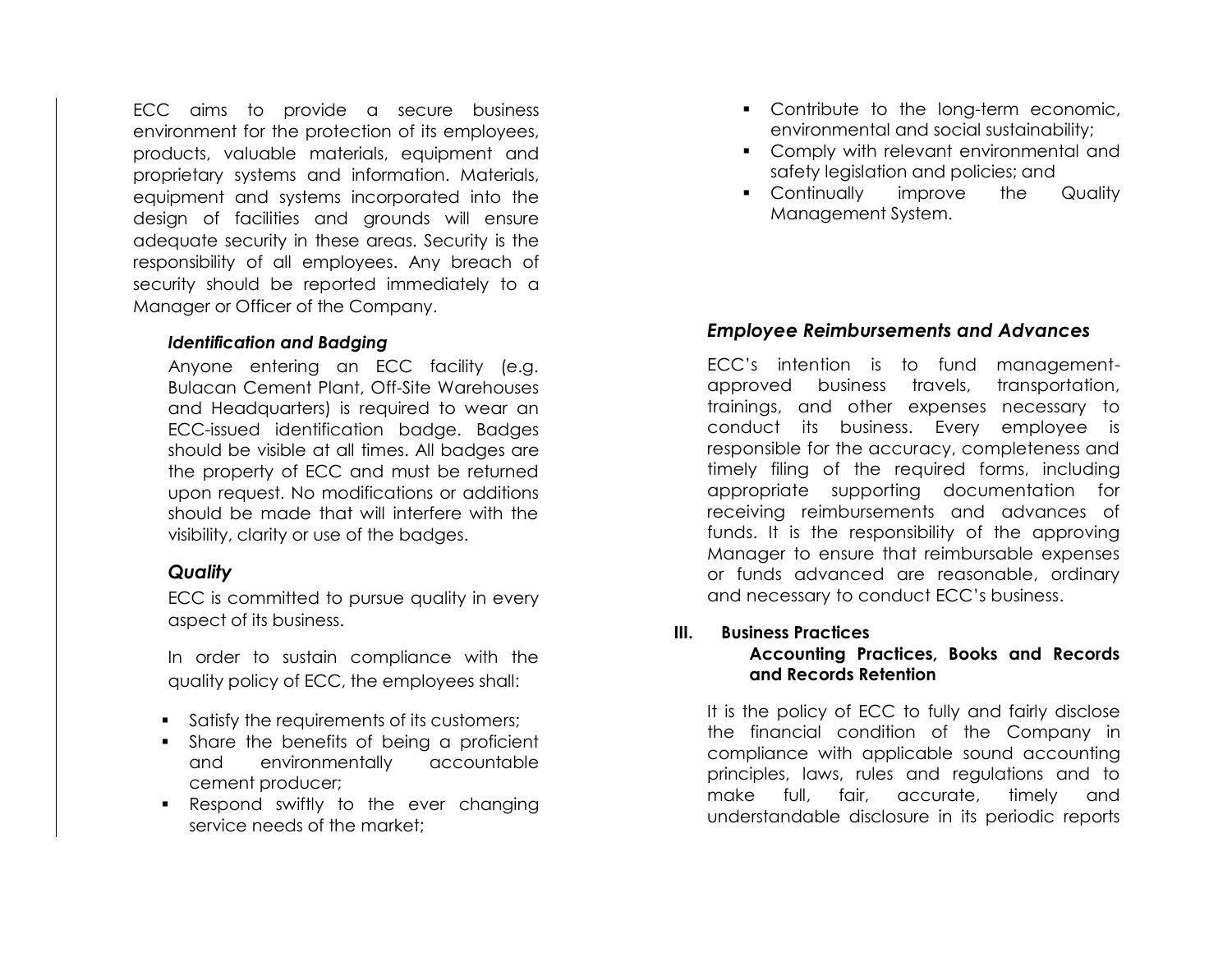filed with the Philippine Regulatory Government Offices e.g, Securities and Exchange Commission, Bureau of Internal Revenue. Honest and accurate recording and reporting of information are critical to the Company's ability to make responsible business decisions. The Company's accounting records are relied upon to produce reports for the Company's management, rating agencies, investors, creditors, governmental agencies and others. The Company's financial statements and the books and records on which they are based must accurately reflect all corporate transactions and conform to all legal and accounting requirements and the Company's system of internal controls.

#### *Records Retention*

Business documents and records are important company assets. They contain data and information critical to the continuity of the Company's business, preserve information necessary to protect its legal rights and support and document tax and other regulatory requirements. Employees are prohibited from tampering with Company records or removing or destroying them prior to the dates specified in records retention schedules. Any destruction or disposal of such records needs prior explicit approval of top management before execution.

#### **IV. Use and Protection of Assets and Electronic Systems**

#### *Protection of Company Assets*

Every employee is responsible for protecting the assets of the Company. Each employee is also responsible for understanding ECC's obligation of protecting assets that have been entrusted to it by customers or suppliers, and for treating them accordingly.

The Company's assets include physical assets, such as equipment and buildings, as well as its funds, intellectual property, trade secrets and confidential information.

To protect ECC's assets, they must be adequately safeguarded. This means locking up and securing valuable assets. ECC's assets may not be sold, borrowed, lent, given away or modified in any way that would impact their value, unless there is a good business reason and with approval of the Executive Office.

#### *Use of Company Resources*

Company resources, including but not limited to cash, personnel, equipment and vehicles may only be used for legitimate Company business purposes.

#### *Confidential Information/Privacy*

#### *Network Use, Integrity and Security*

Access to ECC systems will be revoked and disciplinary action may be taken in the event that such systems are used to commit illegal acts or to violate the non-discrimination, harassment, pornography, solicitation or proprietary information terms of this Code, or any other terms of this Code, consistent with applicable laws.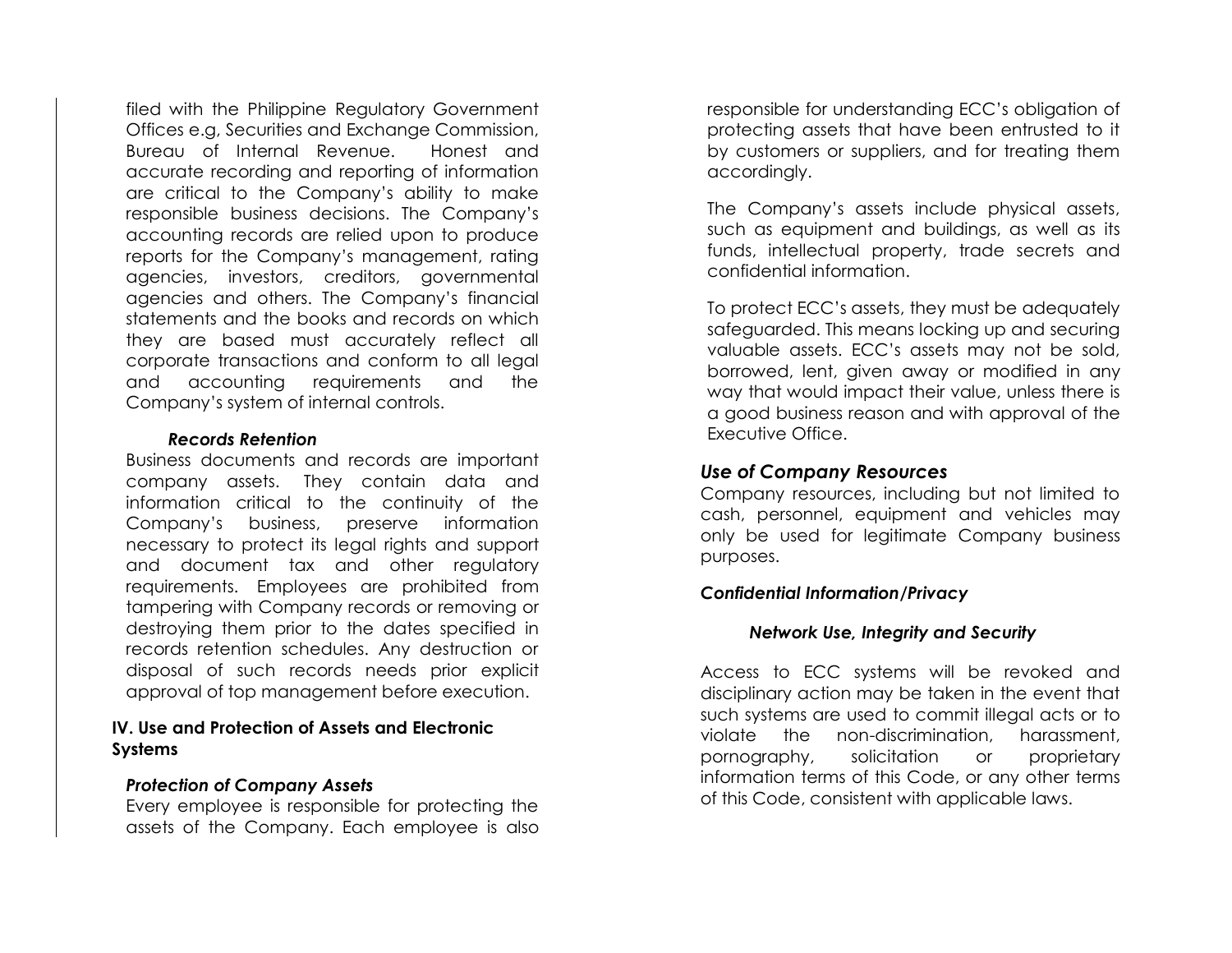In order to maintain systems integrity and protect the Company network, no employee or Officer should divulge any passwords used to access any Company computer or database. Any suspected breach of the Company's network security systems should be reported to a responsible Manager or HR Officer immediately.

All employees and Officers should refrain from using or distributing software that may damage or disrupt the Company's work environment by transmitting a virus or anything conflicting with Company systems.

No employee or Officer should engage in the unauthorized use, copying, distribution or alteration of computer software whether obtained from outside sources or developed internally.

#### *Financial Interest in Other Business/es*

Employees should not have any direct or indirect financial interest in a customer, competitor or supplier's business that could cause divided loyalty or the appearance of divided loyalty. Once a year, employees are required to file a disclosure statement (form shown in attachment A) and make known to management all their present investments in companies that are or in the future may become its customer, competitor or supplier. A financial interest is improper if the combination of one's job, the amount of his investment, and the particular company he invested in could, if viewed objectively by another person, influence his actions as an employee. No employee should circumvent these guidelines by acting indirectly through anyone else.

Employees must uphold the Company interest and not grant undue personal favors, especially in matters of awarding dealerships, contracts, or in hiring and similar activities. Each employee must exercise utmost discretion in accepting personal favors or gifts from individuals or entities seeking or doing business with the Company and refuse any gift that might be considered as bribery in any form.

#### *Moonlighting*

The Company expects its employees to devote their full time and attention to their commitment to the Company. Therefore, all employees are discouraged from maintaining outside employment. No employee shall engage in outside work or services for a customer, competitor or supplier under any circumstances. No employee may engage in any business activity at any time during his employment without the prior written approval of the President of the Company. Under no circumstances should an offthe-company employment by any employee reduce his efficiency, alertness, interest or productivity in his job with the Company. An employee must seek clearance from the Management prior to engaging in outside work or assuming simultaneous positions in other companies.

*Family and Relationships*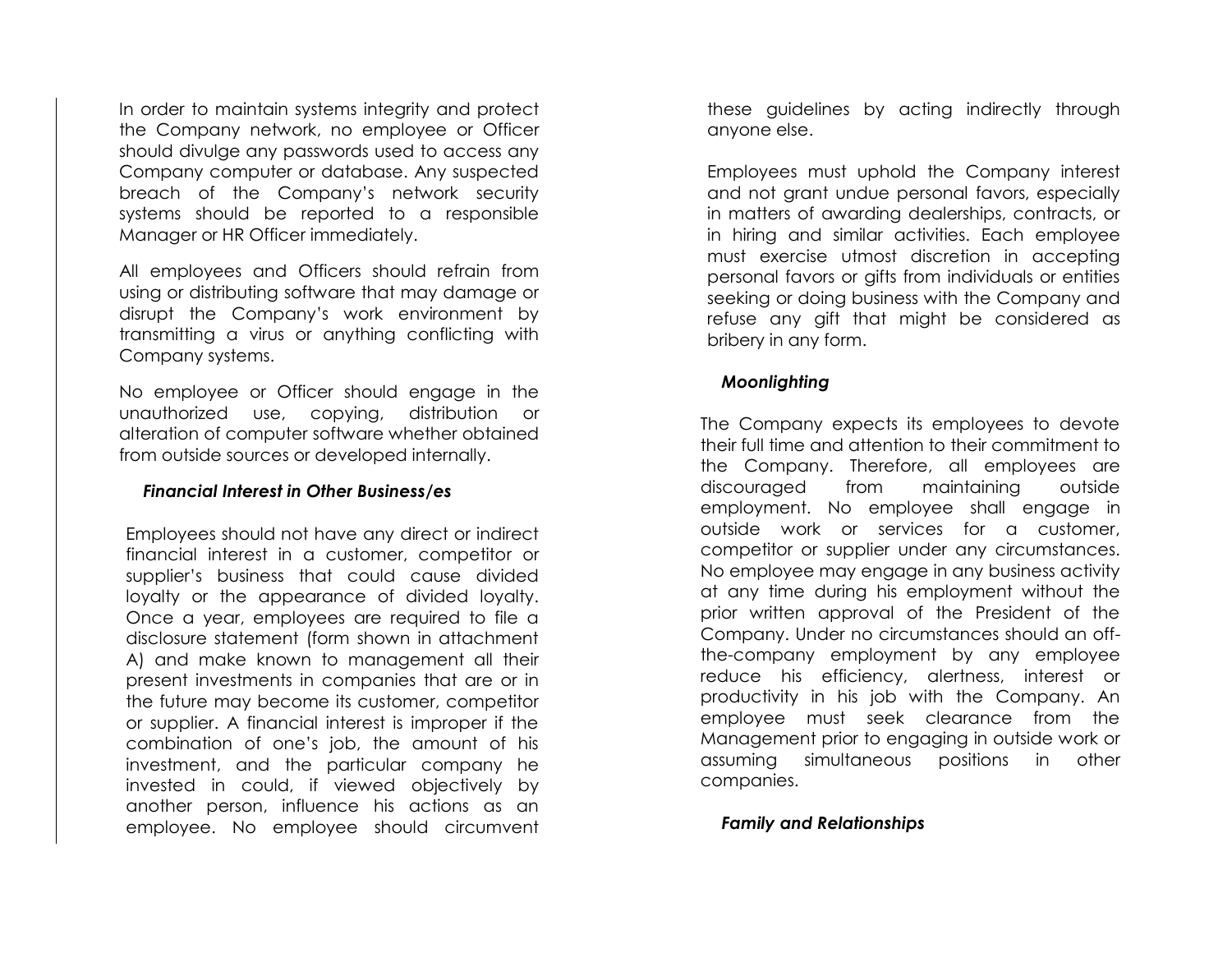No employee may conduct official business with a family member or any closely related person. Nor can he conduct business with an organization whose officers and/or key contact persons are related to him by blood or marriage (up to the 3rd degree of consanguinity or affinity), or by any other relationship that could influence the conduct of business, without first seeking the approval of his superiors or the President of the Company.

There may be situations when the employee's spouse or other members of the employee's family may be working for a competitor or supplier. The closeness of the relationship might lead the employee to inadvertently compromise the Company's interests. The employee must be aware that this situation, however harmless it may appear, could arouse suspicions and/or might affect working relationships. To remove such doubts or suspicions, the employee shall file a disclosure statement and get approval from his superiors or the President; otherwise, the HRD shall have the option to file the necessary charges.

Consistent with the Company's outlook and approach on employee discipline, ECC lays the responsibility of disclosure of possible conflict of interest in the hands of its officers and employees. Any possible or actual conflict must be disclosed by the officer or employee involved to his or her immediate superior who will, in turn, review and resolve the conflict situation based on guidelines and in consultation with higher Management

#### **IX. PROPRIETARY INFORMATION**

#### **"***Respecting other People's Property."*

No employee and Officer of the Company who is entrusted with information of a confidential or proprietary nature (about the Company, its suppliers, customers or contractors) shall disclose that information outside of the Company, either during or after service with the Company, except with written authorization of the Company or as may be otherwise required by law. Employees and Officers must not use confidential information for their own personal benefit or the benefit of persons or entities outside of the Company. Confidential information includes all non-public information learned as an employee, consultant, Officer or Director of the Company.

 The Company's trade secrets, proprietary information and such other internal information are its valuable assets. Employees must protect with zeal and caution confidential knowledge or data on products, business strategies, processes, systems or other important information during or even after employment with the Company. Protection of this information plays a vital role in the Company's continued growth.

 A trade secret is treated as property which is usually in the form of information, knowledge or know-how, the possession of which gives the owner competitors. Thus, a trade secret is something that is not generally or publicly known. A secret,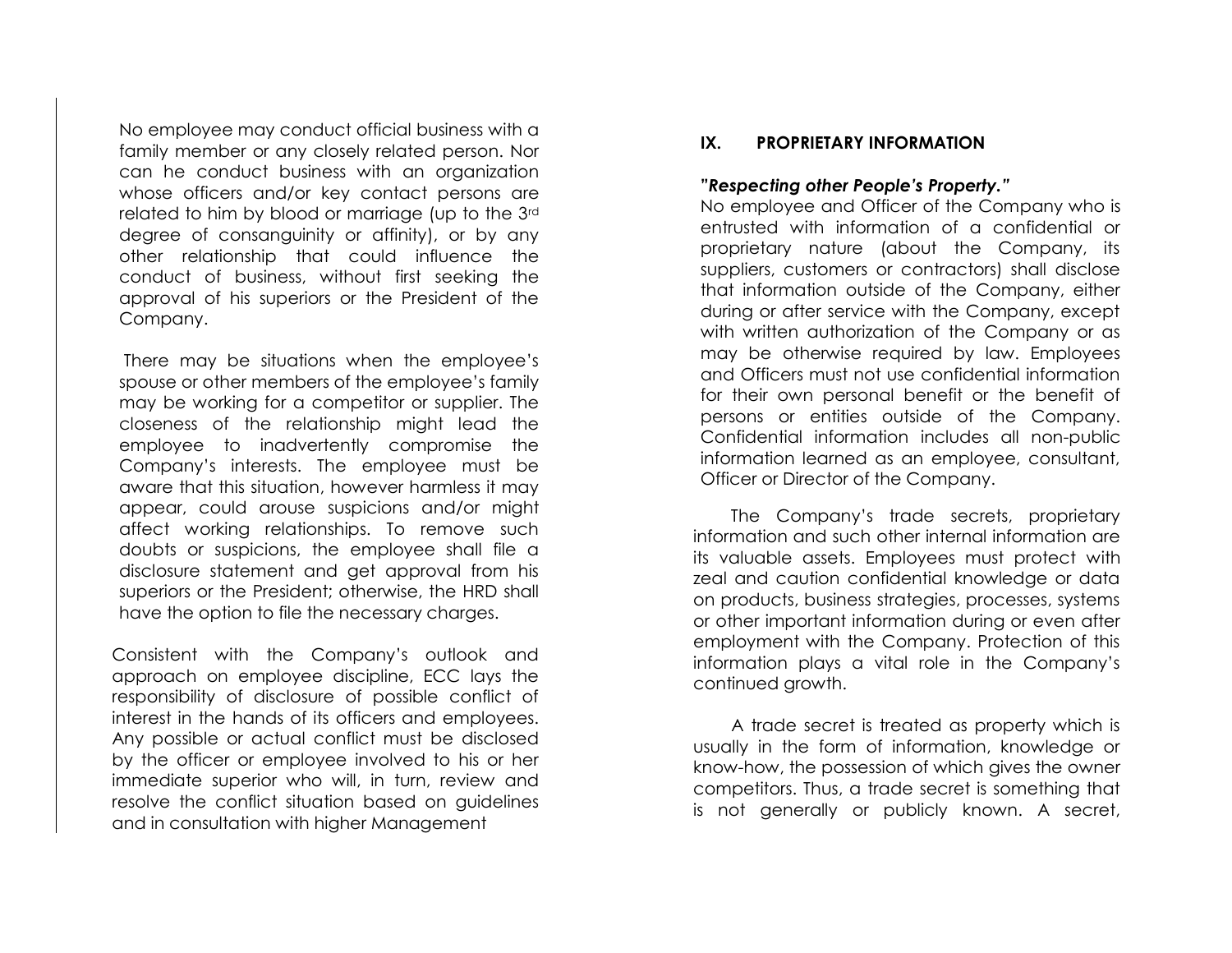however, need not be patented to qualify as a trade secret. Employees' obligations with respect to proprietary and trade secrets of the Company are:

1. Not to disclose any information to persons and entities outside of the Company such as visitors, suppliers, family, etc;

2. Not to use any information for employees' own benefit or for the profit or benefit of persons outside of the Company; and

3. Not to disclose any information to other employees except on a "need-to-know" basis, and only with a positive statement that the information is a Company trade secret. Employees who have a "need-to-know" are those who can do their jobs properly only with knowledge of the proprietary or trade secret information.

Any request for information shall be made in writing and shall be referred to the HRD. Approval of such request shall be made by the President

#### **X. SOCIAL RESPONSIBILITY, TRANSPARENCY, AND CORPORATE GOVERNANCE**

#### **Community Relations**

The Company recognizes that it has a responsibility not just to its employees but also to the communities where its business operates. **Respect for Government and the Law**

While the Company works hard to achieve superior business results, it is committed to

conducting business in a lawful and responsible manner. All employees are expected and directed to comply with all laws and applicable regulations, and to conduct business in accordance with the highest standards of business ethics. It is every employee's responsibility to know and to understand legal and policy requirements as they apply for their job, and to notify Management when they believe a violation of law or Company policy has been committed.

#### **Corporate Governance**

The Company is committed to good corporate government practices, specifically the principles of fairness, transparency, accountability, and responsibility.

#### **Discipline is guided by the following principles and policies:**

- The most desirable discipline is self-discipline. Only when one is incapable of self-discipline this code is called to use. Thus, discipline must be imposed consistently.
- This code covers the behavior of all employees. There are no employees exempted.
- Rules should clearly state the standards of personal behavior and conduct as well as define the acts as forms of behavior prohibited and punishable. Corresponding penalties for each violation shall also be spelled out and defined.
- Due process must always be observed. Investigations and proceedings shall be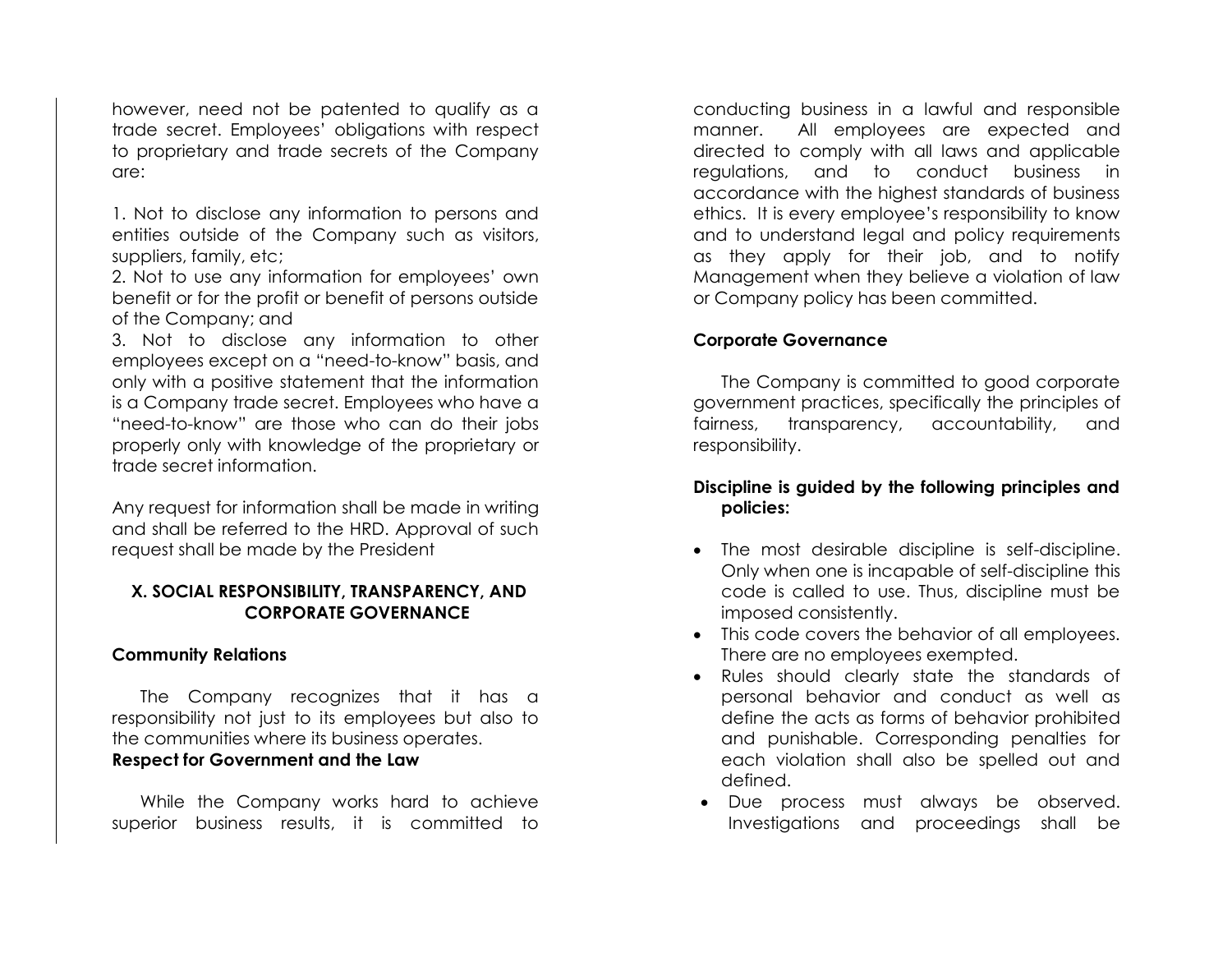expeditious, transparent, and consistent with the requirements of law. Disciplinary action shall be imposed immediately upon judgment.

- Imposition of action and penalties are impersonal and are directed at the behavior rather than the individual. As a rule, it is the offense alone that shall be the measure of the penalty to be imposed.
- Every executive, manager and superior shall be held responsible and accountable for maintenance of discipline within his area of responsibility and among the employees within his supervision.
- The HRD must ensure consistent and fair application of this code.

#### **RESPECT FOR DUE PROCESS:**

Every employee is presumed innocent of misbehavior he is being called to account for until is proven otherwise.

To ensure that this right is protected, before any corrective action may be taken, the procedures as enumerated below must be followed:

Step 1: The employee is notified in writing regarding the alleged misbehavior;

Step 2: The employee is given reasonable time to explain his side.

Step 3: The facts of the alleged misbehavior are established through an objective investigation. The employee may bring somebody from the

Company or his own counsel to assist him during the investigation.

Step 4: Mitigating or aggravating circumstances shall be considered.

Step 5: Decision on the appropriate corrective action shall be rendered only after the misbehavior has been established by evidence.

#### **CIRCUMSTANCES AROUND BEHAVIORS**

The gravity of misbehavior is partially determined by the circumstances surrounding its commission.

#### **Aggravating Circumstances:**

The following circumstances increase the gravity of the misbehavior:

- Full knowledge of the consequence/s of his behavior;
- Premeditated and planned act;
- Repeated commission of similar behavior;
- 1. Use of superior force or elements of surprise when committing the act;
	- Conspiracy with other persons;
- 2. Use of the advantages of his position in the Company; and
- 3. Serious damage or injury to the Company or co-employees as a result of the behavior.

#### **Mitigating Circumstances:**

The following circumstances lessen the gravity of the misbehavior: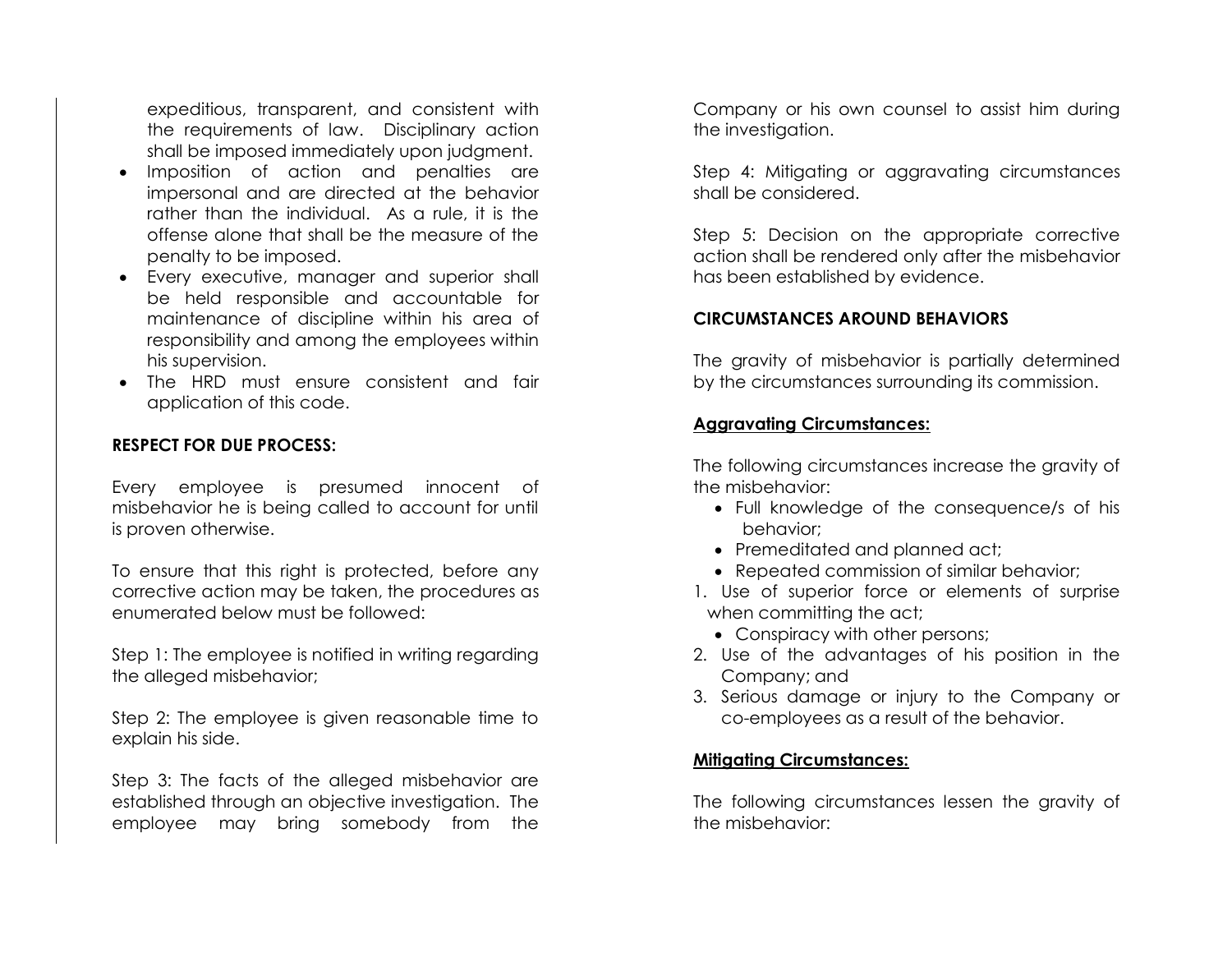- Act of self-defense;
- Undue provocation by another person;
- Consistent long exemplary behavior in the past;
- Unintentional or spontaneous act;
- Simple negligence;
- Prompt admission of guilt and repentance; and
- Force majeure or calamity.

# **PROCEDURE IN THE CONDUCT OF INVESTIGATION**

In accordance with due process, the following steps must be observed in investigating an alleged misbehavior.

Step 1: When an employee is reported to have committed misbehavior, the immediate superior shall notify the employee to explain in writing within five (5) working days. Such notice from the immediate superior shall likewise be in writing.

Step 2: The employee shall submit his/her written explanation within the prescribed period.

Step 3: The superior shall immediately conduct an investigation to establish the facts within seven (7) working days.

Step 4: After a careful evaluation of the facts, the superior shall render his/her decision within three (3) working days from completion.

Step 5: Immediate superior shall inform the employee in writing of his/her findings and the

action taken within the same period. In case of termination or suspension of thirty (30) days or more, the concurrence of the Grievance Team is required.

# **List of Violations and Its Sanctions:**

- 2. Attendance and Working Hours
- 3. Job Performance
- 4. Work Relationship
- 5. Misconduct or Undesirable Behavior
- 6. Dishonesty
- 7. Offenses against Property
- 8. Disobedience to Law Health, Safety and **Security**
- 9. Disturbing Peace and Order
- 10. Violation of Administrative Rules
- 11. Conflict of Interest
- 12. Commission of a Crime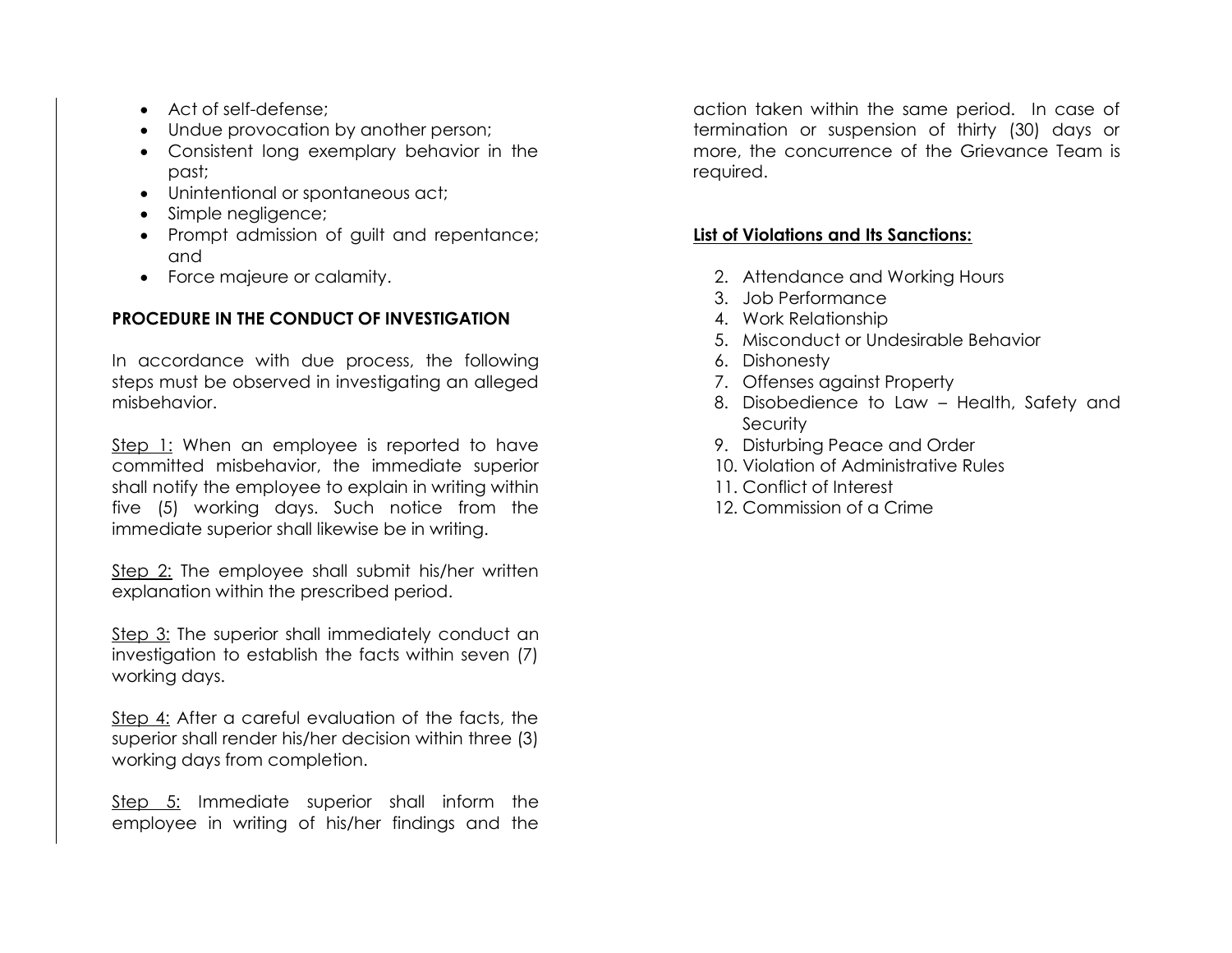#### (EE Copy)

#### **ACKNOWLEDGMENT**

#### **(Employee and 201 Copy)**

I acknowledge receipt of the **EMPLOYEE HANDBOOK** (the Handbook) of Eagle Cement Corporation (the Company) and have likewise read and understood its contents. I hereby commit myself to comply with the items contained therein which are the core purpose and values we strive to achieve and the policies which govern our activities.

I have likewise read and understood the Company's Employee Guide: Code of Discipline and I am fully aware that the Code is of the highest importance to the Company and that any violation of those stated therein and the spirit of the Code is a prima facie cause for my termination and other attendant claims for damages.

Furthermore, I shall surrender the Handbook to the Human Resources Officer or his/her duly authorized representative upon cessation of my employment with the Company.

Received by: Date Received:

Signature over Printed Name

#### **ACKNOWLEDGMENT**

#### **(Employee and 201 Copy)**

I acknowledge receipt of the **EMPLOYEE HANDBOOK** (the Handbook) of Eagle Cement Corporation (the Company) and have likewise read and understood its contents. I hereby commit myself to comply with the terms contained therein which are the core purpose and values we strive to achieve and the policies which govern our activities.

I have likewise read and understood the Company's Employee Guide: Code of Discipline and I am fully aware that the Code is of the highest importance to the Company and that any violation of those stated therein and the spirit of the Code is a prima facie cause for my termination and other attendant claims for damages.

Furthermore, I shall surrender the Handbook to the Human Resources Officer or his/her duly authorized representative upon cessation of my employment with the Company.

Received by: Date Received:

Signature over Printed Name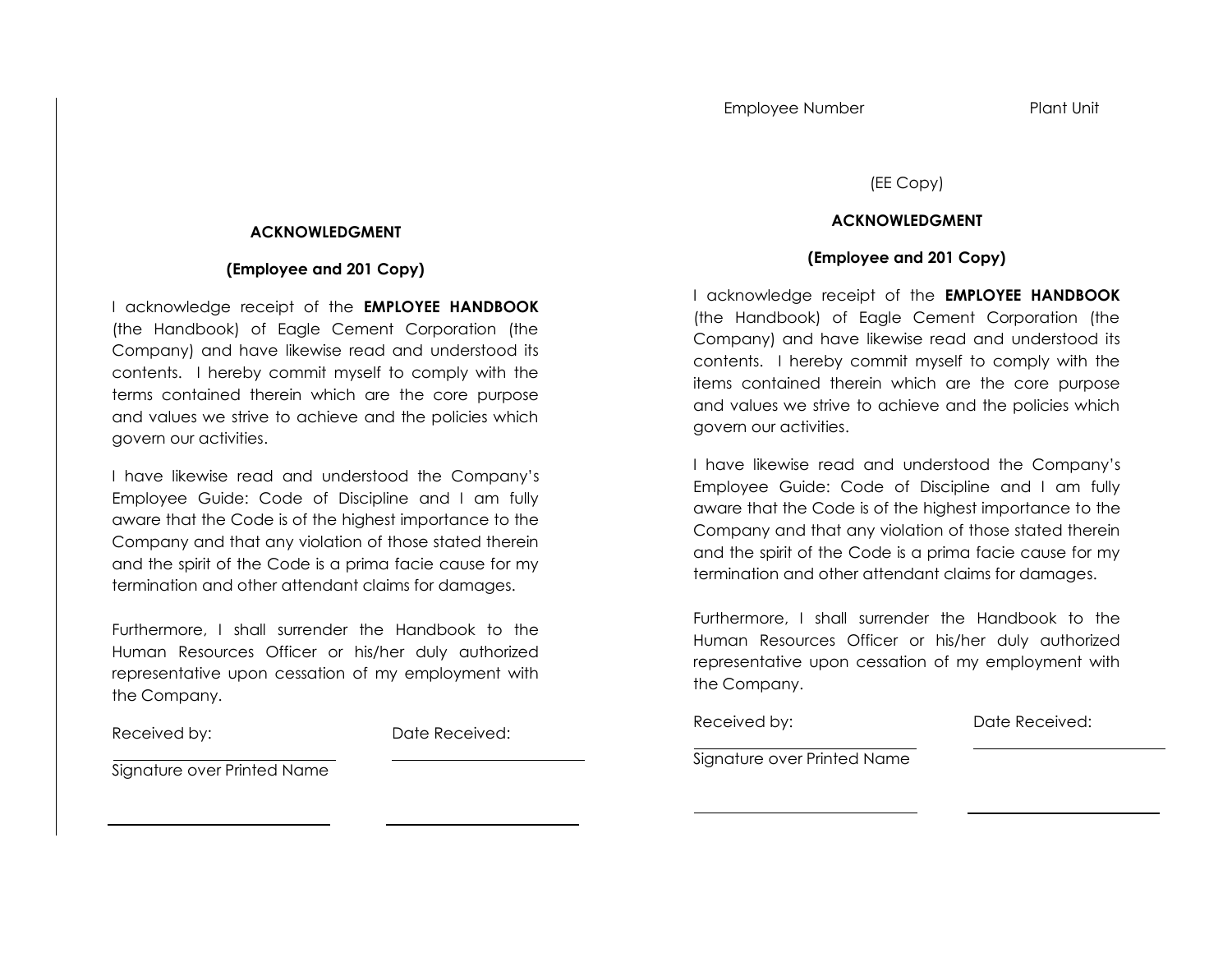Employee Number Plant Unit

(ER Copy)

#### **CONFLICT OF INTEREST STATEMENT OF COMPLIANCE**

#### **A.DISCLOSURE AND RESTRICTIONS**

I hereby acknowledge having understood Eagle Cement Corporation's (the Company) CODE OF ETHICS on CONFLICT OF INTEREST and wish to disclose the following list of TRANSACTIONS, AFFILIATIONS, VENTURES and PARTNERSHIPS, OUTSIDE OF MY EMPLOYMENT OR ACTIVITIES with the Company.

#### *A. Business Interest*

| <b>Outside Organization</b> | <b>Nature Of Business</b> | <b>Potential Conflict</b> |
|-----------------------------|---------------------------|---------------------------|
|                             |                           |                           |
|                             |                           |                           |
|                             |                           |                           |

*B. Close Relative (Up to third consanguinity/affinity and existing God Parent/God Child)*

| Name | <b>Relationship to</b> | Outside      | Nature of       | Potential |
|------|------------------------|--------------|-----------------|-----------|
|      | <b>Employee</b>        | Organization | <b>Business</b> | Conflict  |
|      |                        |              |                 |           |
|      |                        |              |                 |           |
|      |                        |              |                 |           |

*C. Declaration of Gifts (above Php 500 from customer, suppliers, contractors, managers and colleagues of ECC)*

| Name of       | Relationship    | <b>Nature</b>   | Gift        | Date  | Reason |
|---------------|-----------------|-----------------|-------------|-------|--------|
| customer.     | to              | οf              | Description | Given |        |
| suppliers,    | <b>Employee</b> | <b>Business</b> | (money, in  |       |        |
| contractors.  |                 |                 | kind and/or |       |        |
| managers and  |                 |                 | item)       |       |        |
| colleagues of |                 |                 |             |       |        |
|               |                 |                 |             |       |        |

| <b>ECC</b> |  |  |  |
|------------|--|--|--|
|            |  |  |  |
|            |  |  |  |
|            |  |  |  |
|            |  |  |  |
|            |  |  |  |

#### *(If none, please state "NONE")*

I hereby confirm that I will disclose any CONFLICT OF INTEREST that may arise subsequently. In this connection, I hereby commit myself to abide by the following restrictions:

- I will not call or communicate to any employee of the Company any matter regarding the above disclosed entities, as listed, nor does use any indirect mean of communicating, which will purport to represent the interest of any of the above disclosed entities.
- I will not work in a department of the Company which has direct dealings with any of the above disclosed entities, in terms of purchases, services, credit and collection, and account management.
- I will hold myself responsible in notifying my immediate superior of any change in circumstances or situation that will be in conflict with Item 2 above.
- Should I work in a department that uses the goods and services of any of the above disclosed entities, I will refrain from involving myself in any transaction that will favorably influence the business of any of the above disclosed entities.
- I will not divulge any Company information, considered private and confidential, and which will put any of the above disclosed entities in an undue advantage over other suppliers, and can be considered detrimental to the best interest of the Company, such as but not limited to plans, budget, prices, costs, delivery, terms/mode of payment, timing, specs, preferences, and competitive sources.

\_\_\_\_\_\_\_\_\_\_\_\_\_\_\_\_\_\_ \_\_\_\_\_\_\_\_\_\_\_\_\_\_\_\_\_ \_\_\_\_\_\_\_\_\_\_\_\_\_ FULL NAME (print) SIGNATURE & DATE POSITION/TITLE

**B. APPROVAL**

This is to certify that I have reviewed the Disclosure Statement of the above named employee and that I have discussed with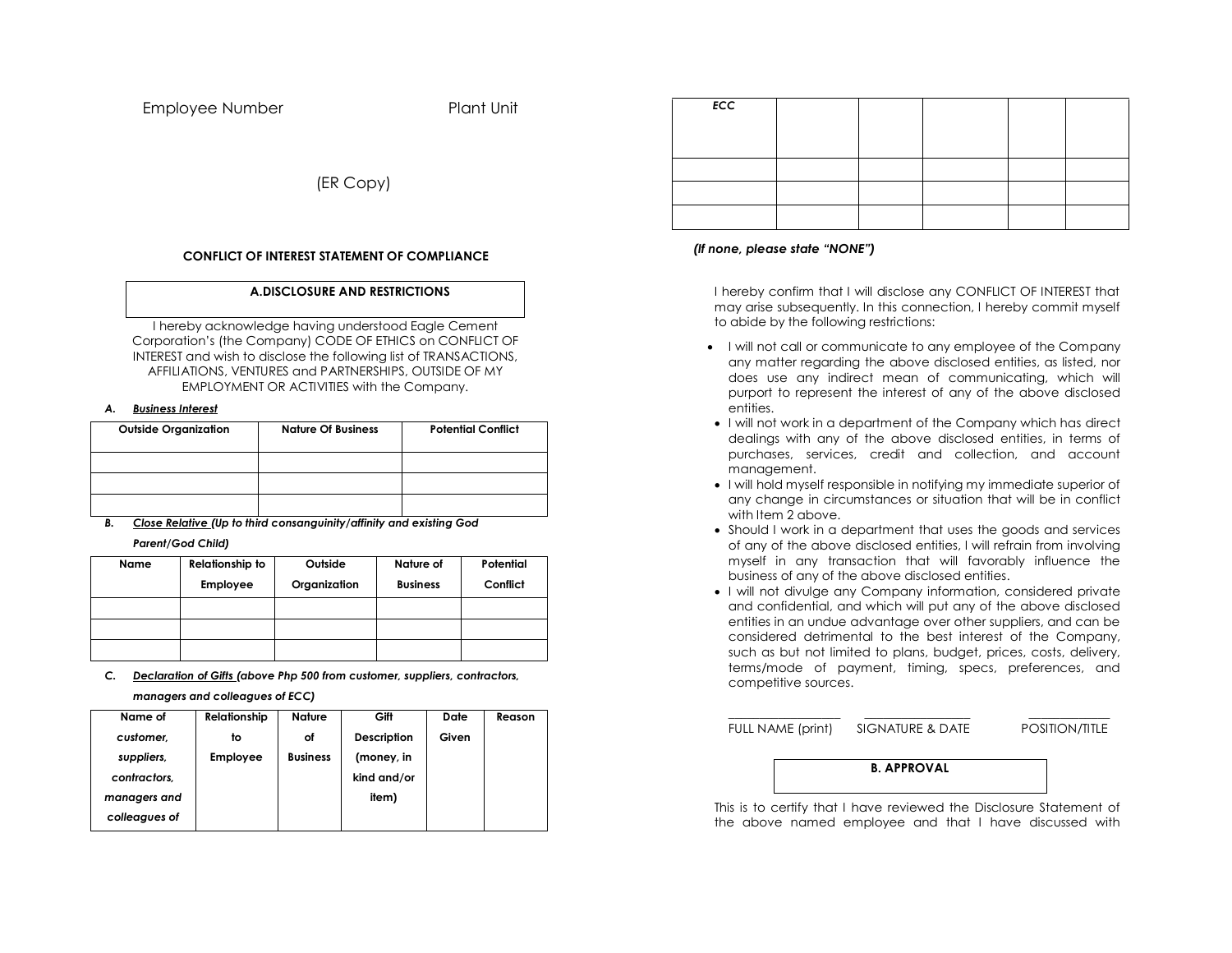him/her the restrictions that he/she has to follow in accordance with the Company's Code of Ethics. The above named employee understands that violation of any of the restrictions as specified herein shall result to the application of the corresponding disciplinary action including dismissal.

IMMEDIATE SUPERIOR HRD MANAGER

\_\_\_\_\_\_\_\_\_\_\_\_\_\_\_\_\_\_\_\_ \_\_\_\_\_\_\_\_\_\_\_\_\_\_\_\_\_\_\_

(EE Copy)

#### **CONFLICT OF INTEREST STATEMENT OF COMPLIANCE**

#### **A.DISCLOSURE AND RESTRICTIONS**

I hereby acknowledge having understood Eagle Cement Corporation's (the Company) CODE OF ETHICS on CONFLICT OF INTEREST and wish to disclose the following list of TRANSACTIONS, AFFILIATIONS, VENTURES and PARTNERSHIPS, OUTSIDE OF MY EMPLOYMENT OR ACTIVITIES with the Company.

#### *D. Business Interest*

| <b>Outside Organization</b> | <b>Nature Of Business</b> | <b>Potential Conflict</b> |
|-----------------------------|---------------------------|---------------------------|
|                             |                           |                           |
|                             |                           |                           |
|                             |                           |                           |

*E. Close Relative (Up to third consanguinity/affinity and existing God Parent/God Child)*

| Name | <b>Relationship to</b> | Outside      | Nature of       | Potential |
|------|------------------------|--------------|-----------------|-----------|
|      | <b>Employee</b>        | Organization | <b>Business</b> | Conflict  |
|      |                        |              |                 |           |
|      |                        |              |                 |           |
|      |                        |              |                 |           |

*F. Declaration of Gifts (above Php 500 from customer, suppliers, contractors, managers and colleagues of ECC)*

| Name of       | Relationship    | <b>Nature</b>   | Gift        | <b>Date</b> | Reason |
|---------------|-----------------|-----------------|-------------|-------------|--------|
| customer,     | to              | оf              | Description | Given       |        |
| suppliers,    | <b>Employee</b> | <b>Business</b> | (money, in  |             |        |
| contractors,  |                 |                 | kind and/or |             |        |
| managers and  |                 |                 | item)       |             |        |
| colleagues of |                 |                 |             |             |        |
| <b>ECC</b>    |                 |                 |             |             |        |
|               |                 |                 |             |             |        |
|               |                 |                 |             |             |        |
|               |                 |                 |             |             |        |

#### *(If none, please state "NONE")*

I hereby confirm that I will disclose any CONFLICT OF INTEREST that may arise subsequently. In this connection, I hereby commit myself to abide by the following restrictions:

- I will not call or communicate to any employee of the Company any matter regarding the above disclosed entities, as listed, nor does use any indirect mean of communicating, which will purport to represent the interest of any of the above disclosed entities.
- I will not work in a department of the Company which has direct dealings with any of the above disclosed entities, in terms of purchases, services, credit and collection, and account management.
- I will hold myself responsible in notifying my immediate superior of any change in circumstances or situation that will be in conflict with Item 2 above.
- Should I work in a department that uses the goods and services of any of the above disclosed entities, I will refrain from involving myself in any transaction that will favorably influence the business of any of the above disclosed entities.
- I will not divulge any Company information, considered private and confidential, and which will put any of the above disclosed entities in an undue advantage over other suppliers, and can be considered detrimental to the best interest of the Company, such as but not limited to plans, budget, prices, costs, delivery, terms/mode of payment, timing, specs, preferences, and competitive sources.

\_\_\_\_\_\_\_\_\_\_\_\_\_\_\_\_\_\_ \_\_\_\_\_\_\_\_\_\_\_\_\_\_ \_\_\_\_\_\_\_\_\_\_\_\_\_\_ FULL NAME (print) SIGNATURE & DATE POSITION/TITLE